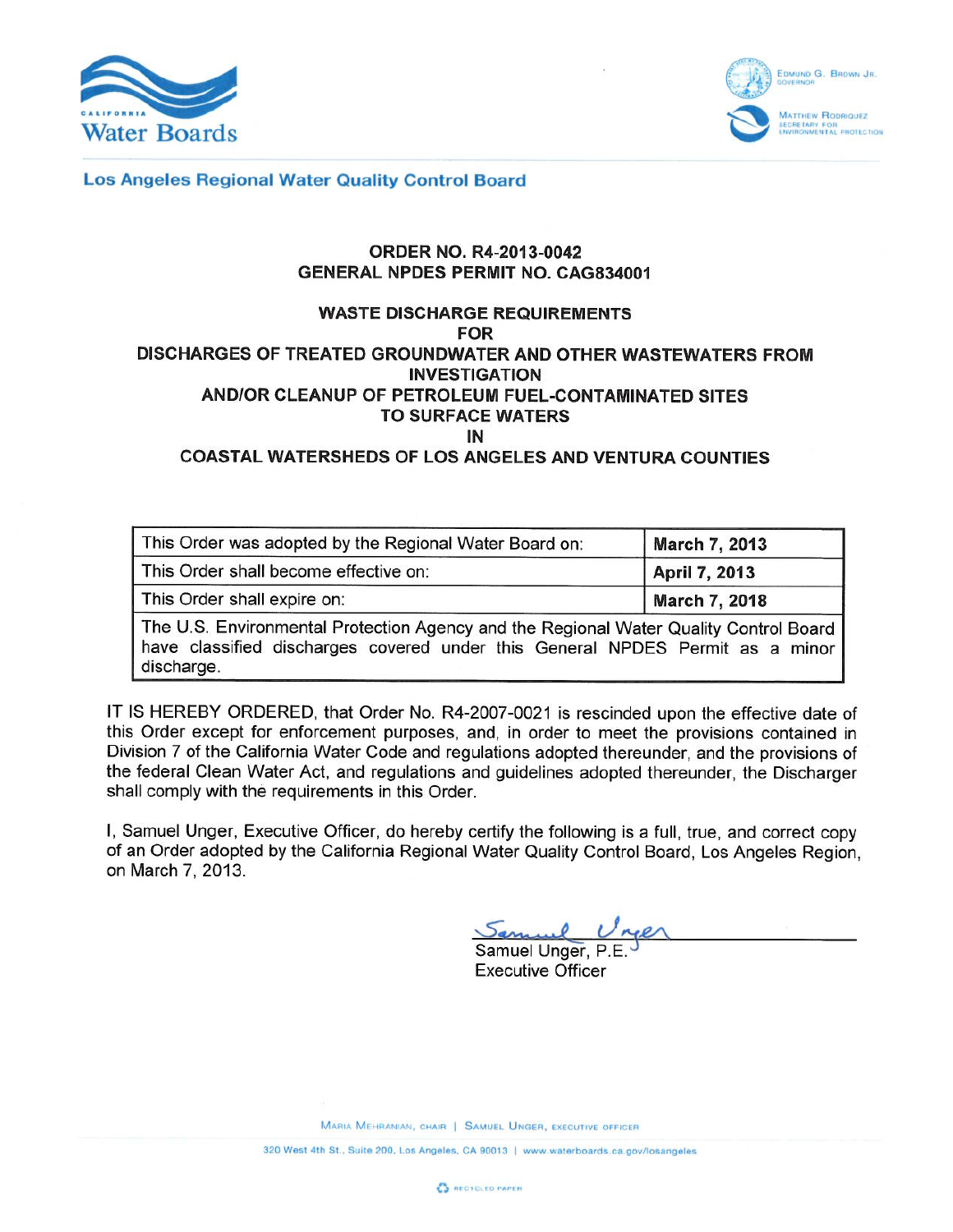# **Table of Contents**

| $\mathsf{L}$ |                                                                       |  |
|--------------|-----------------------------------------------------------------------|--|
| Ш.           |                                                                       |  |
|              |                                                                       |  |
|              | В.                                                                    |  |
|              |                                                                       |  |
|              |                                                                       |  |
|              |                                                                       |  |
| Ш.           |                                                                       |  |
|              |                                                                       |  |
|              |                                                                       |  |
|              |                                                                       |  |
|              | D.                                                                    |  |
|              | Е.                                                                    |  |
|              |                                                                       |  |
|              | F.                                                                    |  |
|              |                                                                       |  |
|              |                                                                       |  |
|              | I.                                                                    |  |
|              | National Toxics Rule (NTR) and California Toxics Rule (CTR)  11<br>J. |  |
|              | Κ.                                                                    |  |
|              | Compliance Schedules and Interim Requirements. (Not Applicable)  12   |  |
|              |                                                                       |  |
|              |                                                                       |  |
|              |                                                                       |  |
|              |                                                                       |  |
|              |                                                                       |  |
|              |                                                                       |  |
|              | S.                                                                    |  |
|              |                                                                       |  |
| IV.          |                                                                       |  |
| V.           | EFFLUENT LIMITATIONS AND DISCHARGE SPECIFICATIONS  14                 |  |
|              |                                                                       |  |
|              |                                                                       |  |
|              |                                                                       |  |
| VI.          |                                                                       |  |
|              |                                                                       |  |
|              |                                                                       |  |
| VII.         |                                                                       |  |
|              |                                                                       |  |
|              | В.                                                                    |  |
|              |                                                                       |  |
| VIII.        |                                                                       |  |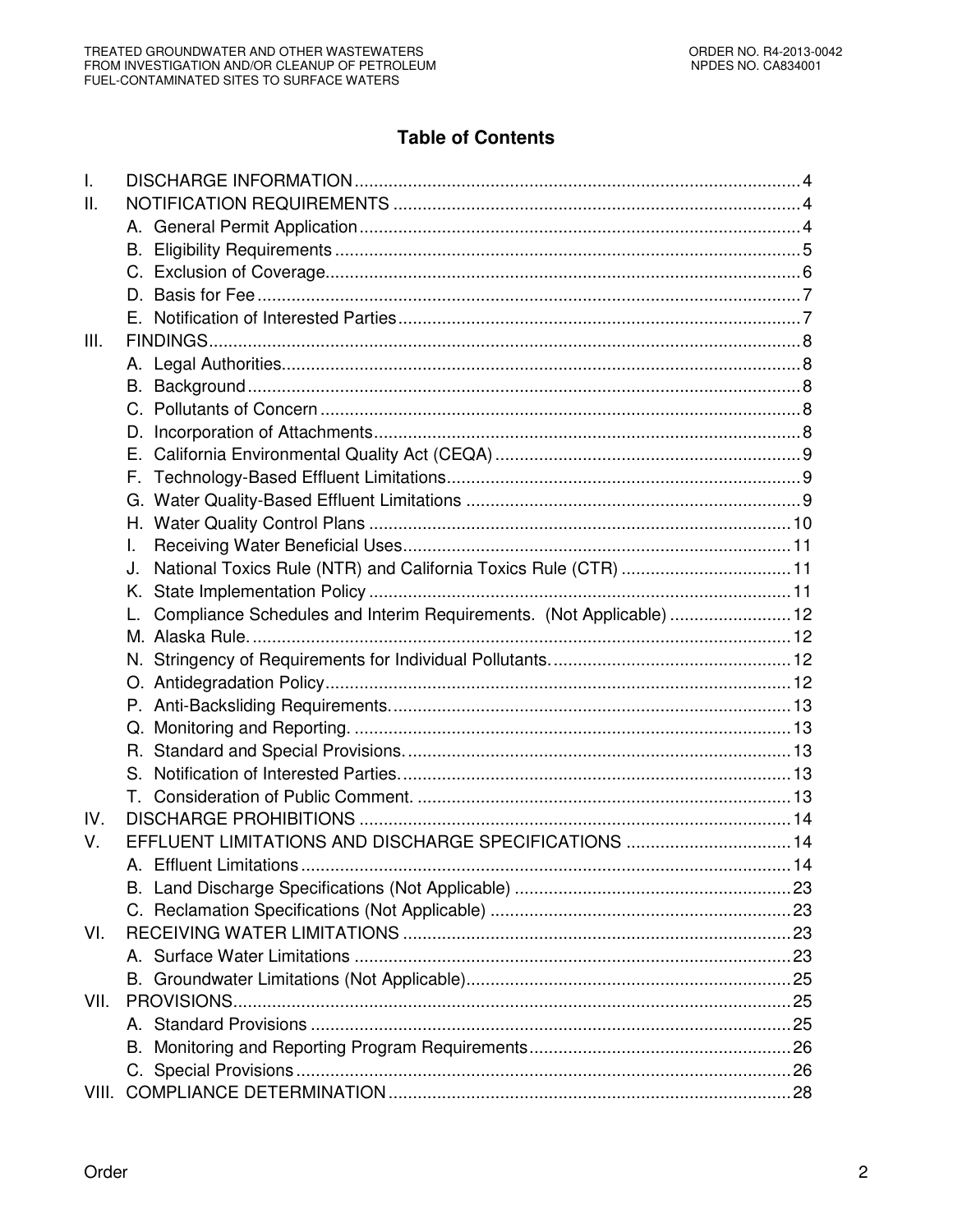# **LIST OF APPENDICES**

## **LIST OF TABLES**

| TABLE 1   |  |
|-----------|--|
| TABLE 2-3 |  |
| TABLE 4-7 |  |
| TABLE 8-9 |  |
|           |  |
|           |  |
|           |  |
|           |  |
| TABLE 21  |  |
| TABLE 22  |  |

# **LIST OF ATTACHMENTS**

| ATTACHMENT B - RECEIVING WATER SPECIFIC LIMITATIONS  B-1         |  |
|------------------------------------------------------------------|--|
|                                                                  |  |
|                                                                  |  |
|                                                                  |  |
|                                                                  |  |
| ATTACHMENT G - MONITORING AND REPORTING PROGRAM www.www.www.co.1 |  |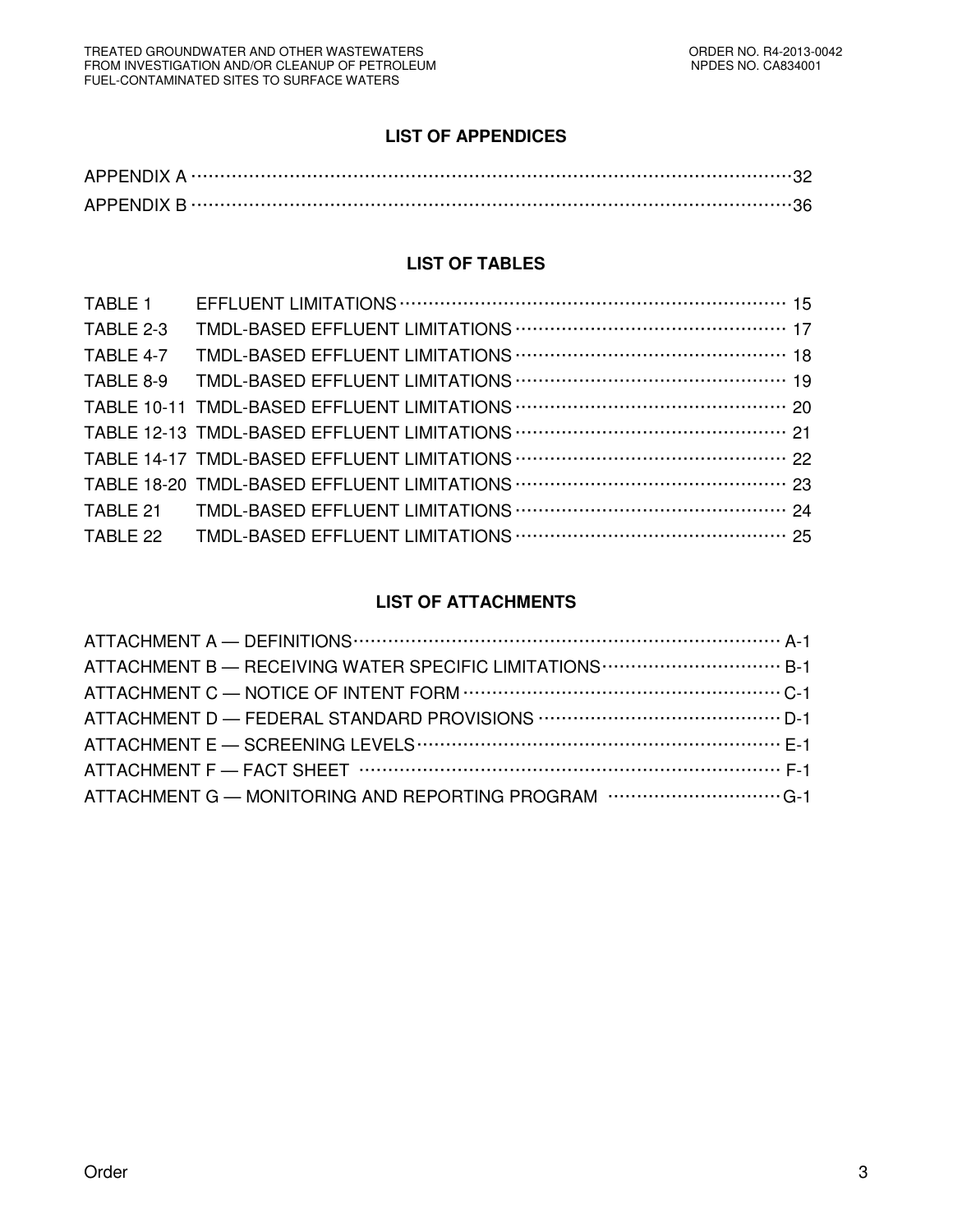# **I. DISCHARGE INFORMATION**

This Order (hereafter, General Permit) is intended to authorize similar discharges from groundwater treatment facilities (Facilities) at sites that have been impacted by release of petroleum fuel related organic compounds. Discharges from Facilities to waters of the United States that do not cause, have the reasonable potential to cause, or contribute to an in-stream excursion above any applicable State or federal Water quality objectives/criteria or cause acute or chronic toxicity in the receiving water are authorized discharge in accordance with the conditions set forth in this Order.

## **II. NOTIFICATION REQUIREMENTS**

## **A. General Permit Application**

To be authorized to discharge under this Order, the Discharger must apply for enrollment under the General National Pollutant Discharge Elimination System (NPDES) permit by submitting to the Regional Water Board a Notice of Intent (NOI).

## **1. Notice of Intent**

- **a.** Both Existing and New Dischargers eligible to seek coverage under the General NPDES Permit shall submit to the Executive Officer a complete NOI, including all information required by the NOI. The NOI is incorporated as Attachment C to this Order.
- **b.** The Discharger must obtain and analyze (using appropriate sampling and laboratory methods) a representative sample(s) of the untreated groundwater to be treated and discharged under this Order. The analytical method(s) used shall be capable of achieving a detection limit at or below the minimum level<sup>1</sup>, otherwise, a written explanation shall be provided. The analytical results shall be submitted with the NOI. The data shall be tabulated and shall include the results for every constituent listed on Attachment E.
- **c.** Pursuant to section 2, Article X of the California Constitution, and section 275 of the California Water Code on preventing waste and unreasonable use of waters of the state, this Regional Water Board encourages, wherever practical, water conservation and/or reuse of wastewater. To obtain coverage under this Order, the Discharger shall first investigate the feasibility of conservation, reuse, injection of the groundwater, and/or alternative disposal methods of the wastewater. The Discharger shall include this feasibility study with the NOI.
- **d.** The NOI for a New Discharger shall be accompanied by an enrollment fee in accordance with the Section 2200 Annual Fee Schedules of California Code of Regulations Title 23, Division 3, Chapter 9. The check or money order shall be made payable to the "State Water Resources Control Board".
- **e.** Upon request, the Discharger shall submit any additional information that the Executive Officer deems necessary to determine whether the discharge meets the criteria for coverage under this Order, or to prescribe an appropriate monitoring and reporting program, or both.

<sup>1</sup> The minimum levels are those published by the State Water Quality Control Board in the Policy for Implementation of Toxics Standards for Inland Surface Waters, Enclosed Bays, and Estuaries of California, 2005. See attached Appendix A.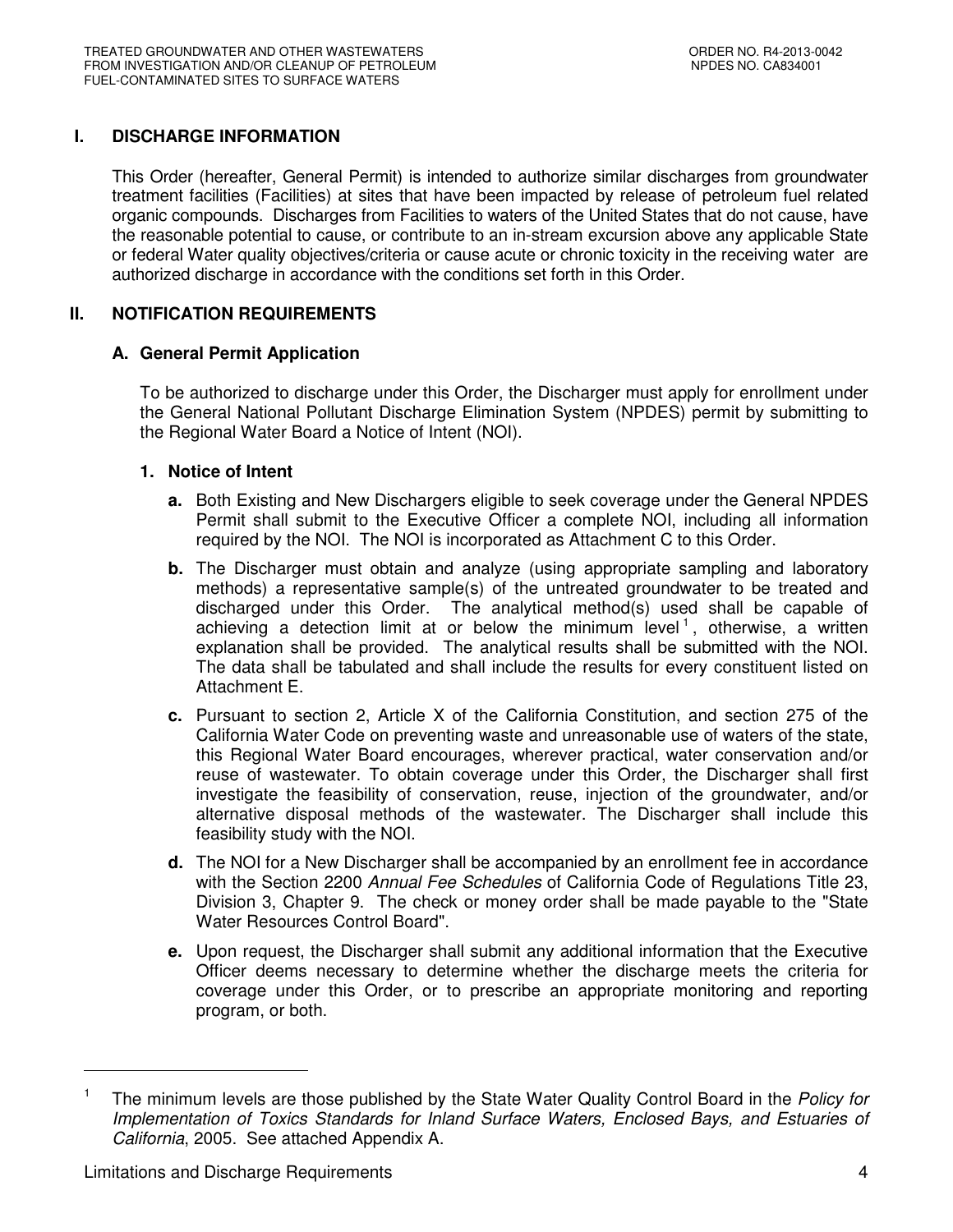## **2. Deadline for Submission**

- **a.** Renewal of NPDES permits for Existing Dischargers currently covered under individual permits, that meet the eligibility requirement for coverage under the General NPDES Permit and that have submitted a Report of Waste Discharge (ROWD) or an NOI will consist of a letter of determination from the Executive Officer of coverage under this Order.
- **b.** Existing Dischargers that were authorized to discharge under Order R4-2007-0022 will be sent an NOI form that must be completed and returned to the Regional Water Board within 60 days of receipt; otherwise, permit coverage may be revoked. Existing Dischargers enrolling under this Order are required to collect representative untreated groundwater sample(s) and analyze the samples for all the constituents listed on Attachment E. Dischargers shall conduct this analysis and submit the result with the NOI; otherwise, the existing authorization may be terminated. The discharge will be considered ineligible for enrollment, if the analytical test results of any constituent other than the pollutants with effluent limitations in Section V.A. exceeds the screening criteria in Attachment E. The discharger will be enrolled under other appropriate General NPDES Permit or an individual permit and the existing enrollment will be terminated.
- **c.** New Dischargers shall file a complete NOI at least 45 days before commencement of the discharge.

## **3. Failure to Submit a NOI**

Existing Dischargers who fail to submit a complete NOI by the deadline established herein will be deemed out of compliance with the General NPDES Permit and subject to all penalties allowable pursuant to applicable provisions of the Clean Water Act and the California Water Code including Section 13261 thereof.

## **4. Authorization of Coverage**

Upon receipt of the complete NOI, the Executive Officer shall determine the applicability of this Order to such a discharge. If the discharge is eligible, the Executive Officer shall notify the Discharger that the discharge is authorized under the terms and conditions of this Order and prescribe an appropriate monitoring and reporting program. For New Dischargers, the discharge shall not commence until receipt of the Executive Officer's written determination of eligibility for coverage under this General NPDES Permit. If necessary, for existing Discharger the Executive Officer may require a Discharger to comply with the conditions of this General NPDES Permit even if the Discharger has not submitted an NOI to be covered by the General NPDES Permit.

## **5. Notice of Start-Up**

New Dischargers shall notify the Regional Water Board staff of the time and date for commencement of the discharge(s) authorized under the General NPDES Permit at least seven days prior to initiating a discharge.

## **B. Eligibility Requirements**

## **1. Eligibility**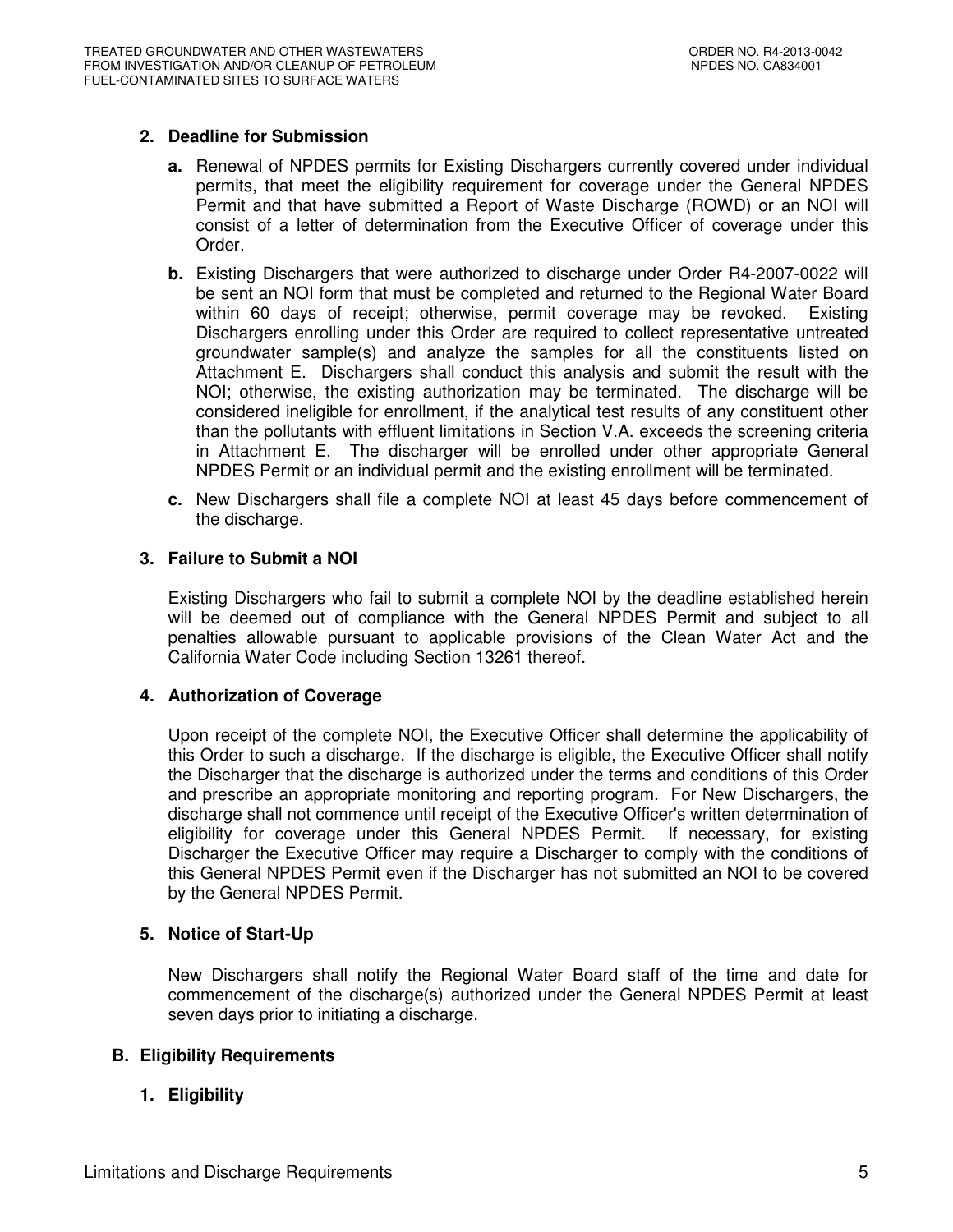- **a.** This Order covers discharges to surface waters of treated groundwater and other wastewaters from the investigation, cleanup, or dewatering of petroleum fuel related contamination arising from current and former leaking underground storage tanks sites or similar operations.
- **b.** To be covered under this Order, a Discharger must demonstrate that:
	- 1) Pollutant concentrations in the treated discharge do not cause a violation of any applicable water quality standard for the receiving water, including discharge prohibitions;
	- 2) The treated discharge does not exceed applicable water quality objectives and criteria for the pollutants listed in Section V.A (including Attachment B). of this Order, and there will be no reasonable potential to cause or contribute to an excursion above the applicable water quality objectives or criteria.
	- 3) Pollutant concentrations in a representative sample of the contaminated groundwater to be treated and discharged do not exceed the screening criteria in Attachment E, other than those constituents for which effluent limitations are established in Section II.A.
	- 4) The discharge does not cause acute or chronic toxicity in receiving waters;
	- 5) The discharge will be routed through a treatment system designed and operated to reduce the concentration of pollutants to meet the effluent limitations in this Order; and
	- 6) The Discharger is able to comply with the terms and conditions of this General NPDES Permit.

## **2. Ineligibility**

The discharge of groundwater contaminated with petroleum fuel compounds mixed with other toxic pollutants with no effluent limitations in this permit are not eligible for enrollment under this General Permit.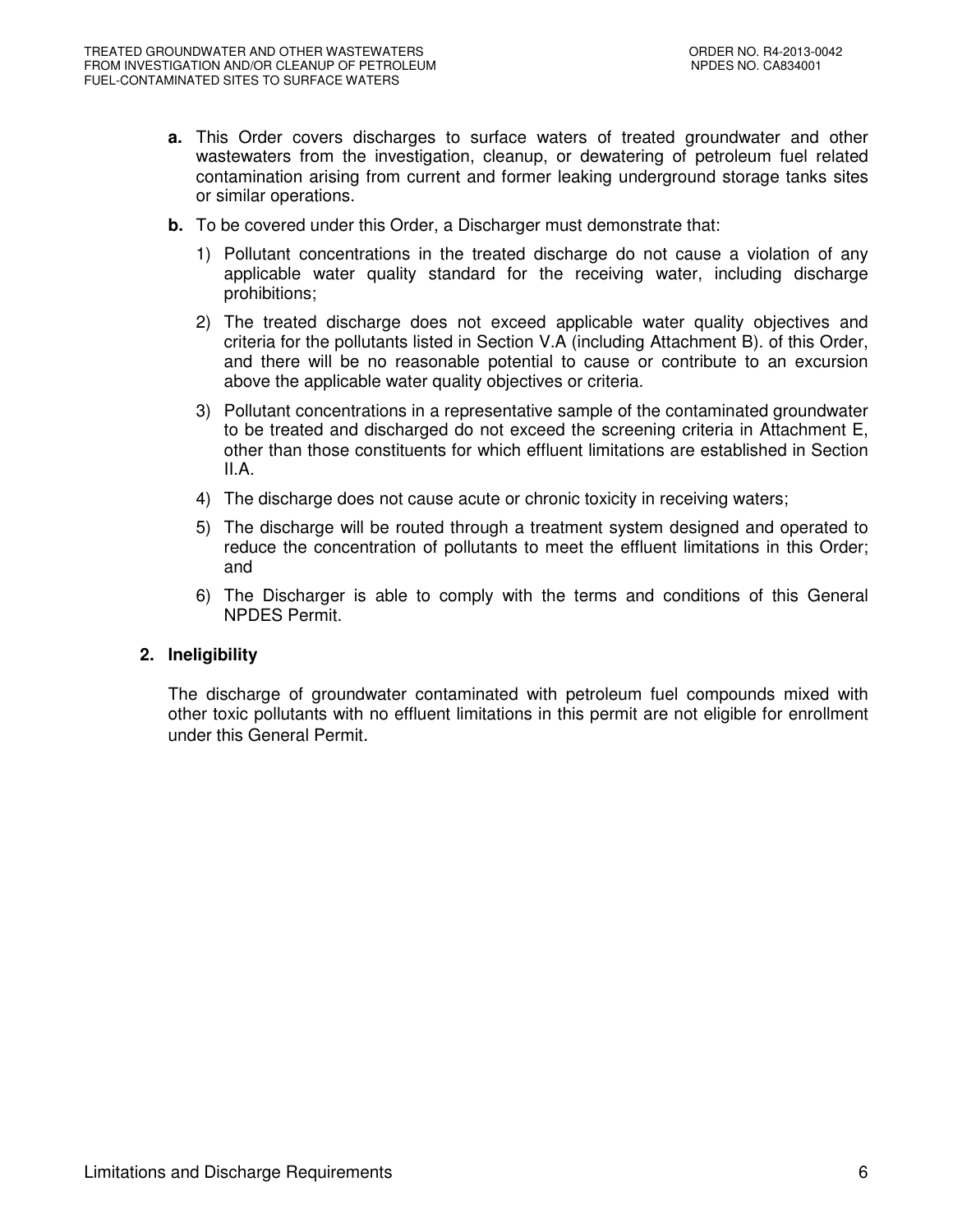## **C. Exclusion of Coverage**

## **1. Termination of Discharge**

Dischargers shall submit a Notice of Termination (NOT) when coverage under this General NPDES Permit is no longer needed. An NOT is a letter or form that lists the Waste Discharge Identification Number (WDID), the Compliance Inspection  $# (Cl \#)$  the name and address of the owner of the facility, and is signed and dated by the owner certifying that the discharge associated with the General NPDES Permit has been eliminated. Upon submission, the Discharger is no longer authorized to discharge wastewater associated with this General NPDES Permit.

## **2. Change from Authorization Under General Permit to Individual Permit**

Dischargers already covered under the NPDES program, whether by general or individual permit, may elect to continue coverage under the existing permit or may submit a complete NOI for coverage under this General NPDES Permit. Dischargers who submit a complete NOI under this General NPDES Permit are not required to submit an individual permit application. The Regional Water Board may request additional information and may determine that a Discharger is not eligible for coverage under this General NPDES Permit and should be regulated under an individual or other general NPDES permit or, for discharges to land, under waste discharge requirements (WDRs). If the Regional Water Board issues such NPDES permit or WDRs, then the applicability of this General NPDES Permit to the discharge is immediately terminated on the effective date of such NPDES permit or WDRs.

## **3. Transferring Ownership**

Coverage under this Order may be transferred in case of change of ownership of land or discharge facility provided the current owner/operator notifies the Executive Officer at least 30 days before the proposed transfer date, and the notice includes a written agreement between the current and new owner/operator containing a specific date of transfer of coverage, responsibility for compliance with this Order, and liability between them.

#### **D. Basis for Fee**

Title 23 of the California Code of Regulations (CCR), Division 3, Chapter 9, Article 1, section 2200, Annual Fee Schedule, requires that all discharges subject to a specific general permit shall pay an annual fee.

Discharges covered under this General NPDES Permit have a Threat to Water Quality rating of 1.A. Discharge coverage requires treatment systems to meet priority toxic pollutant effluent limitations that could impair the designated beneficial uses of the receiving water if limits are violated.

#### **E. Notification of Interested Parties**

The Regional Water Board has notified the Discharger and interested agencies and persons of its intent to prescribe Waste Discharge Requirements for the discharge and has provided them with an opportunity to submit their written comments and recommendations. Details of notification are provided in the Fact Sheet of this Order.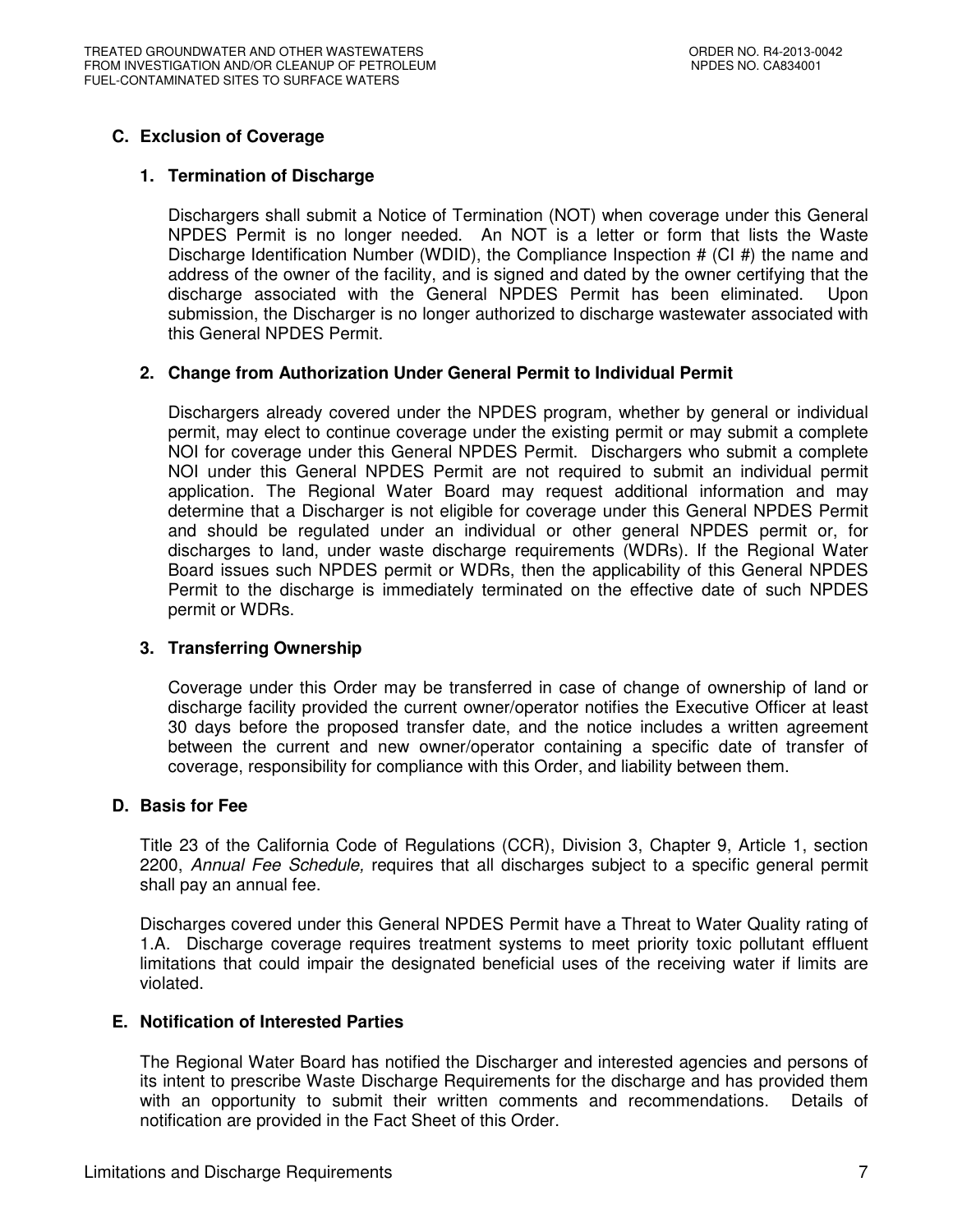## **III. FINDINGS**

## **A. Legal Authorities**

This Order is issued pursuant to section 402 of the federal Clean Water Act (CWA) and implementing regulations adopted by the U.S. Environmental Protection Agency (USEPA), and chapter 5.5, division 7 of the California Water Code (CWC, commencing with section 13370). It shall serve as an NPDES permit for point source discharges of wastewaters generated from the investigation or cleanup of petroleum fuel contaminated sites to surface waters under the jurisdiction of the California Water Quality Control Board-Los Angeles Regional (Regional Water Board). This Order also serves as Waste Discharge Requirements (WDRs) pursuant to article 4, chapter 4, division 7 of the CWC (commencing with section 13260).

## **B. Background**

- 1. On April 5, 2007, the Regional Board adopted Order No. R4-2007-0021 General NPDES Permit No. CAG834001 Waste Discharge Requirements for Discharge of Treated Petroleum Fuel Contaminated Groundwater to surface waters. This General Permit expired on April 5, 2012 and has been automatically extended administratively. Approximately 8 dischargers are enrolled under this General Permit. This Order now renews the requirements of this General Permit.
- 2. On September 22, 1989, the United States Environmental Protection Agency (USEPA) granted the State of California, through the State Water Resources Control Board (State Board) and the Regional Boards, the authority to issue general National Pollutant Discharge Elimination System (NPDES) permits pursuant to 40 Code of Federal Regulations (40 CFR) parts 122 and 123.
- 3. 40 CFR section 122.28 provides for issuance of general permits to regulate a category of point sources if the sources:
	- a. Involve the same or substantially similar types of operations;
	- b. Discharge the same type of waste;
	- c. Require the same type of effluent limitations or operating conditions;
	- d. Require similar monitoring; and
	- e. Are more appropriately regulated under a general permit rather than individual permits.
- 4. General waste discharge requirements and NPDES permits enable Regional Board staff to expedite the processing of requirements, simplify the application process for dischargers, better utilize limited staff resources, and avoid the expense and time involved in repetitive public noticing, hearings, and permit adoptions.

## **C. Pollutants of Concern**

The pollutants covered by this Order include, but not limited to only those pollutants listed in Table 1 of this Order

## **D. Incorporation of Attachments**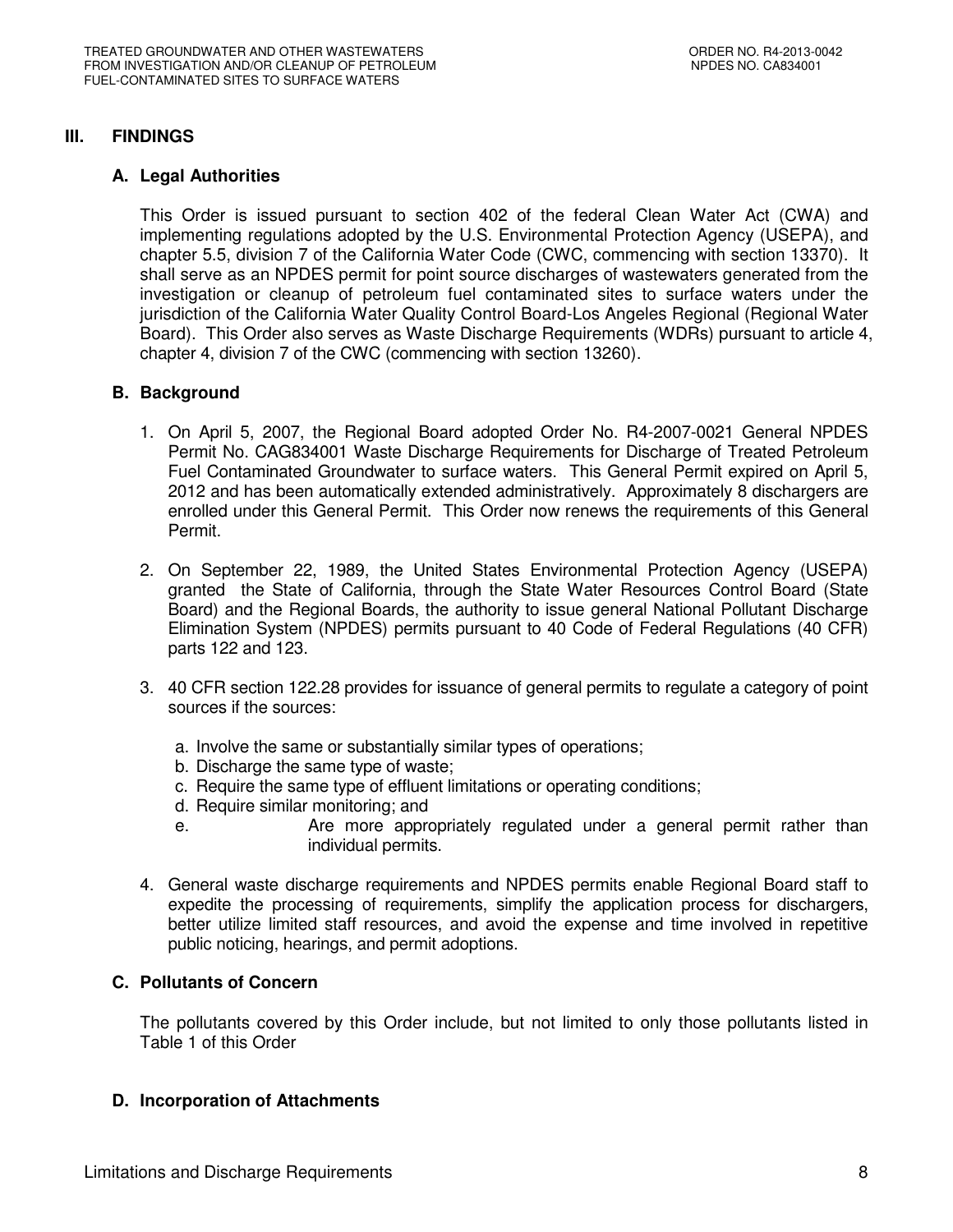The Regional Water Board developed the requirements in this Order based on information submitted as part of the permit application, through monitoring and reporting reports, and other available information. The background information and rationale for the Order requirements are contained in Attachment F, Fact Sheet and constitutes part of the Findings for this Order, which is hereby incorporated into this Order. Attachments A through E are also incorporated into this Order.

## **E. California Environmental Quality Act (CEQA)**

Under Water Code section 13389, this action to adopt an NPDES permit is exempt from the provisions of CEQA, Public Resources Code sections 21100-21177.

## **F. Technology-Based Effluent Limitations**

Section 301(b) of the CWA and implementing USEPA permit regulations at 40 CFR 122.44 require that permits include conditions meeting applicable technology-based requirements at a minimum, and any more stringent effluent limitations necessary to meet applicable water quality standards. The discharge authorized by this Order must meet minimum federal technologybased requirements based on Best Professional Judgment (BPJ) in accordance with 40 CFR 125.3. A detailed discussion of the technology-based effluent limitations development is included in the Fact Sheet.

Either aeration processes or adsorption processes (or combination of the two) are the treatment processes typically used to remove the organic compounds in the groundwater. Other treatment technology enhancements such as bioaugmentation of granular activated carbon (BioGAC), air stripping with biofilm, bioreactors, advanced oxidation processes, and resin can be employed to remove petroleum compounds and gasoline additives from impacted groundwater. When designed properly and operated, most aeration and/or GAC systems can lower the concentration of petroleum pollutants and volatile organic compounds (VOCs) to below the detection limits. Limits established in the tentative order for the petroleum pollutants and VOCs can be met consistently if GAC/air stripper (or enhancements thereto) treatment systems are properly operated and maintained.

## **G. Water Quality-Based Effluent Limitations**

Section 301(b) of the CWA and 40 CFR 122.44(d) require that permits include limitations more stringent than applicable federal technology-based requirements where necessary to achieve applicable water quality standards.  $40$  CFR 122.44(d)(1)(i) mandates that permits include effluent limitations for all pollutants that are or may be discharged at levels that have the reasonable potential to cause or contribute to an exceedance of a water quality standard, including numeric and narrative objectives or criteria within a standard. Where reasonable potential has been established for a pollutant, but there is no numeric objective or criterion for the pollutant, water quality-based effluent limitations (WQBELs) must be established using: (1) USEPA criteria guidance under CWA section 304(a), supplemented where necessary by other relevant information; (2) an indicator parameter for the pollutant of concern; or (3) a calculated numeric water quality criterion, such as a proposed state criterion or policy interpreting the state's narrative criterion, supplemented with other relevant information, as provided in 40 CFR 122.44(d)(1)(vi).

The effluent limitations from groundwater cleanup projects regulated under this permit are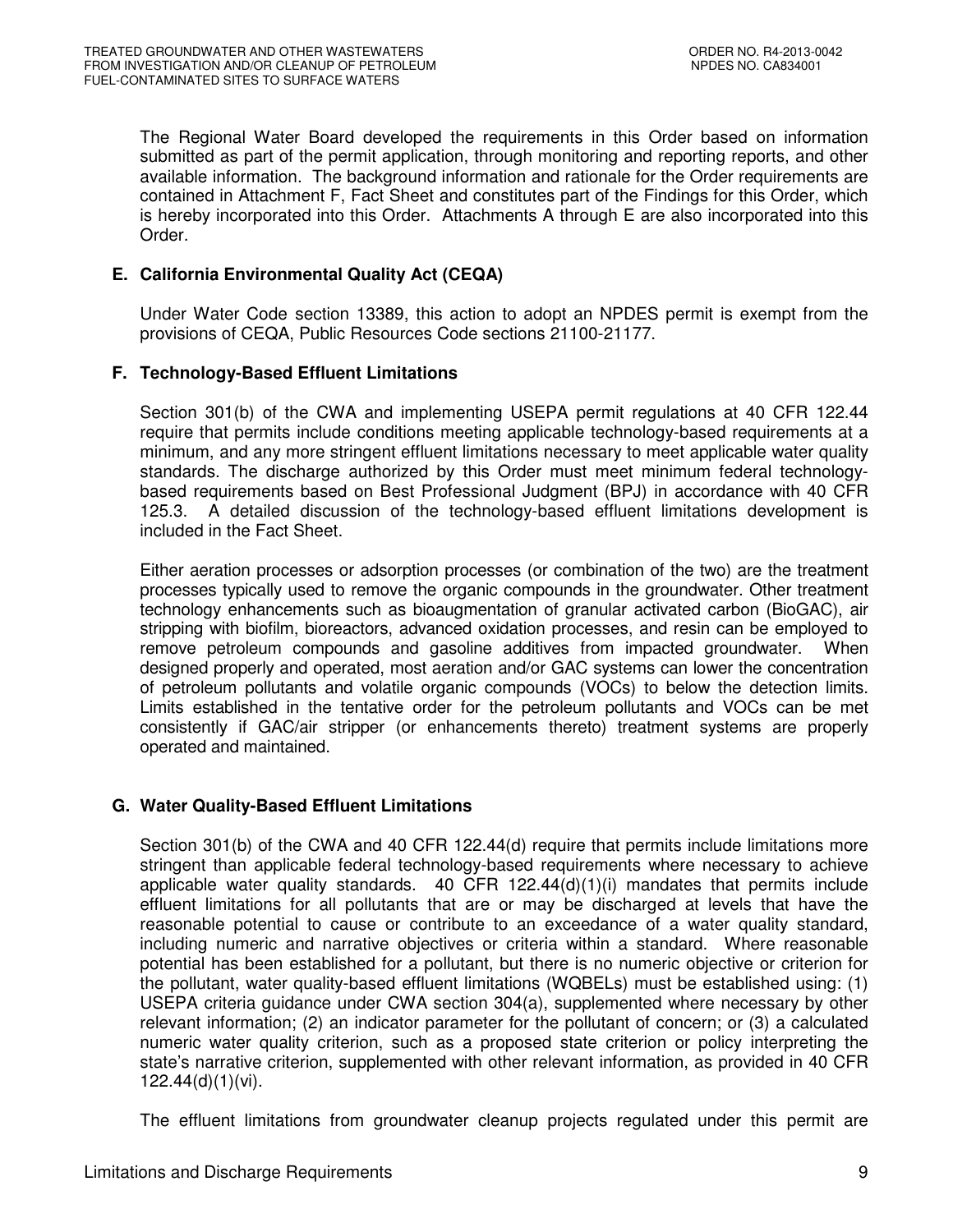calculated assuming no dilution. For most practical purposes, discharges from groundwater cleanups do not flow directly into receiving waters with enough volume to consider dilution credit or to allocate a mixing zone. Most discharges of treated groundwater regulated under this general permit are to storm drain systems that discharge to creeks and streams. Many of these creeks and streams are dry during the summer months. Therefore, for many months of the year, these discharges may represent all or nearly all of the flow in some portions of the receiving creeks or streams. These discharges, therefore, have the potential to recharge ground waters protected as drinking waters.

Because this Order is intended to serve as a general NPDES permit and covers discharges to all surface waters in the Los Angeles Region, the effluent limitations established pursuant to this general order are established to protect the most protective water quality objective or criterion for the designated surface water beneficial uses in the Los Angeles Region.

## **H. Watershed Management Approach and Total Maximum Daily Loads (TMDLs)**

The Regional Water Board has implemented the Watershed Management Approach to address water quality issues in the region. Watershed management may include diverse issues as defined by stakeholders to identify comprehensive solutions to protect, maintain, enhance, and restore water quality and beneficial uses. To achieve this goal, the Watershed Management Approach integrates the Regional Water Board's many diverse programs, particularly NPDES with TMDLs, to better assess cumulative impacts of pollutants from all point and nonpoint sources. A TMDL is a tool for implementing water quality standards and is based on the relationship between pollution sources and in-stream water quality conditions. The TMDL establishes the allowable loadings or other quantifiable parameters for a waterbody and thereby provides the basis to establish water quality based controls. These controls should provide the pollution reduction necessary for a waterbody to meet water quality standards. This process facilitates the development of watershed-specific solutions that balance the environmental and economic impacts within the watershed. The TMDLs will establish waste load allocations (WLAs) and load allocations (LAs) for point and non-point sources, and will result in achieving water quality standards for the waterbody.

Certain receiving waters in the Los Angeles watershed do not fully support beneficial uses and therefore have been classified as impaired on the 2010 303(d) list and have been scheduled for TMDL development. The USEPA partially approved the State's 2010 303(d) list of impaired water bodies on November 12, 2010. The approved portion of the 2010 State Water Resources Control Board (State Water Board) California 303(d) List includes the classification of the San Gabriel River Estuary, to which Los Alamitos Channel is tributary, as impaired due to copper, dioxin, nickel, and dissolved oxygen. For dioxin, nickel, and dissolved oxygen, TMDL development is scheduled for 2021.

## **I. Water Quality Control Plans**

The Regional Water Board has adopted a revised basin plan, Water Quality Control Plan, Los Angeles Region: Basin Plan for the Coastal Watersheds of Los Angeles and Ventura Counties (Basin Plan) that designates beneficial uses, establishes water quality objectives, and contains implementation programs and policies to achieve those objectives for all waters addressed through the plan. The Basin Plan on Page 2-4 states that the beneficial uses of any specifically identified water body generally apply to its tributary streams. In addition, the Basin Plan implements State Water Resources Control Board (State Water Board) Resolution No. 88-63, which established state policy that all waters, with certain exceptions, should be considered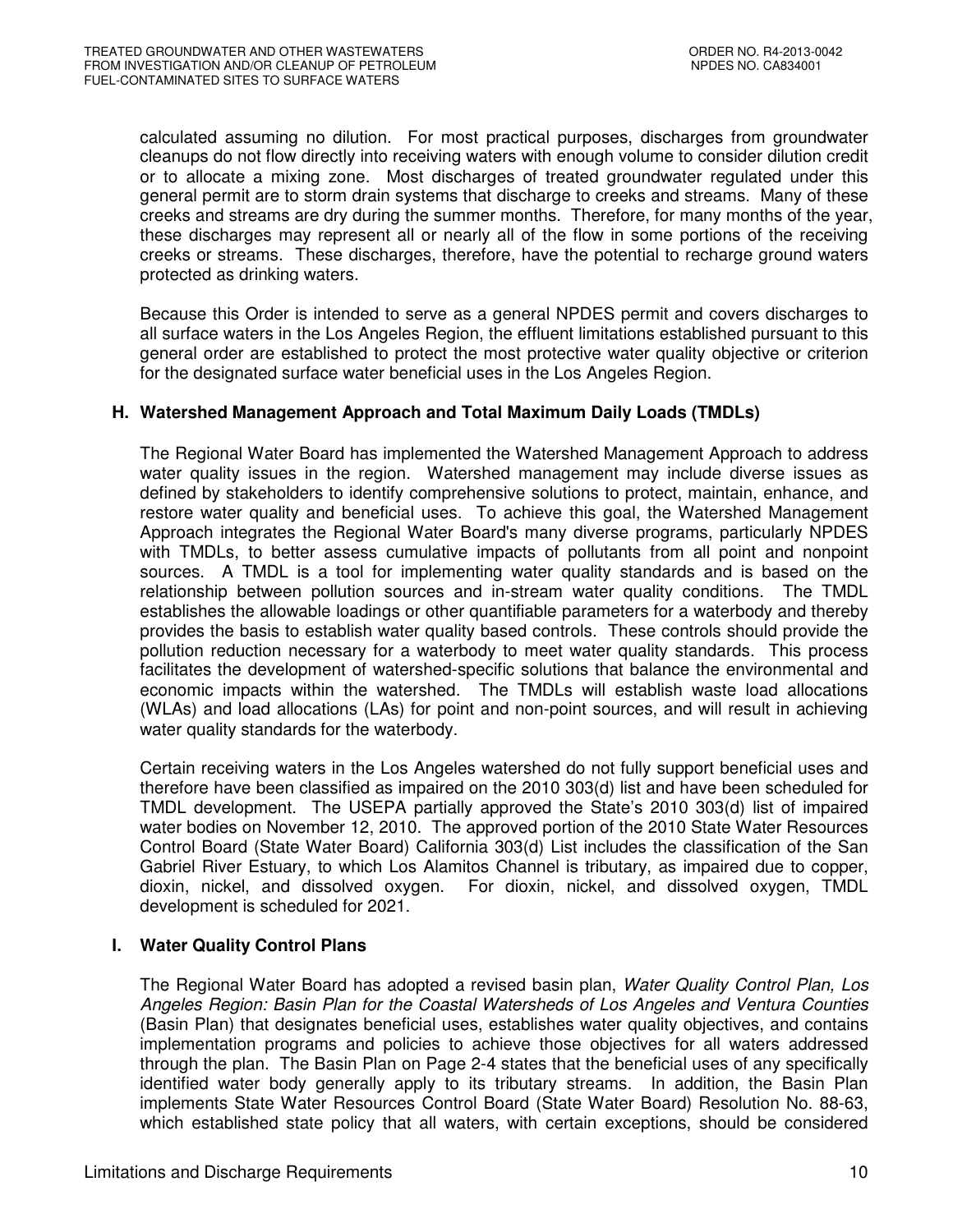suitable or potentially suitable for municipal or domestic supply.

#### **J. Receiving Water Beneficial Uses**

The Basin Plan lists the designated beneficial uses of specific water bodies (receiving waters) in the Los Angeles Region. Typical beneficial uses covered by this Order include the following:

- **1.** Inland surface waters above an estuary municipal and domestic supply, industrial service and process supply, agricultural supply, groundwater recharge, freshwater replenishment, aquaculture, warm and cold freshwater habitats, inland saline water and wildlife habitats, water contact and noncontact recreation, fish migration, and fish spawning.
- **2.** Inland surface waters within and below an estuary industrial service supply, marine and wetland habitats, estuarine and wildlife habitats, water contact and noncontact recreation, commercial and sport fishing, aquaculture, migration of aquatic organisms, fish migration, fish spawning, preservation of rare and endangered species, preservation of biological habitats, and shellfish harvesting.
- **3.** Coastal Zones (both nearshore and offshore) industrial service supply, navigation, water contact and noncontact recreation, commercial and sport fishing, marine habitat, wildlife habitat, fish migration and spawning, shellfish harvesting, and rare, threatened, or endangered species habitat.

There are currently 60 USEPA-approved Total Maximum Daily Loads (TMDLs) for impaired waterbodies in the Los Angeles Region to reduce pollutants which are identified on California's 2010 303(d) list. These pollutants are classified into the categories of algae, bacteria, chloride, debris, metals, nutrients, salts, toxicity, toxics, and trash. All applicable TMDL requirements are implemented in this Order as effluent limitations and permit conditions.

## **K. National Toxics Rule (NTR) and California Toxics Rule (CTR)**

USEPA adopted the NTR on December 22, 1992, and later amended it on May 4, 1995 and November 9, 1999. About forty criteria in the NTR applied in California. On May 18, 2000, USEPA adopted the CTR. The CTR promulgated new toxics criteria for California and, in addition, incorporated the previously adopted NTR criteria that were applicable in the state. The CTR was amended on February 13, 2001. These rules contain water quality criteria for priority pollutants.

#### **L. State Implementation Policy**

On March 2, 2000, the State Water Board adopted the Policy for Implementation of Toxics Standards for Inland Surface Waters, Enclosed Bays, and Estuaries of California (State Implementation Policy or SIP). The SIP became effective on April 28, 2000 with respect to the priority pollutant criteria promulgated for California by the USEPA through the NTR and to the priority pollutant objectives established by the Regional Water Board in the Basin Plan. The SIP became effective on May 18, 2000 with respect to the priority pollutant criteria promulgated by the USEPA through the CTR. The State Water Board adopted amendments to the SIP on February 24, 2005 that became effective on July 13, 2005. The SIP establishes implementation provisions for priority pollutant criteria and objectives and provisions for chronic toxicity control. Requirements of this Order implement the SIP.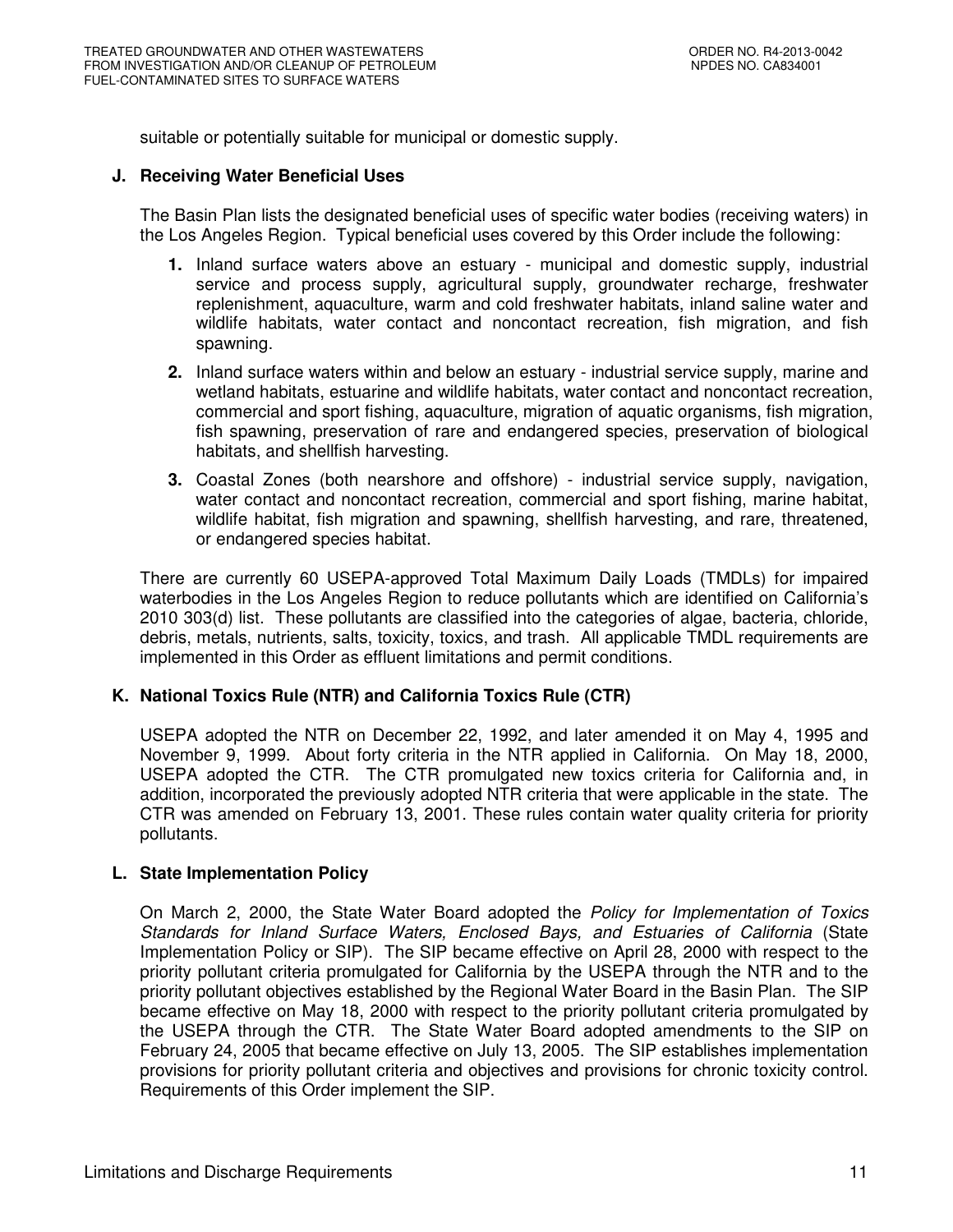## **M. Compliance Schedules and Interim Requirements (Not Applicable)**

The discharges covered under this Order applies exclusively to discharges from petroleum fuel contaminated sites and as such the discharges from these sites are not expected to have issues in complying with the effluent limitations prescribed in this Order based on TMDLs. Therefore, this Order does not include either compliance schedule or Interim TMDLs and only appropriate final TMDLs have been prescribed. If a discharger cannot comply with the final TMDL effluent limitations in this permit, then the Discharger will be required to obtain coverage under an individual permit where compliance schedule is more appropriate.

#### **N. Endangered Species Act.**

This Order does not authorize any act that results in the taking of a threatened or endangered species or any act that is now prohibited, or becomes prohibited in the future, under either the California Endangered Species Act (Fish and Game Code sections 2050 to 2097) or the Federal Endangered Species Act (16 U.S.C.A. sections 1531 to 1544). This Order requires compliance with effluent limits, receiving water limits, and other requirements to protect the beneficial uses of waters of the state. The discharger is responsible for meeting all requirements of the applicable Endangered Species Act.

## **O. Alaska Rule**

On March 30, 2000, USEPA revised its regulation that specifies when new and revised state and tribal water quality standards (WQS) become effective for CWA purposes. (40 CFR 131.21; 65 Fed. Reg. 24641 (April 27, 2000).) Under the revised regulation (also known as the Alaska Rule), new and revised standards submitted to USEPA after May 30, 2000 must be approved by USEPA before being used for CWA purposes. The final rule also provides that standards already in effect and submitted to USEPA by May 30, 2000 may be used for CWA purposes, whether or not approved by USEPA.

## **P. Stringency of Requirements for Individual Pollutants**

This Order contains both technology-based and water quality-based effluent limitations for individual pollutants that are no more stringent than required by CWA. This Order's technologybased pollutant restrictions implement the minimum, applicable federal technology-based requirements. Water quality-based effluent limitations have been scientifically derived to implement water quality objectives that protect beneficial uses. Both the beneficial uses and the water quality objectives have been approved pursuant to federal law and are the applicable federal water quality standards. To the extent that toxic pollutant WQBELs were derived from the CTR, the CTR is the applicable standard pursuant to section 131.38. The scientific procedures for calculating the individual water quality-based effluent limitations for priority pollutants are based on the CTR-SIP, which was approved by USEPA on May 18, 2000. All beneficial uses and water quality objectives contained in the Basin Plan were approved under state law and submitted to and approved by USEPA prior to May 30, 2000.

## **Q. Antidegradation Policy**

Section 131.12 requires that the state water quality standards include an antidegradation policy consistent with the federal policy. The State Water Board established California's antidegradation policy in State Water Board Resolution No. 68-16. Resolution No. 68-16 incorporates the federal antidegradation policy where the federal policy applies under federal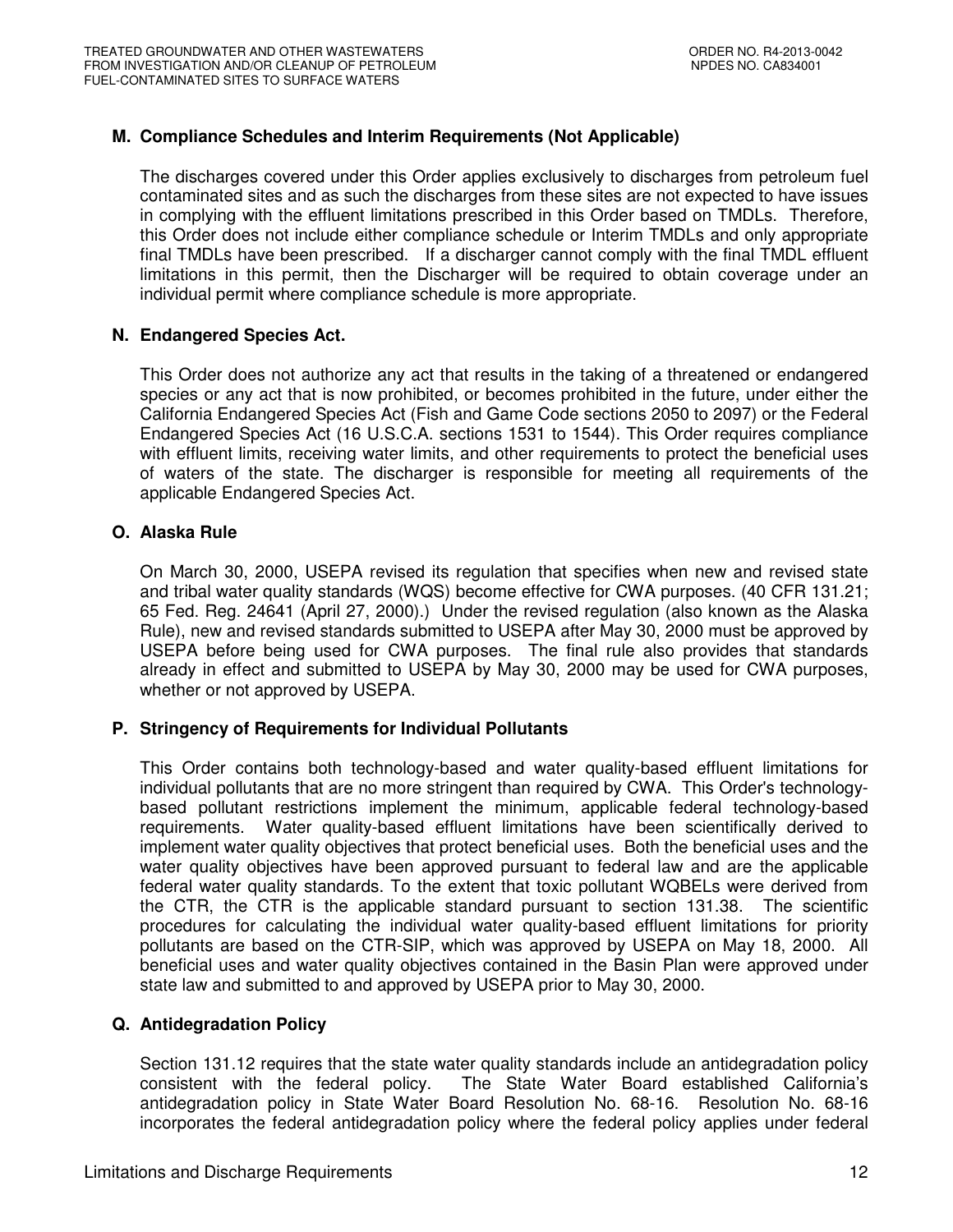law. Resolution No. 68-16 requires that existing quality of waters be maintained unless degradation is justified based on specific findings. The Regional Water Board's Basin Plan implements, and incorporates by reference, both the state and federal antidegradation policies. As discussed in detail in the Fact Sheet the permitted discharge is consistent with the antidegradation provision of Section 131.12 and State Water Board Resolution No. 68-16.

## **R. Anti-Backsliding Requirements**

Sections 402(o) and 303(d)(4) of the CWA and federal regulations at 40 CFR 122.44(l) prohibit backsliding in NPDES permits. These anti-backsliding provisions require effluent limitations in a reissued permit to be as stringent as those in the previous permit, with some exceptions where limitations may be relaxed. All effluent limitations in this Order are at least as stringent as the effluent limitations in the previous Order. Section 303(d)(4) of the CWA allows for backsliding if the less stringent limitations are based on a TMDL with the cumulative effect being that the limitations assure attainment of water quality standards in the receiving water for those specific parameters. Also, under 40 CFR 122.44(I)(2)(i)(B)(2) less stringent limitations are allowable when correcting technical mistakes or mistaken interpretations of law. This permit incorporates WQBELs based on TMDL WLAs for toxics and other pollutants adopted by the Regional Water Board and approved by USEPA under CWA section 303(d); these WQBELs supercede some effluent limits specified in the existing permit..

## **S. Monitoring and Reporting**

Section 122.48 requires that all NPDES permits specify requirements for recording and reporting monitoring results. Water Code sections 13267 and 13383 authorize the Regional Water Board to require technical and monitoring reports. The Monitoring and Reporting Program establishes monitoring and reporting requirements to implement federal and State requirements. A monitoring and reporting program (MRP) is tailored to each Discharger's individual situation and is provided with the General NPDES Permit coverage authorization letter signed by the Executive Officer of the Regional Water Board.

## **T. Standard and Special Provisions**

Standard Provisions, which apply to all NPDES permits in accordance with section 122.41, and additional conditions applicable to specified categories of permits in accordance with section 122.42, are provided in Attachment D. The Discharger must comply with all standard provisions and with those additional conditions that are applicable under section 122.42. The Regional Water Board has also included in this Order special provisions applicable to the Discharger. A rationale for the special provisions contained in this Order is provided in the attached Fact Sheet.

## **U. Notification of Interested Parties**

The Regional Water Board has notified the Discharger and interested agencies and persons of its intent to prescribe Waste Discharge Requirements for the discharge and has provided them with an opportunity to submit their written comments and recommendations. Details of notification are provided in the Fact Sheet of this Order.

## **V. Consideration of Public Comment**

The Regional Water Board, in a public meeting, heard and considered all comments pertaining to the discharge. Details of the Public Hearing are provided in the Fact Sheet of this Order.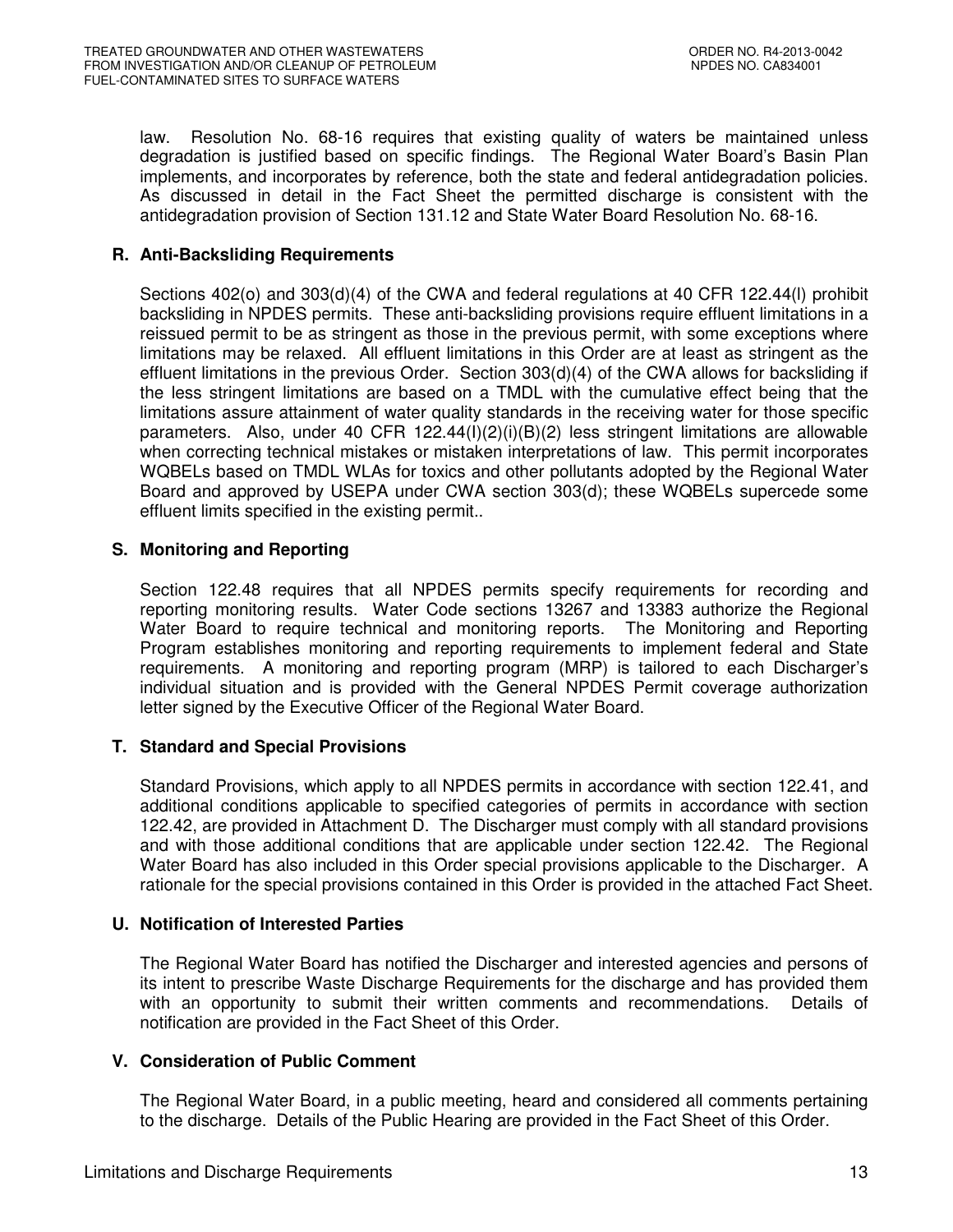## **IV. DISCHARGE PROHIBITIONS**

- **1.** Discharges of any waste at a location different from that described in this Order are prohibited.
- **2.** Discharges of any waste, other than those which meet eligibility requirements in Section II.B of this Order are prohibited, unless the Discharger is regulated for such discharges by another NPDES permit or discharges into a permitted facility.
- **3.** Discharges of extracted and/or treated groundwater in excess of the flow rates authorized by the Executive Officer of the Regional Water Board are prohibited.
- **4.** Discharges that contain any substances in concentrations toxic to human, animal, plant, or aquatic life are prohibited.
- **5.** Discharges causing a violation of any applicable water quality standards for receiving waters as required by the CWA and regulations adopted thereunder are prohibited.
- **6.** Pollution, contamination, or nuisance as defined by Section 13050 of the CWC, which are created by the treatment or the discharge of pollutants authorized under this Order, are prohibited.
- **7.** Discharges of any radiological, chemical, or biological warfare agent or high level radiological waste are prohibited.
- **8.** Bypass or overflow of untreated or partially treated contaminated groundwater to waters of the State either at the treatment system or from any of the collection or transport systems or pump stations tributary to the treatment system is prohibited.

## **V. EFFLUENT LIMITATIONS AND DISCHARGE SPECIFICATIONS**

#### **A. Effluent Limitations**

**1.** Discharge of an effluent from the outfall location(s) listed in the enrollment authorization factsheet in excess of the following limitations is prohibited. In the authorization letter, when a Discharger is enrolled under this permit, the Executive Officer shall list in the factsheet each constituent from the appropriate effluent limitation table(s) below which is applicable to the Discharger's effluent.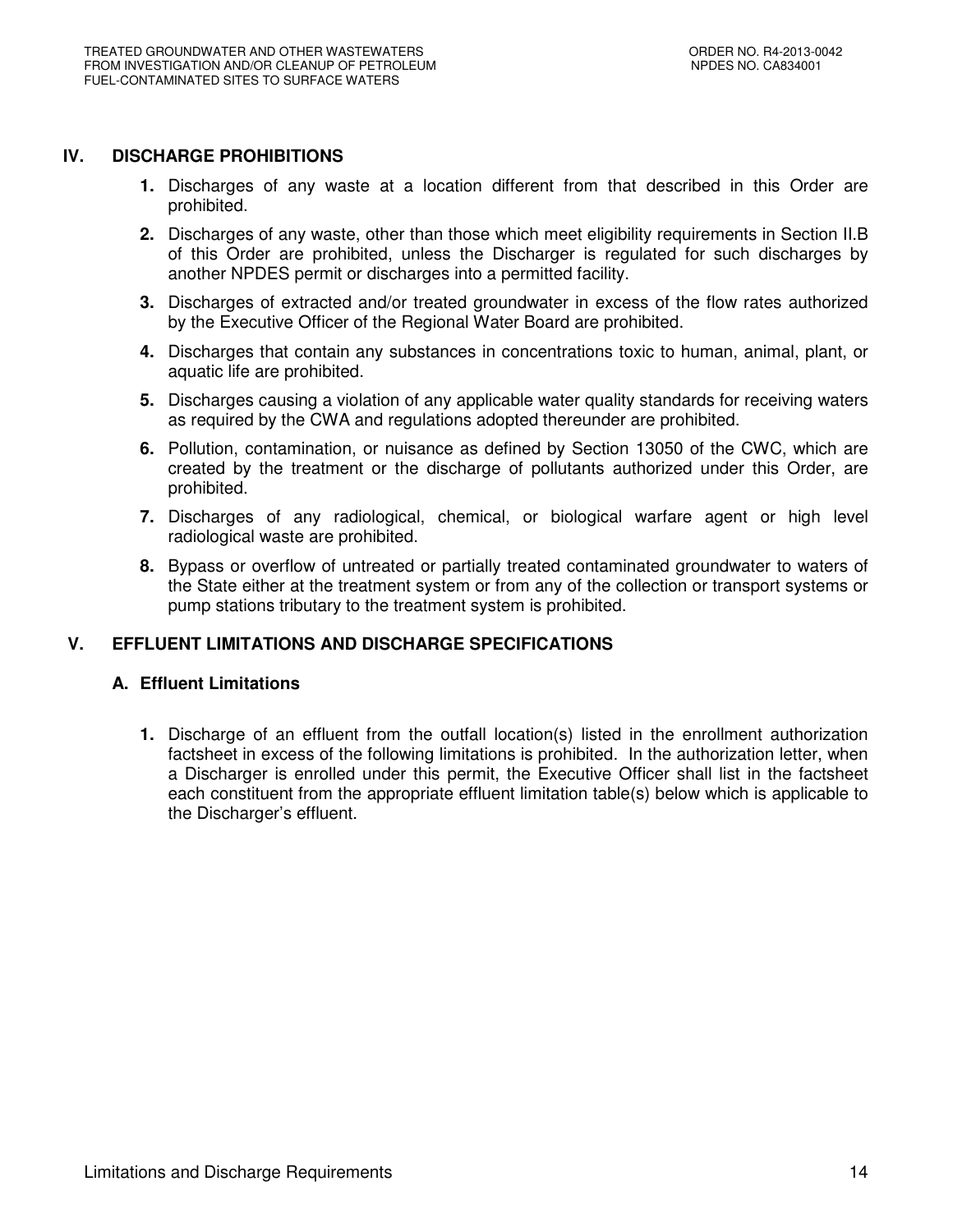## **a. General Effluent Limitations**

#### **Table 1. Effluent Limitations Applicable to All Discharges**

| <b>Constituents</b>                                                                                              | <b>Units</b> | <b>Discharge Limitations</b> |                |  |  |
|------------------------------------------------------------------------------------------------------------------|--------------|------------------------------|----------------|--|--|
|                                                                                                                  |              | <b>Monthly Average</b>       | <b>Daliy</b>   |  |  |
|                                                                                                                  |              |                              | <b>Maximum</b> |  |  |
| <b>Total Suspended Solids</b>                                                                                    | mg/L         | 50                           | 75             |  |  |
| Turbidity                                                                                                        | <b>NTU</b>   | 50                           | 75             |  |  |
| BOD <sub>5</sub> 20 <sup>o</sup> C                                                                               | mg/L         | 20                           | 30             |  |  |
| <b>Settleable Solids</b>                                                                                         | mI/L         | 0.1                          | 0.3            |  |  |
| <b>Sulfides</b>                                                                                                  | mg/L         |                              | 1.0            |  |  |
| <b>Total Petroleum Hydrocarbons</b>                                                                              | µg/L         |                              | 100            |  |  |
| <b>Benzene</b>                                                                                                   | µg/L         |                              | 1.0            |  |  |
| Toluene                                                                                                          | $\mu$ g/L    |                              | 150            |  |  |
| Ethylbenzene                                                                                                     | $\mu$ g/L    |                              | 700            |  |  |
| <b>Xylenes</b>                                                                                                   | μg/L         |                              | 1750           |  |  |
| <b>Ethylene Dibromide</b>                                                                                        | $\mu$ g/L    |                              | $0.05*$        |  |  |
| Lead                                                                                                             | $\mu$ g/L    | $2.6**$                      | $5.2**$        |  |  |
| Methyl<br>Tertiary<br>Butyl                                                                                      | $\mu$ g/L    |                              | 5              |  |  |
| Ether(MTBE)                                                                                                      |              |                              |                |  |  |
| Naphthalene                                                                                                      | $\mu$ g/L    |                              | 21             |  |  |
| Di-isopropyl Ether (DIPE)                                                                                        | $\mu$ g/L    |                              | 0.8            |  |  |
| <b>Tertiary Butyl Alcohol (TBA)</b>                                                                              | $\mu$ g/L    |                              | 12             |  |  |
| * If the reported MDL is greater than the effluent limitation, then a non-detect result using an MDL of 0.5 µg/L |              |                              |                |  |  |

is deemed to be in compliance.

\*\* Total recoverable metals (based on a hardness of 100 mg/L). This limitation applies to receiving waters with no approved final lead TMDL.

## **b. WQBEL based on TMDL Waste Load Allocations:**

Discharge of an effluent from the outfall location(s) listed in the enrollment authorization factsheet based on the following TMDL WLAs in excess of the following limitations is prohibited.

(In the authorization letter, when a discharger is enrolled under this permit, the Executive Officer shall list in the factsheet each constituent(s) from the appropriate limitations table(s) below based on TMDL WLAs that are applicable to the specific discharge).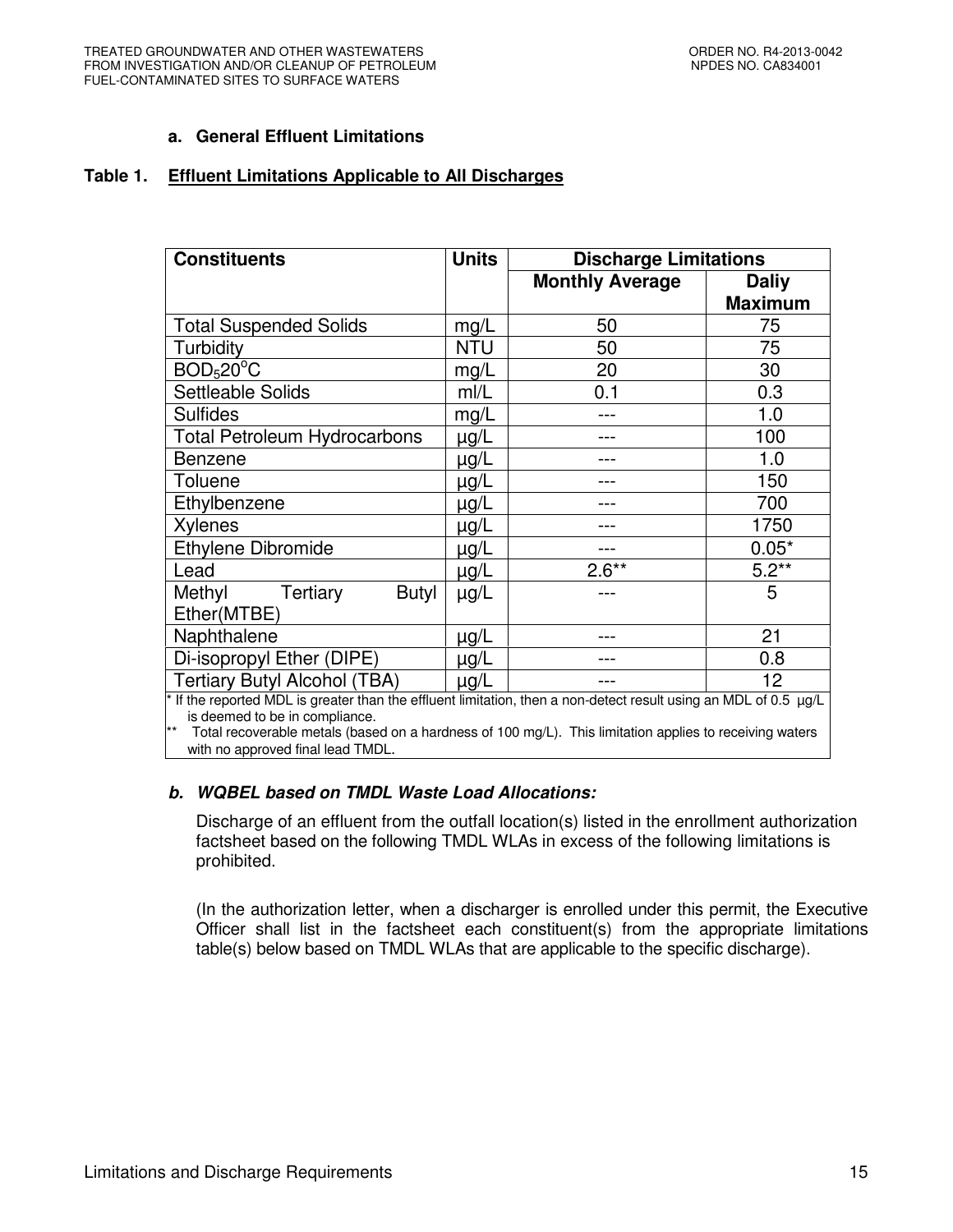#### **Table 2. WQBELs based on Basin Plan section 7-13 - Los Angeles River and Tributaries Metals TMDL WLAs, Dry Weather<sup>2</sup>**

|                                                          |              | Copper, TR              |                           | Lead, TR                       |                           | Zinc, TR                       |                           | Selenium, TR            |                           |
|----------------------------------------------------------|--------------|-------------------------|---------------------------|--------------------------------|---------------------------|--------------------------------|---------------------------|-------------------------|---------------------------|
| Reach                                                    | <b>Units</b> | <b>Maximum</b><br>Daily | Average<br><b>Monthly</b> | <b>Maximum</b><br><b>Daily</b> | Average<br><b>Monthly</b> | <b>Maximum</b><br><b>Daily</b> | Average<br><b>Monthly</b> | <b>Maximum</b><br>Daily | Average<br><b>Monthly</b> |
| Reach 5 and 6 and<br><b>Bell Creek</b>                   | $\mu$ g/L    | 49                      | 25                        | 31                             | 16                        |                                |                           | 8.2                     | 4.1                       |
| Reach 4                                                  | µg/L         | 43                      | 21                        | 16                             | 8.2                       |                                |                           |                         |                           |
| Reach 3 above<br><b>LA-Glendale WRP</b><br>and Verdugo   | $\mu$ g/L    | 38                      | 19                        | 20                             | 9.8                       | ---                            |                           |                         |                           |
| Reach 3 below<br><b>LA-Glendale WRP</b>                  | $\mu$ g/L    | 43                      | 21                        | 20                             | 9.8                       | ---                            | ---                       |                         |                           |
| <b>Burbank Western</b><br>Channel (above<br>Burbank WRP) | $\mu$ g/L    | 43                      | 21                        | 23                             | 11                        | ---                            | $- - -$                   |                         |                           |
| Burbank Western<br>Channel (below<br>Burbank WRP)        | $\mu$ g/L    | 31                      | 16                        | 15                             | 7.4                       | $---$                          | ---                       | $---$                   |                           |
| Reach 2 and<br>Arroyo Seco                               | $\mu$ g/L    | 36                      | 18                        | 18                             | 9                         | ---                            | ---                       | ---                     | ---                       |
| Reach 1                                                  | $\mu$ g/L    | 38                      | 19                        | 20                             | 9.8                       | ---                            | ---                       | $---$                   | ---                       |
| Compton Creek                                            | $\mu$ g/L    | 31                      | 16                        | 15                             | 7.3                       | $---$                          | $---$                     | $---$                   | ---                       |
| Rio Hondo Rch. 1                                         | $\mu$ g/L    | 21                      | 11                        | 8.2                            | 4.1                       | 210                            | 110                       | ---                     | ---                       |

## **Table 3. WQBELs based on Basin Plan section 7-13 - Los Angeles River and Tributaries Metals TMDL WLAs, Wet Weather<sup>3</sup>**

|                     |              | <b>Effluent Limitations</b> |                        |  |
|---------------------|--------------|-----------------------------|------------------------|--|
| <b>Constituents</b> | <b>Units</b> | <b>Maximum Daily</b>        | <b>Average Monthly</b> |  |
| Cadmium, TR         | $\mu$ g/L    | 3.1                         | 1.5                    |  |
| Copper, TR          | $\mu$ g/L    | 17                          | 8.5                    |  |
| Lead, TR            | $\mu$ g/L    | 62                          | 31                     |  |
| Zinc, TR            | μg/L         | 160                         | 79                     |  |

<sup>2</sup> For purposes of this general permit, discharges occurring from April 15th through November 15th are considered dry weather discharges.

<sup>3</sup> For purposes of this general permit, discharges occurring from November 14<sup>th</sup> through April 14<sup>th</sup> are considered wet weather discharges.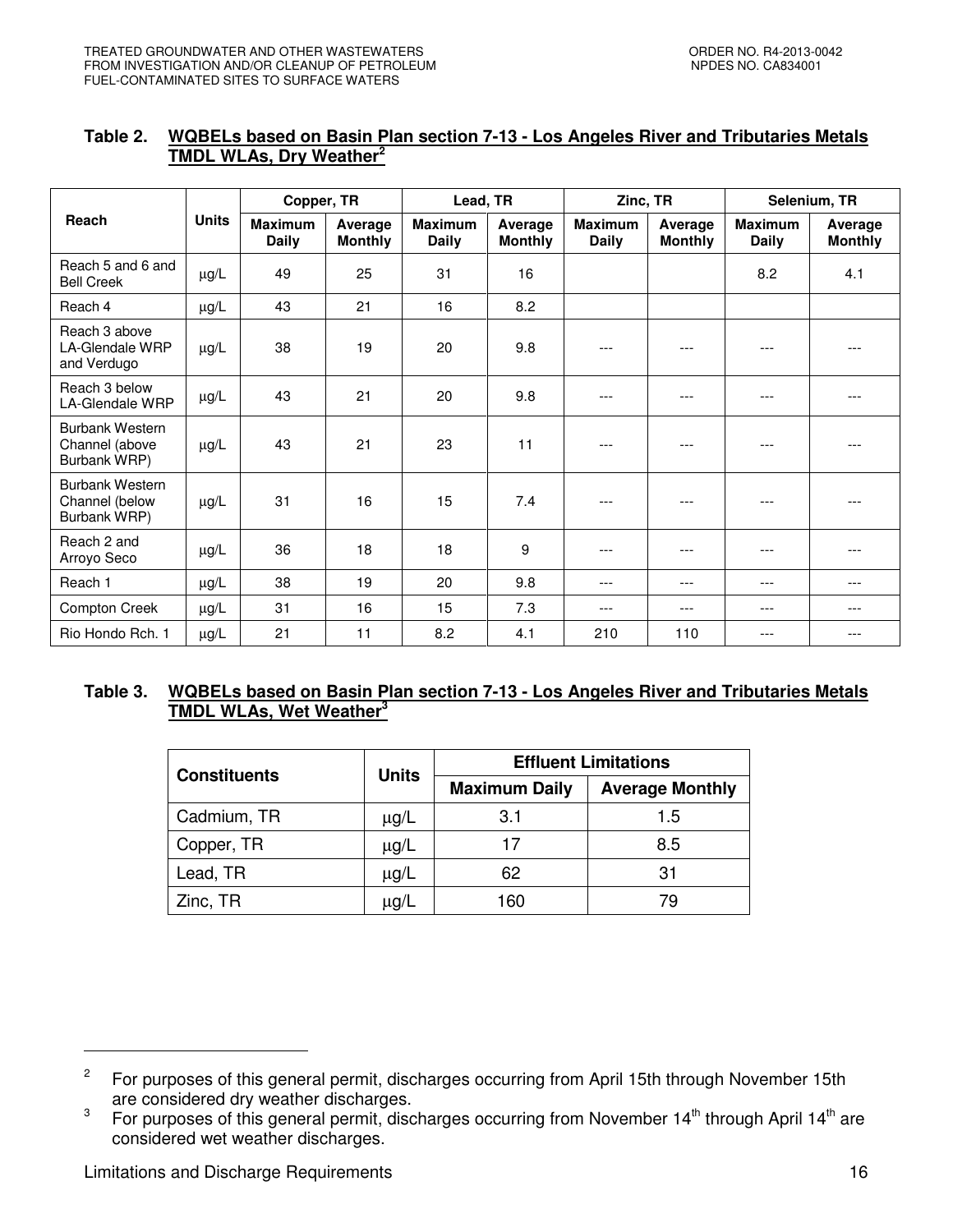## **Table 4. WQBELs based on Basin Plan section 7-39 - Los Angeles River Watershed Bacteria TMDL WLAs**

| <b>Constituents</b> | <b>Units</b> | <b>Effluent Limitations</b>   |                      |  |  |
|---------------------|--------------|-------------------------------|----------------------|--|--|
|                     |              | <b>Geometric Mean Monthly</b> | <b>Maximum Daily</b> |  |  |
| E.coli density      | MPN/100 mL   | 126                           | 235                  |  |  |

## **Table 5. WQBELs based on Basin Plan section 7-12 - Ballona Creek Metals TMDL WLAs**

| <b>Constituents</b> | <b>Units</b> |                                | <b>Dry Weather</b><br><b>Effluent Limitations</b> | <b>Wet Weather</b><br><b>Effluent Limitations</b> |                           |  |
|---------------------|--------------|--------------------------------|---------------------------------------------------|---------------------------------------------------|---------------------------|--|
|                     |              | <b>Maximum</b><br><b>Daily</b> | Average<br><b>Monthly</b>                         | <b>Maximum</b><br><b>Daily</b>                    | Average<br><b>Monthly</b> |  |
| Copper, TR          | $\mu$ g/L    | 39                             | 20                                                | 18                                                | 9                         |  |
| Lead, TR            | µg/L         | 21                             |                                                   | 59                                                | 29                        |  |
| Selenium, TR        | $\mu$ g/L    | 8.2                            | 4.1                                               | 5                                                 | 2.5                       |  |
| Zinc, TR            | μg/L         | 304                            | 151                                               | 119                                               | 59                        |  |

## **Table 6. WQBELs based on USEPA's Los Cerritos Channel Metal TMDL**

| <b>Constituents</b> | <b>Units</b> |                                | <b>Dry Weather</b><br><b>Effluent Limitations</b> | <b>Wet Weather</b><br><b>Effluent Limitations</b> |                           |  |
|---------------------|--------------|--------------------------------|---------------------------------------------------|---------------------------------------------------|---------------------------|--|
|                     |              | <b>Maximum</b><br><b>Daily</b> | Average<br><b>Monthly</b>                         | <b>Maximum</b><br><b>Daily</b>                    | Average<br><b>Monthly</b> |  |
| Copper, TR          | $\mu$ g/L    | 31                             | 16                                                | 9.8                                               | 4.8                       |  |
| Lead, TR            | μg/L         |                                |                                                   | 59                                                | 28                        |  |
| Zinc, TR            | µg/L         |                                |                                                   | 96                                                | 48                        |  |

## **Table 7. WQBELs based on Basin Plan section 7-40 – Dominguez Channel and Greater Los Angeles and Long Beach Harbor Waters Toxic Pollutants TMDL WLAs, WET Weather<sup>4</sup>**

|                    |                               | <b>Effluent Limitations</b> |                           |  |  |
|--------------------|-------------------------------|-----------------------------|---------------------------|--|--|
| <b>Constituent</b> | <b>Units</b>                  |                             | Average<br><b>Monthly</b> |  |  |
| Copper, TR         | $\mu$ g/L (water, unfiltered) | 9.                          | 4.8                       |  |  |
| Lead, TR           | $\mu$ g/L (water, unfiltered) | 43                          |                           |  |  |
| Zinc, TR           | µg/L                          |                             | 35                        |  |  |

<sup>4</sup> Exceedances of California Toxic Rule (CTR) criteria for metals were only observed in freshwaters of Dominguez Channel during wet weather; therefore, WQBELs are set for wet weather only.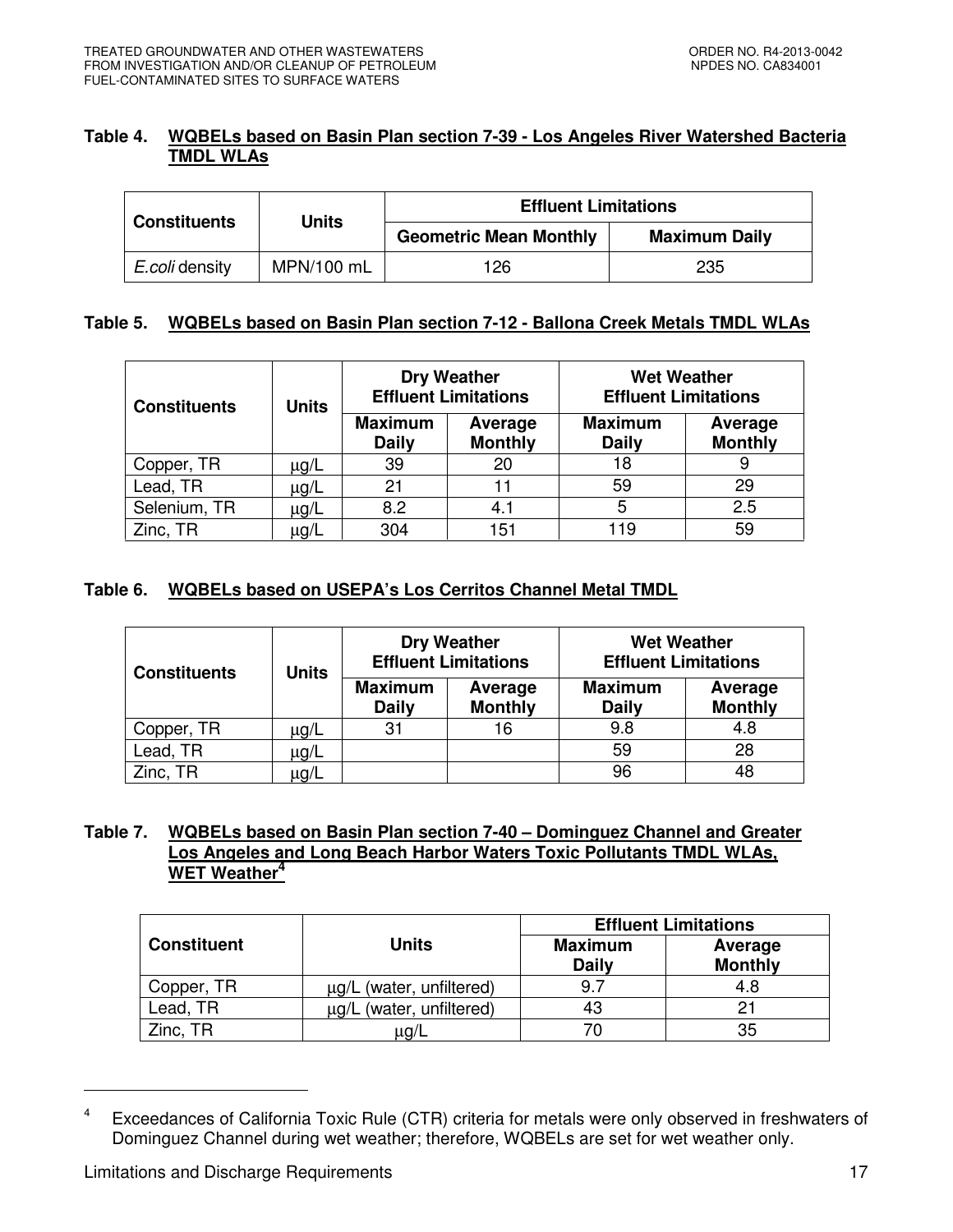#### **Table 8. WQBELs based on Basin Plan section 7-40 – Dominguez Channel and Greater Los Angeles and Long Beach Harbor Waters Toxic Pollutants TMDL WLAs**

|                    |              | <b>Dominguez Channel Estuary</b> |                           | <b>Greater Harbor Waters</b>   |                           |
|--------------------|--------------|----------------------------------|---------------------------|--------------------------------|---------------------------|
| <b>Constituent</b> | <b>Units</b> | <b>Maximum</b><br><b>Daily</b>   | Average<br><b>Monthly</b> | <b>Maximum</b><br><b>Daily</b> | Average<br><b>Monthly</b> |
| Copper, TR         | $\mu$ g/L    | 6.1                              | 3                         | 6.1                            | 3                         |
| Lead, TR           | $\mu$ g/L    | 14                               | 7                         | 14                             | 7                         |
| Zinc, TR           | $\mu$ g/L    | 140                              | 70                        | 140                            | 70                        |
| <b>PAHs</b>        | $\mu$ g/L    | 0.098                            | 0.049                     |                                |                           |
| Chlordane          | $\mu$ g/L    | 0.0012                           | 0.00059                   |                                |                           |
| $4.4'$ -DDT        | $\mu$ g/L    | 0.0012                           | 0.00059                   | 0.0012                         | 0.00059                   |
| <b>Dieldrin</b>    | $\mu$ g/L    | 0.00028                          | 0.00014                   |                                |                           |
| <b>Total PCBs</b>  | $\mu$ g/L    | 0.00034                          | 0.00017                   | 0.00034                        | 0.00017                   |

## **Table 9. WQBELs based on Basin Plan section 7-20 - San Gabriel River and Impaired Tributaries Metals and Selenium TMDL WLAs, Dry Weather<sup>5</sup>**

| <b>Reaches</b> | <b>Units</b> |                                | Copper, TR                | Selenium, TR                   |                           |  |
|----------------|--------------|--------------------------------|---------------------------|--------------------------------|---------------------------|--|
|                |              | <b>Maximum</b><br><b>Daily</b> | Average<br><b>Monthly</b> | <b>Maximum</b><br><b>Daily</b> | Average<br><b>Monthly</b> |  |
| SJC R-1, $2^1$ | $\mu$ g/L    |                                |                           | 8.2                            | 4.1                       |  |
| SGR R-1 $2$    | $\mu$ g/L    | 30                             | 15                        |                                |                           |  |
| SGR R $23$     | $\mu$ g/L    |                                |                           |                                |                           |  |
| Coyote Creek   | $\mu$ g/L    | 33                             | 16                        |                                |                           |  |
| <b>Estuary</b> | $\mu$ g/L    | 5.1                            | 2.5                       |                                |                           |  |

1. San Jose Creek Reach 1 (Confluence to Temple Street) and San Jose Reach 2 (Temple Street to I-10 Freeway at White Avenue)

2. San Gabriel River Reach 1 (Firestone Avenue to Estuary.

3. San Gabriel River Reach 2 (Whittier Narrows to Firestone Avenue), and upstream reaches and tributaries

<sup>5</sup> Defined in the Footnote 2.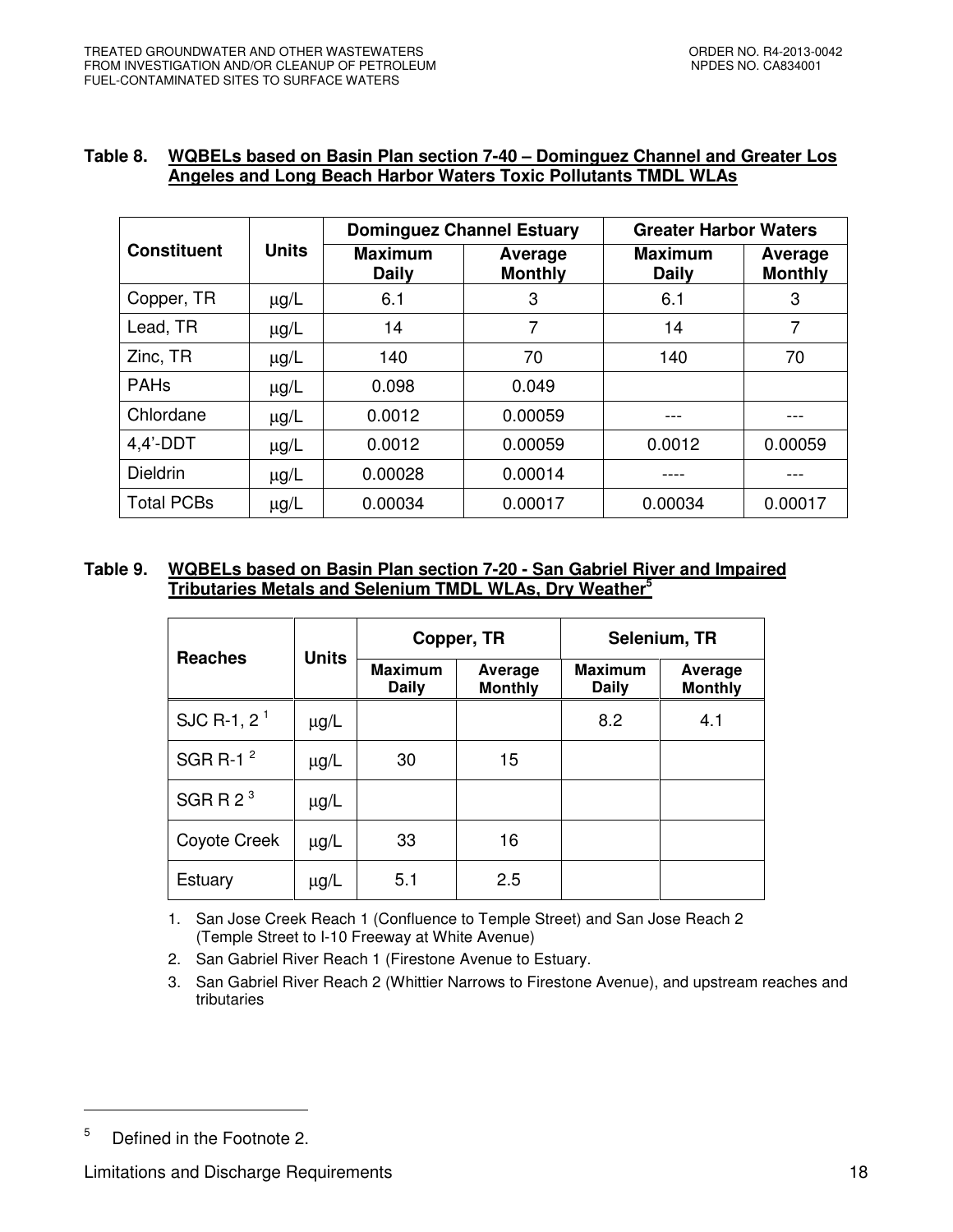## **Table 10. WQBELs based on Basin Plan section 7-20 - San Gabriel River and Impaired Tributaries Metals and Selenium TMDL WLAs, Wet-Weather<sup>6</sup>**

|                |              | Copper, TR                     |                               | Lead, TR                       |                           | Zinc, TR                       |                           |
|----------------|--------------|--------------------------------|-------------------------------|--------------------------------|---------------------------|--------------------------------|---------------------------|
| <b>Reaches</b> | <b>Units</b> | <b>Maximum</b><br><b>Daily</b> | Averag<br>е<br><b>Monthly</b> | <b>Maximum</b><br><b>Daily</b> | Average<br><b>Monthly</b> | <b>Maximum</b><br><b>Daily</b> | Average<br><b>Monthly</b> |
| SJC R-1, $2^1$ | $\mu$ g/L    |                                |                               |                                |                           |                                |                           |
| SGR R-1 $2$    | $\mu$ g/L    |                                |                               |                                |                           |                                |                           |
| SGRR $2^3$     | $\mu$ g/L    |                                |                               | 166                            | 83                        |                                |                           |
| Coyote Creek   | $\mu$ g/L    | 15                             | 7.5                           | 87                             | 43                        | 125                            | 62                        |
| Estuary        | $\mu$ g/L    |                                |                               |                                |                           |                                |                           |

1. San Jose Creek Reach 1 (Confluence to Temple Street) and San Jose Reach 2 (Temple Street to I-10 Freeway at White Avenue)

2. San Gabriel River Reach 1 (Firestone Avenue to Estuary.

3. San Gabriel River Reach 2 (Whittier Narrows to Firestone Avenue), and upstream reaches and tributaries

#### **Table 11. WQBELs based on Basin Plan section 7-19 - Calleguas Creek Watershed Metals and Selenium TMDL WLAs – Dry Weather**

|                                         |              | 1, 2<br>Copper          |                           | Nickel $3$                     |                           | <b>Selenium</b>                |                           |
|-----------------------------------------|--------------|-------------------------|---------------------------|--------------------------------|---------------------------|--------------------------------|---------------------------|
| <b>Reaches</b>                          | <b>Units</b> | <b>Maximum</b><br>Daily | Average<br><b>Monthly</b> | <b>Maximum</b><br><b>Daily</b> | Average<br><b>Monthly</b> | <b>Maximum</b><br><b>Daily</b> | Average<br><b>Monthly</b> |
| 1-Mabu Lagoon                           | $\mu g/L$    | 6.1                     | 3.0                       | 13.5                           | 6.7                       | ----                           |                           |
| 2-Calleguas Creek South                 | $\mu$ g/L    | 6.1                     | 3.0                       | 13.5                           | 6.7                       | ----                           |                           |
| 3-Revolon Slough                        | $\mu$ g/L    | 44                      | 22                        | 244                            | 122                       |                                |                           |
| 4-Calleguas Creek North                 | $\mu$ g/L    | 6.1                     | 3.0                       | 13.6                           | 6.8                       | 8.2                            | 4.1                       |
| 5-Beardsley Channel                     | $\mu$ g/L    | 6.1                     | 3.0                       | 13.6                           | 6.8                       | 8.2                            | 4.1                       |
| 9-Conejo Creek                          | $\mu$ g/L    | 48                      | 24                        | 262                            | 131                       | ----                           | -----                     |
| 10-Hill Canyon reach of<br>Conejo Creek | $\mu$ g/L    | 48                      | 24                        | 262                            | 131                       |                                |                           |
| 11-Arroyo Santa Rosa                    | $\mu$ g/L    | 48                      | 24                        | 262                            | 131                       |                                |                           |
| 12-North Fork Conejo<br>Creek           | $\mu$ g/L    | 48                      | 24                        | 262                            | 131                       | ----                           |                           |
| 13-Arroyo Conejo (S.Fork<br>Conejo Cr)  | $\mu$ g/L    | 48                      | 24                        | 262                            | 131                       |                                |                           |

Notes:

-

1. Site Specific Water-Effect Ratios (WER) for copper have been developed by Regional Board for Reach1 (WER  $= 1.51$ ) and Reach 2 (WER  $= 3.69$ ). The effluent limitations for copper for these two reaches have been recalculated based on WERs.

2. Concentration based targets have been converted to total recoverable allocations using the CTR default translator of 0.96 for freshwater reaches and 0.83 for salt water reaches.

3. Concentration based targets have been converted to total recoverable allocations using the CTR default translator of 0.997 for freshwater reaches and 0.99 for salt water reaches.

<sup>6</sup> Defined in the Footnote 3.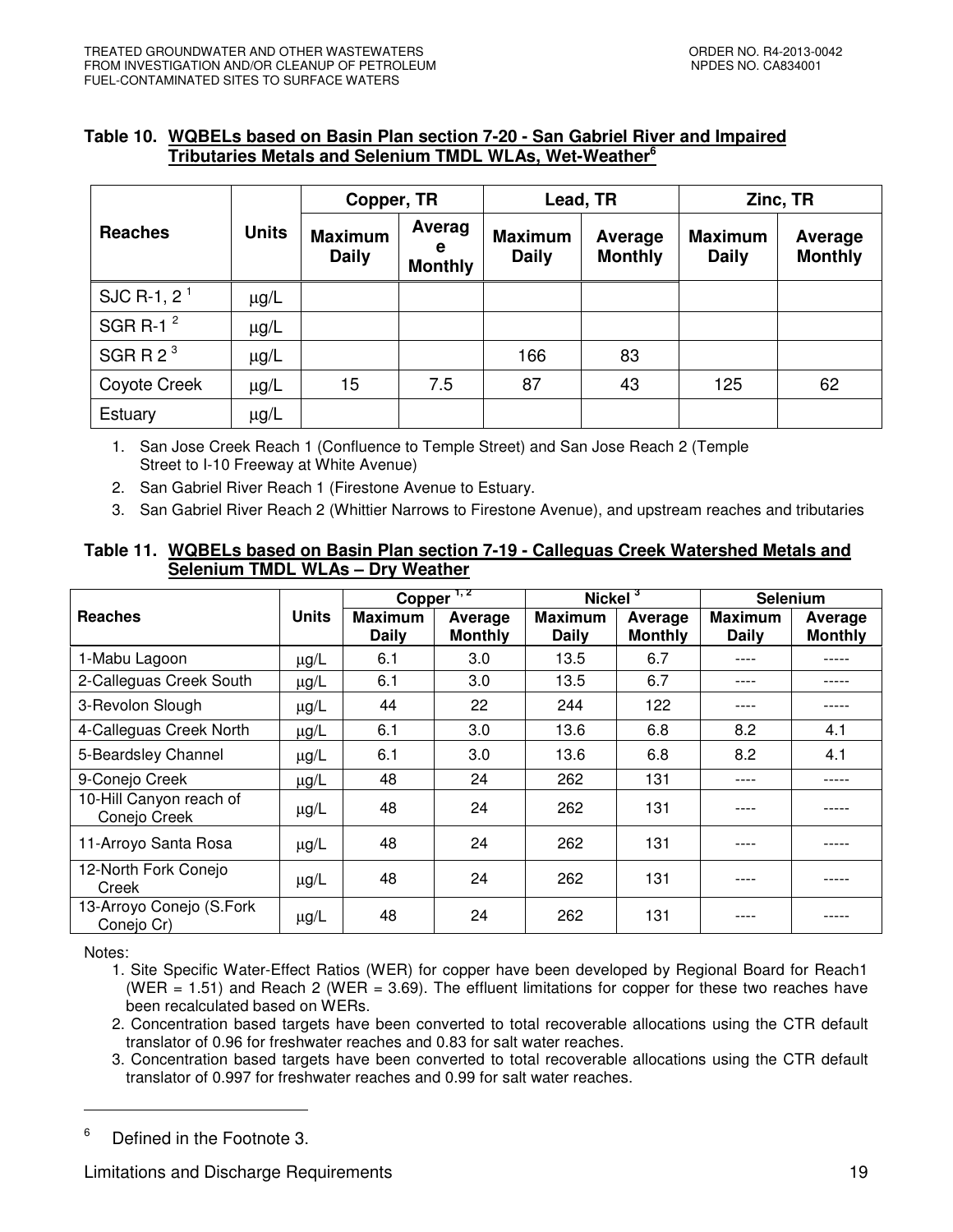|                                         |              | Copper <sup>1,2</sup>    |                           | Nickel $3$              |                               | <b>Selenium</b>         |                                  |
|-----------------------------------------|--------------|--------------------------|---------------------------|-------------------------|-------------------------------|-------------------------|----------------------------------|
| <b>Reaches</b>                          | <b>Units</b> | <b>Maximu</b><br>m Daily | Average<br><b>Monthly</b> | <b>Maximu</b><br>mDaily | Averag<br>е<br><b>Monthly</b> | <b>Maximu</b><br>mDaily | <b>Average</b><br><b>Monthly</b> |
| 1-Mabu Lagoon                           | $\mu$ g/L    | 5.8                      | 2.9                       | 74                      | 37                            |                         |                                  |
| 2-Calleguas Creek South                 | $\mu$ g/L    | 5.8                      | 2.9                       | 74                      | 37                            |                         |                                  |
| 3-Revolon Slough                        | $\mu$ g/L    | 27.4                     | 13.7                      | 858                     | 427                           |                         |                                  |
| 4-Calleguas Creek North                 | $\mu$ g/L    | 5.8                      | 2.9                       | 75                      | 37                            | 289                     | 144                              |
| 5-Beardsley Channel                     | $\mu$ g/L    | 5.8                      | 2.9                       | 75                      | 37                            | 289                     | 144                              |
| 9-Conejo Creek                          | $\mu$ g/L    | 31                       | 15                        | 956                     | 477                           |                         |                                  |
| 10-Hill Canyon reach of<br>Conejo Creek | $\mu$ g/L    | 31                       | 15                        | 956                     | 477                           |                         |                                  |
| 11-Arroyo Santa Rosa                    | $\mu$ g/L    | 31                       | 15                        | 956                     | 477                           |                         |                                  |
| 12-North Fork Conejo<br>Creek           | $\mu$ g/L    | 43                       | 21                        | 1294                    | 645                           |                         |                                  |
| 13-Arroyo Conejo<br>(S.Fork Conejo Cr)  | $\mu$ g/L    | 43                       | 21                        | 1294                    | 645                           |                         |                                  |

#### **Table 12. WQBELs based on Basin Plan section 7-19 - Calleguas Creek Watershed Metals and Selenium TMDL WLAs** –**Wet Weather**

Notes:

1. Site Specific Water-Effect Ratios (WER) for copper have been developed by Regional Board for Reach1 (WER = 1.51) and Reach 2 (WER = 3.69). The effluent limitations for copper for these two reaches have been recalculated based on WERs.

2. Concentration based targets have been converted to total recoverable allocations using the CTR default translator of 0.96 for freshwater reaches and 0.83 for salt water reaches.

3. Concentration based targets have been converted to total recoverable allocations using the CTR default translator of 0.997 for freshwater reaches and 0.99 for salt water reaches.

## **Table 13. WQBELs based on Basin Plan section 7-17 - Calleguas Creek Organochlorine Pesticides, Polychlorinated Biphenyls, and Siltation TMDL WLAs**

| <b>Constituents</b> | <b>Units</b> | <b>Effluent Limitations</b> |                        |  |
|---------------------|--------------|-----------------------------|------------------------|--|
|                     |              | <b>Maximum Daily</b>        | <b>Average Monthly</b> |  |
| Chlordane           | ng/L         | 1.2                         | 0.59                   |  |
| $4,4$ -DDD          | ng/L         | 1.7                         | 0.84                   |  |
| 4,4-DDE             | ng/L         | 1.2                         | 0.59                   |  |
| $4,4$ -DDT          | ng/L         | 1.2                         | 0.59                   |  |
| <b>Dieldrin</b>     | ng/L         | 0.28                        | 0.14                   |  |
| <b>PCBs</b>         | ng/L         | 0.34                        | 0.17                   |  |
| Toxaphene           | ng/L         | 0.33                        | 0.16                   |  |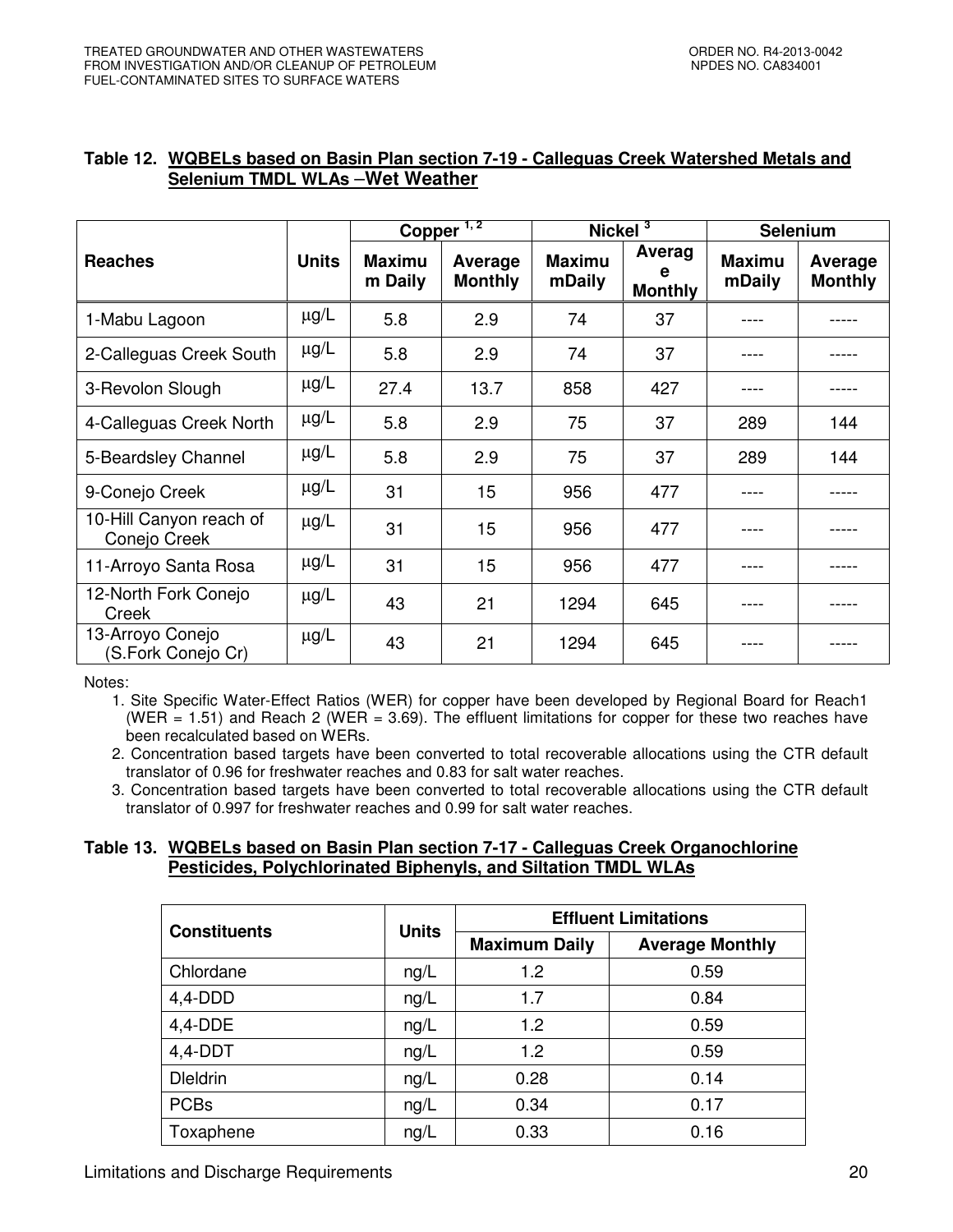## **Table 14. WQBELs based on Basin Plan section 7-19 - Calleguas Creek Watershed Metals and Selenium TMDL WLAs** –**Dry and Wet Weather**

| <b>Constituents</b> | <b>Units</b> | <b>Effluent Limitations</b> |                        |  |
|---------------------|--------------|-----------------------------|------------------------|--|
|                     |              | <b>Maximum Daily</b>        | <b>Average Monthly</b> |  |
| Mercury             | μg/L         | 0.1                         | 0.051                  |  |

# **Table 15. Calleguas Creek, Its Tributaries, and Magu Lagoon Toxicity TMDL**

| <b>Pollutant</b> | <b>Units</b>        | <b>Effluent Limitations</b> |
|------------------|---------------------|-----------------------------|
| Toxicity         | Toxicity Unit (TUc) |                             |

## **Table 16. Calleguas Creek, Its Tributaries, and Magu Lagoon TMDL for organophosphate pesticides (Chlorpyrifos and Diazinon)**

| <b>Units</b><br><b>Parameters</b> |           | <b>Effluent Limitations</b> |              |                |  |  |
|-----------------------------------|-----------|-----------------------------|--------------|----------------|--|--|
|                                   |           | 4 Day Average               | <b>Acute</b> | <b>Chronic</b> |  |  |
| <b>Chlorpyrifos</b>               | µg/L      | 0.014                       |              |                |  |  |
| Diazinon                          | $\mu$ g/L |                             | 0.10         | 0.10           |  |  |

**Table 17. WQBELs based on Basin Plan section 7-10 Malibu Creek and Lagoon, section 7- 11 Los Angeles Harbor (Inner Cabrillo Beach and Main Ship Channel), section 7- 5 Marina del Rey Harbor Mothers' Beach and Back Basin, section 7-28 Harbor Beaches of Ventura County (Kiddie Beach and Hobie Beach), section 7-36 Santa Clara River Estuary and Reaches 3,5,6, and 7, and USEPA's Long Beqach City Beaches and Los Angeles River Estuary Bacteria TMDL WLAs** 

|                         |              | <b>Effluent Limitations</b>             |                                |  |  |
|-------------------------|--------------|-----------------------------------------|--------------------------------|--|--|
| <b>Parameters</b>       | <b>Units</b> | <b>Geometric</b><br><b>Mean Monthly</b> | <b>Maximum</b><br><b>Daily</b> |  |  |
| Total Coliform (T)      | MPL/100 mL   | 1,000                                   | 10,000                         |  |  |
| Fecal Coliform (F)      | MPL/100 mL   | 200                                     | 400                            |  |  |
| Entrococcus             | MPL/100 mL   | 35                                      | 104                            |  |  |
| If ratio of $F/T > 0.1$ | MPL/100 mL   |                                         | 1,000                          |  |  |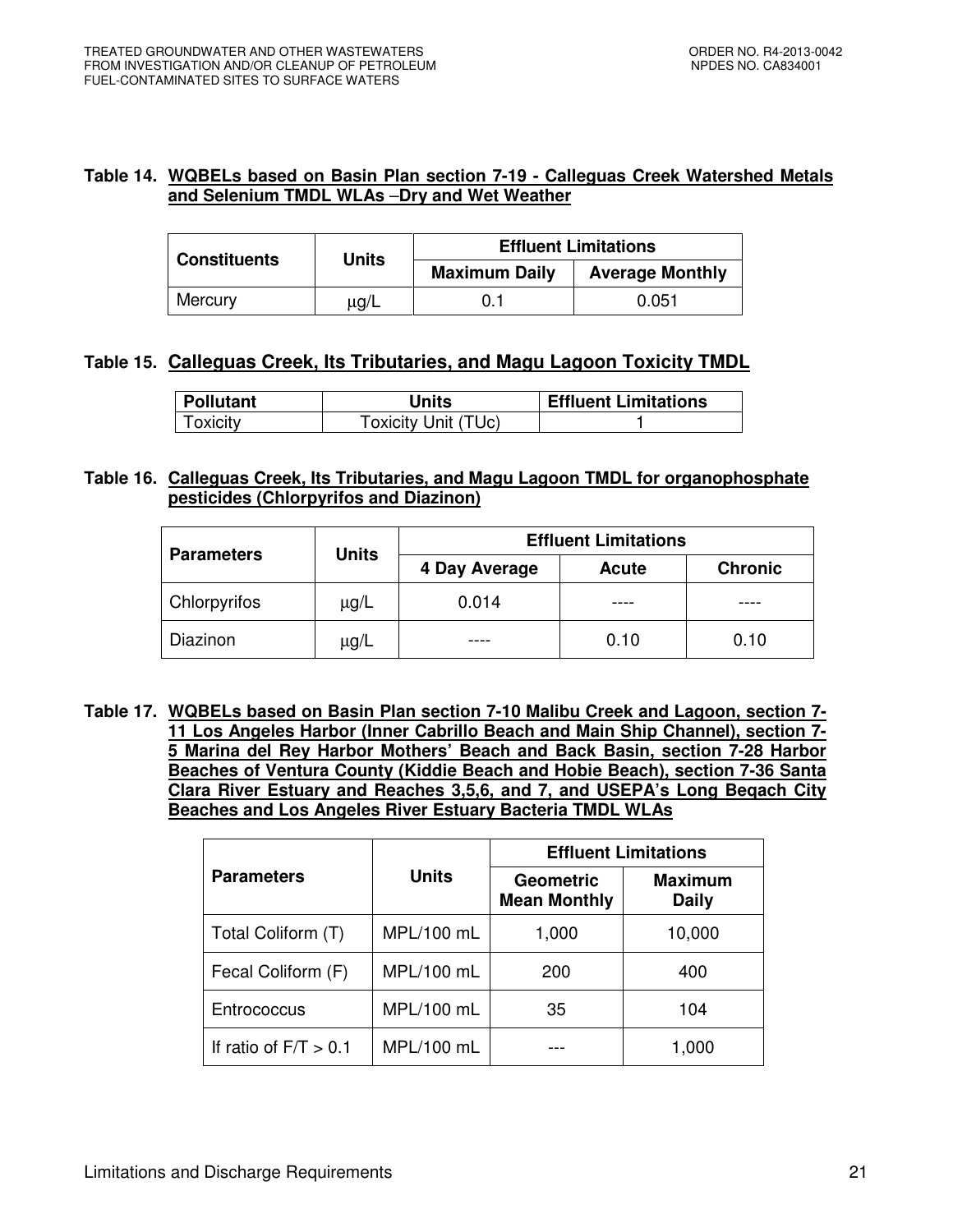## **Table 18. WQBELs based on Basin Plan section 7-14 - Ballona Creek Estuary Toxic Pollutants TMDL WLAs in Sediment**

| <b>Constituents</b> | <b>Units</b> | <b>Effluent Limitations*</b> |
|---------------------|--------------|------------------------------|
| Cadmium             | mg/kg dry    | 1.2                          |
| Copper              | mg/kg dry    | 34                           |
| Lead                | mg/kg dry    | 46.7                         |
| Silver              | mg/kg dry    | 1.0                          |
| Zinc                | mg/kg dry    | 150                          |
| Chlordane           | µg/kg dry    | 0.5                          |
| <b>DDTs</b>         | µg/kg dry    | 1.58                         |
| <b>Total PCBs</b>   | µg/kg dry    | 22.7                         |
| <b>Total PAHs</b>   | µg/kg dry    | 4,022                        |

\*: See Section VIII. H. for compliance determination.

## **Table 19. WQBELs based on Basin Plan section 7-40 – Dominguez Channel and Greater Los Angeles and Long Beach Harbor Waters Toxic Pollutants TMDL WLAs in Sediment**

|                                              | <b>Effluent Limitations (mg/kg)*</b> |             |             |  |  |
|----------------------------------------------|--------------------------------------|-------------|-------------|--|--|
| Waterbody                                    | Lead                                 | <b>Zinc</b> | <b>PAHs</b> |  |  |
| Long Beach Outer Harbor (inside breakwater)  | 46.7                                 | 150         | 4.022       |  |  |
| Los Angeles Outer Harbor (inside breakwater) | 46.7                                 | 150         | 4.022       |  |  |
| Los Angeles River Estuary                    | 46.7                                 |             | 4.022       |  |  |
| Los Angeles Harbor-Inner Cabrillo Beach Area | 46.7                                 |             | 4.022       |  |  |

\*: See Section VIII. H. for compliance determination.

## **Table 20. WQBELs based on Basin Plan section 7-18 - Marina del Rey Harbor Toxic Pollutants TMDLWLAs in Sediment**

| <b>Constituent</b> | <b>Units</b> | <b>Effluent Limitations*</b> |
|--------------------|--------------|------------------------------|
| Copper             | mg/kg        | 34                           |
| Lead               | mg/kg        | 46.7                         |
| Zinc               | mg/kg        | 150                          |
| Chlordane          | µg/kg        | 0.5                          |
| <b>Total PCBs</b>  | μg/kg        | 22.7                         |

\*: See Section VIII. H. for compliance determination.

- **2.** The pH of the discharge shall at all times be within the range of 6.5 and 8.5.
- **3.** The temperature of the discharge shall not exceed 86ºF.
- **4.** The discharge of an effluent with mineral and nitrogen constituents in excess of applicable limits given in Attachment B is prohibited. In the letter of determination, the Executive Officer shall indicate the WQBELs in Attachment B for watershed/stream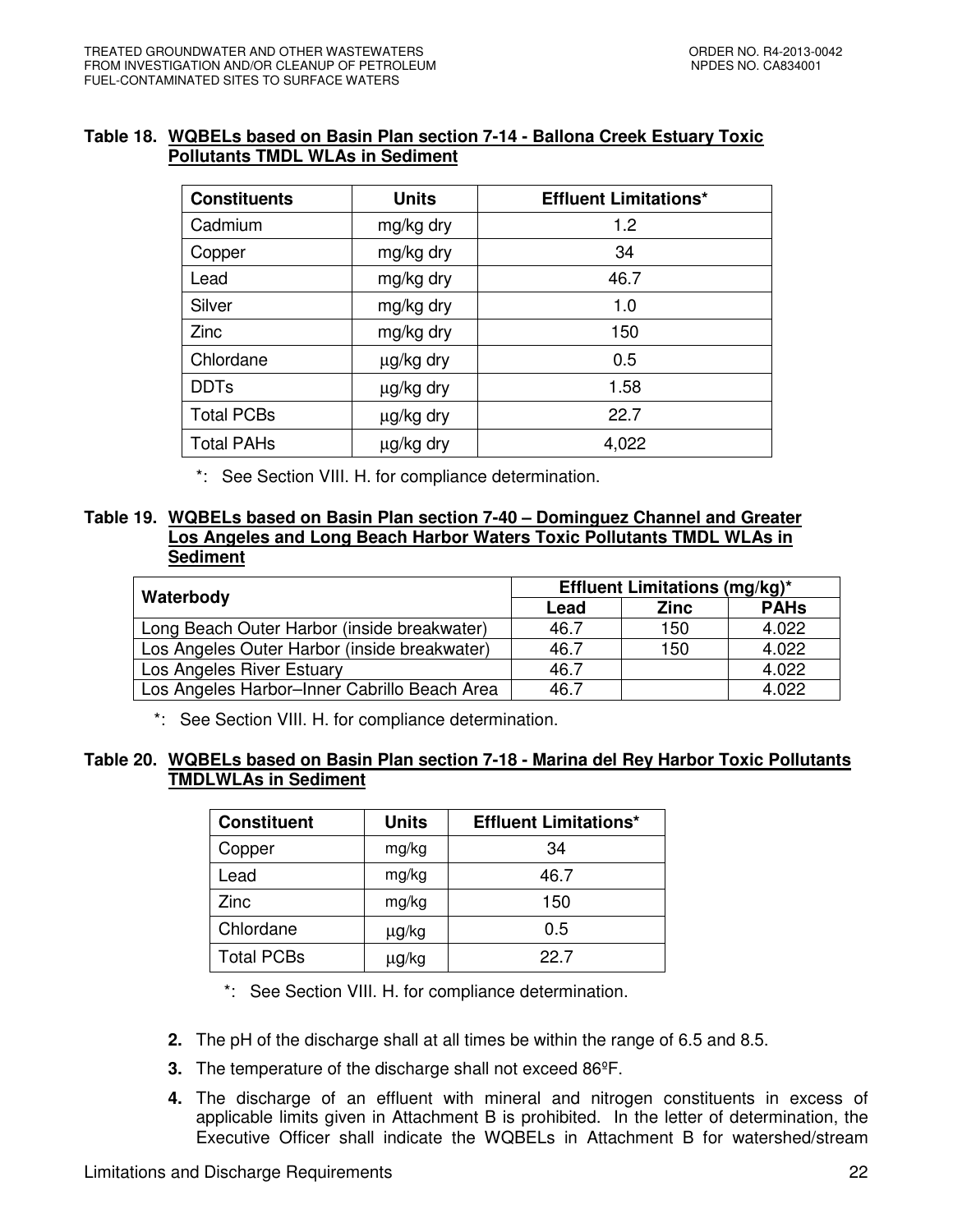reach mineral objectives applicable to the particular discharge.

- **5.** Pass-through or uncontrollable discharges of PCBs shall not exceed daily average concentrations of 14 ng/L into fresh waters or 30 ng/L into estuarine waters.
- **6.** The acute toxicity of the effluent shall be such that the average monthly survival in the undiluted effluent for any three (3) consecutive 96-hour static or continuous flow bioassay tests shall be at least 90%, with no single test less than 70% survival.
- **7.** The discharge shall meet effluent limitations and toxic and effluent standards established pursuant to sections 301, 302, 304, 306, and 307 of the CWA, and amendments thereto.

## **a. Land Discharge Specifications (Not Applicable)**

**b. Reclamation Specifications (Not Applicable)** 

# **VI. RECEIVING WATER LIMITATIONS**

## **A. Surface Water Limitations**

Receiving water limitations are based on water quality objectives contained in the Basin Plan and are a required part of this Order. The discharge shall not cause the following in the receiving waterbody.

- **1.** The normal ambient pH to fall below 6.5 nor exceed 8.5 units nor vary from normal ambient pH levels by more than 0.2 units.
- **2.** Surface water temperature to rise greater than  $5^\circ$  F above the natural temperature of the receiving waters at any time or place. At no time shall the temperature be raised above 80°F as a result of waste discharged.
- **3.** The waste discharged shall not cause the log mean limits of bacteria to be exceeded in Table 21 for freshwater receiving water and in Table 22 for saltwater receiving water with REC-1 designated beneficial use.

| <b>Parameters</b>             | <b>Units</b> | <b>Receiving Water Limitations</b> |                      |  |
|-------------------------------|--------------|------------------------------------|----------------------|--|
|                               |              | <b>Geometric Mean</b>              | <b>Single Sample</b> |  |
| E. coli                       | MPN/100 mL   | 126                                | 235                  |  |
| E. coli* (Ballona Creek only) | MPN/100 mL   | 126                                | 576                  |  |

#### **Table 21. Freshwater Bacteria Limitations**

\*: E. coli limitations for Ballona Creek with designated beneficial use of Limited Contact Recreation (LREC-1).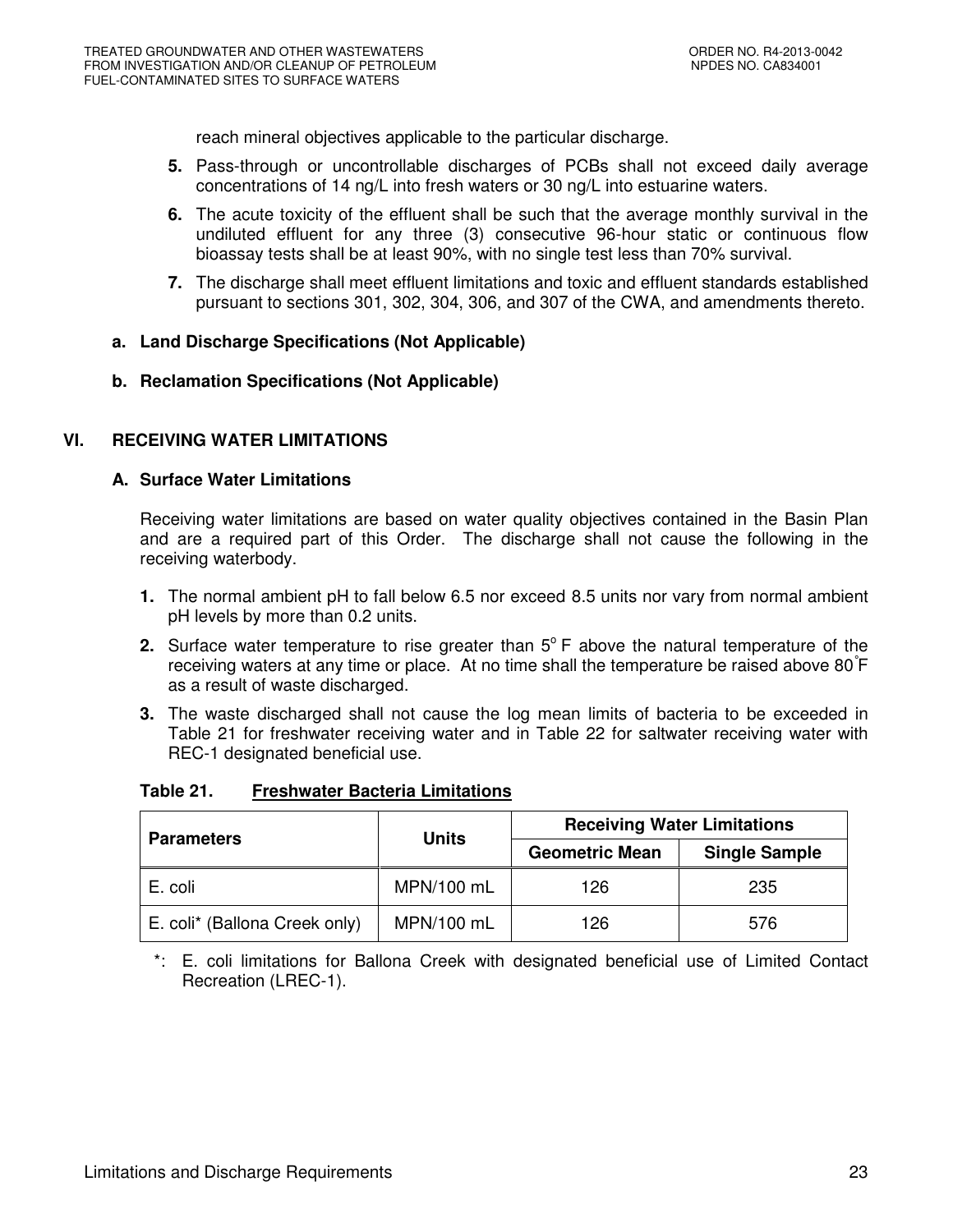| <b>Parameters</b>               | <b>Units</b> | <b>Receiving Water Limitations</b> |                      |  |
|---------------------------------|--------------|------------------------------------|----------------------|--|
|                                 |              | <b>Geometric Mean</b>              | <b>Single Sample</b> |  |
| <b>Total Coliform</b>           | MPN/100 mL   | 1,000                              | 10,000               |  |
| <b>Fecal Coliform</b>           | MPN/100 mL   | 200                                | 400                  |  |
| Enterococcus                    | MPN/100 mL   | 35                                 | 104                  |  |
| If Fecal/Total Coliform $> 0.1$ | MPN/100 mL   |                                    | 1,000                |  |

## **Table 22. Saltwater Water Bacteria Limitations**

- **4.** Depress the concentration of dissolved oxygen to fall below 5.0 mg/L anytime, and the median dissolved oxygen concentration for any three consecutive months shall not be less than 80 percent of the dissolved oxygen content at saturation.
- **5.** Exceed total ammonia (as N) concentrations specified in the Regional Water Board Resolution No. 2004-022. Resolution No. 2004-022 revised the ammonia water quality objectives for inland surface waters not characteristic of freshwater in the 1994 Basin Plan, to be consistent with USEPA's "Ambient Water Quality Criteria for Ammonia (Saltwater) -1989". Adopted on March 4, 2004, Resolution No. 2004-022 was approved by State Water Board, OAL and USEPA on July 22, 2004, September 14, 2004, and May 19, 2005, respectively and is now in effect.
- **6.** The presence of visible, floating, suspended or deposited macroscopic particulate matter or foam.
- **7.** Oils, greases, waxes, or other materials in concentrations that result in a visible film or coating on the surface of the receiving water or on objects in the water.
- **8.** Suspended or settleable materials, chemical substances or pesticides in amounts that cause nuisance or adversely affect any designated beneficial use.
- **9.** Toxic or other deleterious substances in concentrations or quantities which cause deleterious effects on aquatic biota, wildlife, or waterfowl or render any of these unfit for human consumption either at levels created in the receiving waters or as a result of biological concentration.
- **10.** Accumulation of bottom deposits or aquatic growths.
- **11.** Biostimulatory substances at concentrations that promote aquatic growth to the extent that such growth causes nuisance or adversely affects beneficial uses.
- **12.** The presence of substances that result in increases of BOD that adversely affect beneficial uses.
- 13. Taste or odor-producing substances in concentrations that alter the natural taste, odor, and/or color of fish, shellfish, or other edible aquatic resources; cause nuisance; or adversely affect beneficial uses.
- **14.** Alteration of turbidity, or apparent color beyond present natural background levels.
- **15.** Damage, discolor, nor cause formation of sludge deposits on flood control structures or facilities nor overload the design capacity.
- **16.** Degrade surface water communities and populations including vertebrate, invertebrate, and plant species.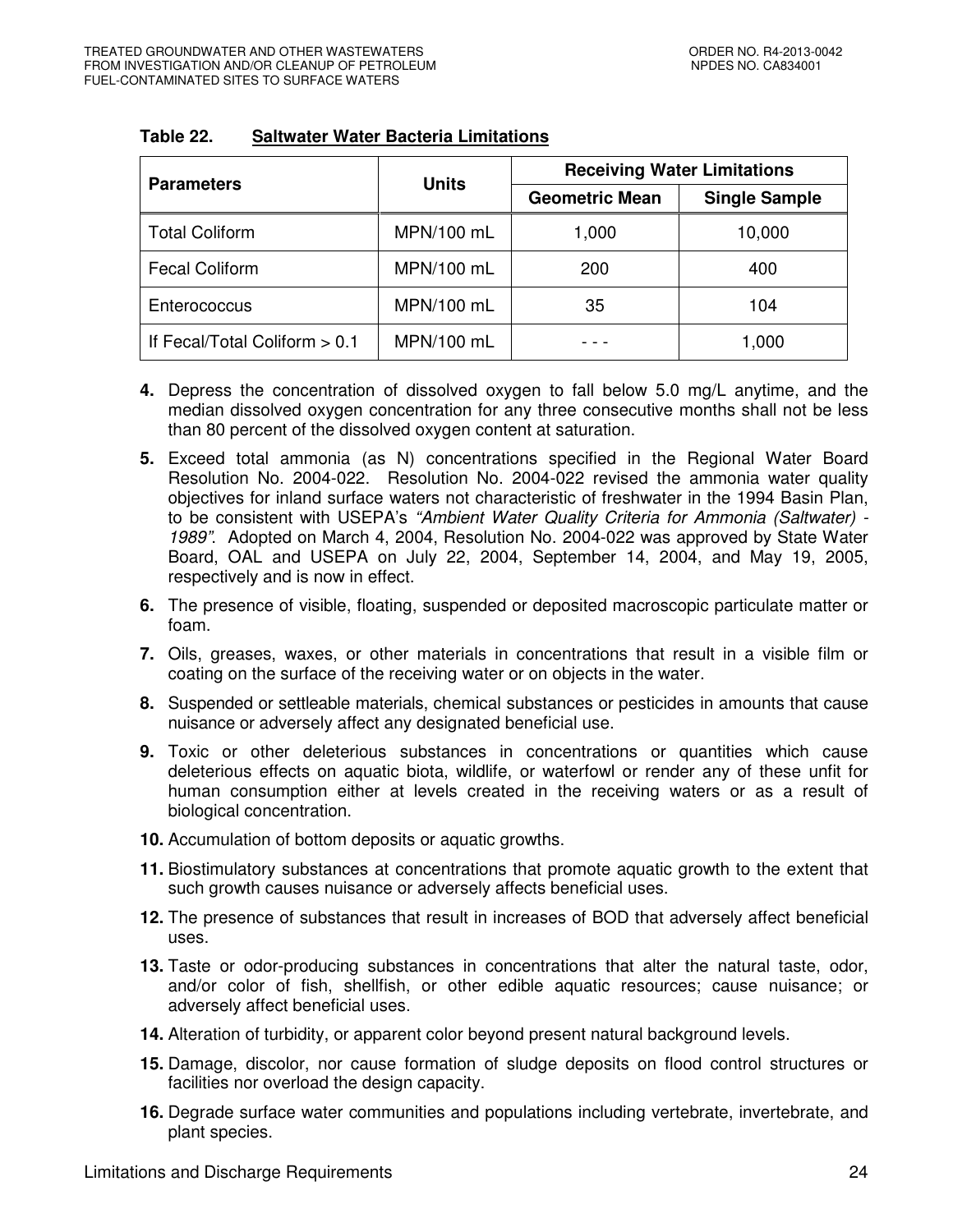- **17.** Problems associated with breeding of mosquitoes, gnats, black flies, midges, or other pests.
- **18.** Create nuisance, or adversely affect beneficial uses of the receiving water.
- **19.** Violation of any applicable water quality standards for receiving waters adopted by the Regional Water Board or State Water Board. If more stringent applicable water quality standards are promulgated or approved pursuant to section 303 of the CWA, or amendments thereto, the Regional Water Board will revise or modify this Order in accordance with such standards.

#### **c. Groundwater Limitations (Not Applicable)**

## **VII. PROVISIONS**

Standard Provisions, which apply to all NPDES permits in accordance with Section 122.41 & 122.42, are included in this Order. The Discharger must comply with all standard provisions and with those additional conditions that are applicable under Section122.42. The Regional Water Board has also provided in this Order special provisions applicable to the Discharger. A rationale for the special provisions contained in this Order is provided in the attached Fact Sheet.

## **A. Standard Provisions**

- **1.** The Discharger shall comply with all Standard Provisions included in Attachment D of this Order.
- **2.** The Discharger shall comply with the following provisions:
	- **a.** The Executive Officer may require any discharger authorized under this Order to apply for and obtain an individual NPDES permit with more specific requirements. The Executive Officer may require any discharger authorized to discharge under this permit to apply for an individual permit only if the discharger has been notified in writing that a permit application is required. This notice shall include a brief statement of the reasons for this decision, an application form, a statement setting a deadline for the discharger to file the application, and a statement that on the effective date of the individual permit, the authority to discharge under this general permit is no longer applicable.
	- **b.** The discharger shall comply with all the applicable items of the Standard Provisions and Reporting for Waste Discharge Requirements (Standard Provisions), which are part of this general permit (Attachment D). If there is any conflict between provisions stated herein and the Standard Provisions, those provisions stated herein prevail.
	- **c.** Prior to application, the discharger shall submit for Executive Officer's approval the list of chemicals and proprietary additives that may affect the discharge, including rates/quantities of application, compositions, characteristics, and material safety data sheets, if any.
	- **d.** Oil or oily materials, chemicals, refuse, or other materials that may cause pollution in storm water and/or urban runoff shall not be stored or deposited in areas where they may be picked up by rainfall/urban runoff and discharged to surface waters. Any spill of such materials shall be contained, removed and cleaned immediately.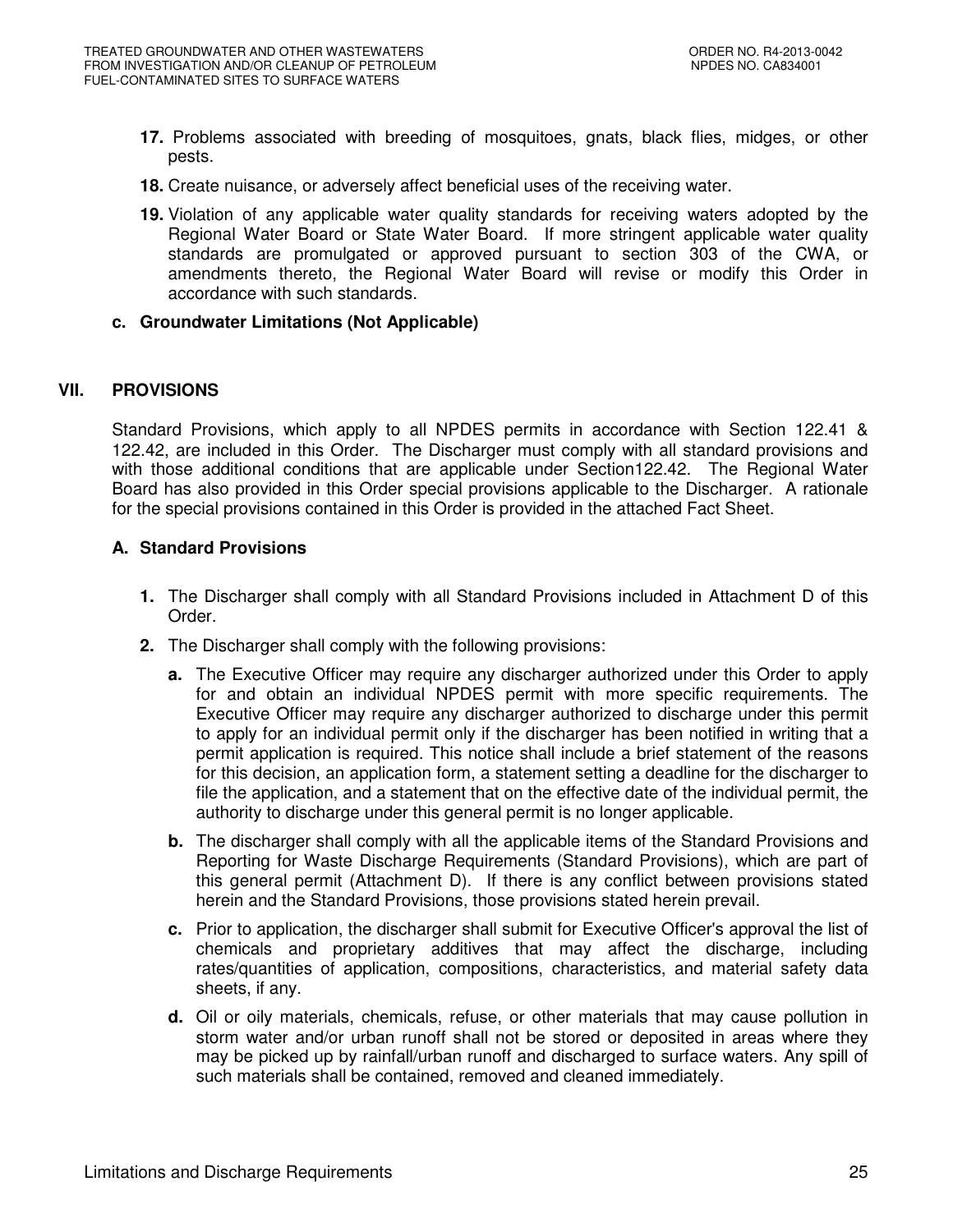- **e.** This Order neither exempts the discharger from compliance with any other laws, regulations, or ordinances that may be applicable, nor legalizes the waste disposal facility.
- **f.** The discharger shall at all times properly operate and maintain all facilities and systems installed or used to achieve compliance with this Order.
- **g.** Any discharge authorized under this Order may request to be excluded from the coverage of this Order by applying for an individual permit.
- **h.** Failure to comply with provisions or requirements of this Order, or violation of other applicable laws or regulations governing discharges from treatment facility, may subject the Discharger to administrative or civil liabilities, criminal penalties, and/or other enforcement remedies to ensure compliance. Additionally, certain violations may subject the Discharger to civil or criminal enforcement from appropriate local, state, or federal law enforcement entities.

## **d. Monitoring and Reporting Program Requirements**

The Executive Officer is hereby authorized to prescribe a Monitoring and Reporting Program for each authorized discharger. The Discharger shall comply with the MRP accompanying the transmittal for enrollment under this General NPDES permit, and future revisions thereto. If there is any conflict between provisions stated in the MRP and the Regional Water Board Standard Provisions, those provisions stated in the MRP shall prevail.

#### **e. Special Provisions**

## **1. Reopener Provisions**

- **a.** This Order may be modified, revoked and reissued, or terminated for cause. Reasons for modification may include new information on the impact of discharges regulated under this Order become available, promulgation of new effluent standards and/or regulations, adoption of new policies and/or water quality objectives, and/or new judicial decisions affecting requirements of this Order.
- **b.** Pursuant to 40 CFR sections 122.62 and 122.63, this Order may be modified, revoked and reissued, or terminated for cause. Reasons for modification may include new information on the impact of discharges regulated under this Order become available, promulgation of new effluent standards and/or regulations, adoption of new policies and/or water quality objectives, and/or new judicial decisions affecting requirements of this Order. In addition, if receiving water quality is threatened due to discharges covered under this permit, this permit will be reopened to incorporate more stringent effluent limitations for the constituents creating the threat. TMDLs have not been developed for all the parameters and receiving waters on the 303(d) list. When TMDLs are developed this permit may be reopened to incorporate appropriate limits. In addition, if a TMDL identifies that a particular discharge covered under this permit is a load that needs to be reduced; this permit will be reopened to incorporate appropriate TMDL based limit and/or to remove any applicable exemptions.

#### **f. Special Studies, Technical Reports and Additional Monitoring Requirements (Not Applicable)**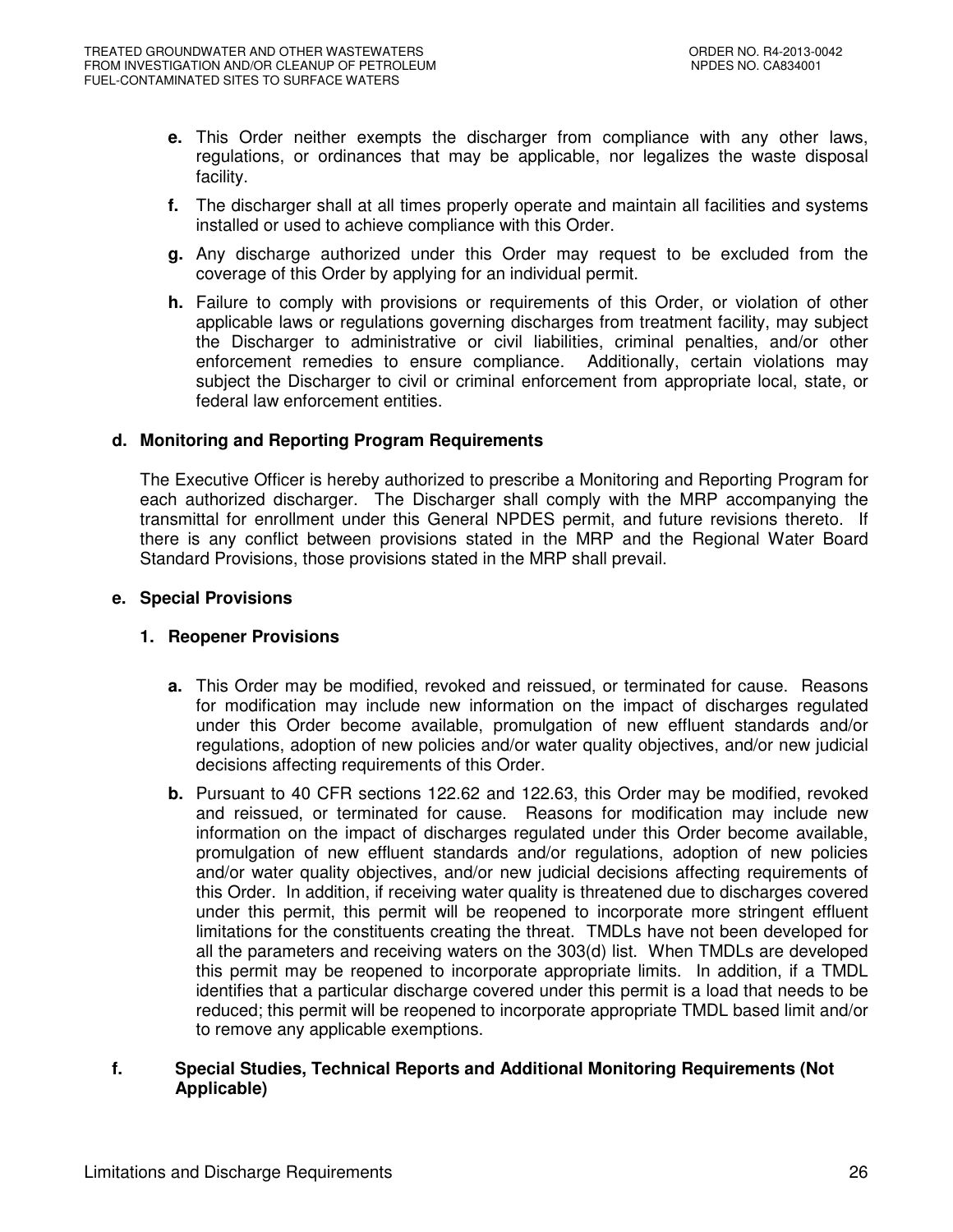## **g. Best Management Practices of Pollution Prevention**

All Dischargers are encouraged to implement Best Management Practices and Pollution Prevention Plans to minimize pollutant concentrations in the discharge.

#### **h. Construction, Operation and Maintenance Specifications**

All owners or operators authorized discharge under the General Permit shall maintain and update, as necessary, a Groundwater Treatment System Operation and Maintenance (O&M) Manual to assure efficient and effective treatment of contaminated groundwater (pollutants concentrations above water quality criteria and goals). The O&M Manual shall address, but not limited to, the following.

The O&M manual shall specify both normal operating and critical maximum or minimum values for treatment process variables including influent concentrations, flow rates, water levels, temperatures, time intervals, and chemical feed rates.

The O&M manual shall specify an inspection and maintenance schedule for active and reserve system and shall provide a log sheet format to document inspection observations and record completion of maintenance tasks.

The O&M manual shall include a Contingency and Notification Plan. The plan shall include procedures for reporting personnel to assure compliance with this General Permit, as well as authorization letters from the Executive Officer.

The O&M manual shall specify safeguards to prevent noncompliance with limitations and requirements of the General Permit resulting from equipment failure, power loss, vandalism, or ten-year return frequency rainfall.

#### **i. Engineering Design Report**

For all new dischargers and existing dischargers where significant changes have made since prior submittals to the Regional Water Board, the NOI shall be accompanied by treatment flow schematic diagram and a certification, which demonstrates that the treatment process and the physical design of the treatment components will ensure compliance with the prohibitions, effluent limitations, and other conditions of the General Permit.

## **j. Special Provisions for Municipal Facilities (POTWs Only)**

Not Applicable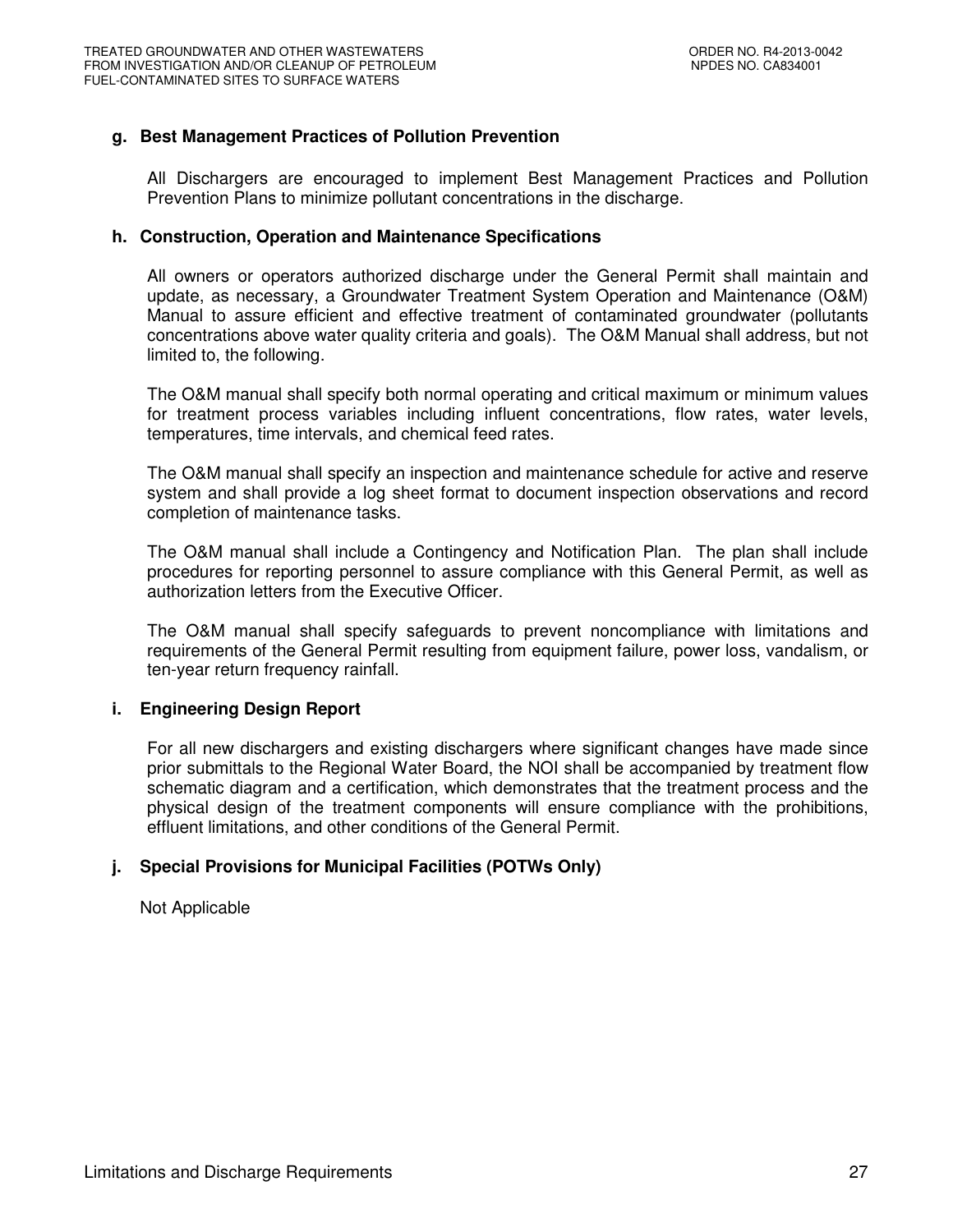## **k. Other Special Provisions**

## **1. Expiration and Continuation of this Order**

This Order expires on March 7, 2018; however, for those dischargers authorized to discharge under this Order, it shall continue in full force and effect until a new order is adopted. Notwithstanding Provision L (Expiration Date and Continuation of this Order) of Order No. R4-2007-0022, discharges regulated under Order No. R4-2007-0022 on or before sixtieth day of notification of adoption of this Order, that has submitted a completed NOI may continue under Order No. R4-2007-0022 until enrolled under this General Permit.

## **2. Reauthorization**

Upon reissuance of a new general permit order, dischargers authorized under this Order shall file a Notice of Intent or a new Report of Waste Discharge within 60 days of notification by the Executive Officer.

#### **3. Rescission**

Except for enforcement purposes, Order No. R4-2007-0022, adopted by this Regional Board on April 5, 2007, is rescinded effective March 7, 2013.

#### **l. Compliance Schedules**

Not Applicable

## **VIII. COMPLIANCE DETERMINATION**

Compliance with the effluent limitations contained in section IV of this Order will be determined as specified below:

## **A. General.**

Compliance with effluent limitations for priority pollutants shall be determined using sample reporting protocols defined in the MRP and Appendix A of this Order. For purposes of reporting and administrative enforcement by the Regional and State Water Boards, the Discharger shall be deemed out of compliance with effluent limitations if the concentration of the priority pollutant in the monitoring sample is greater than the effluent limitation and greater than or equal to the reporting level (RL).

#### **B. Multiple Sample Data.**

When determining compliance with an AMEL or MDEL for priority pollutants and more than one sample result is available, the Discharger shall compute the arithmetic mean unless the data set contains one or more reported determinations of "Detected, but Not Quantified" (DNQ) or "Not Detected" (ND). In those cases, the Discharger shall compute the median in place of the arithmetic mean in accordance with the following procedure:

**1.** The data set shall be ranked from low to high, ranking the reported ND determinations lowest, DNQ determinations next, followed by quantified values (if any). The order of the individual ND or DNQ determinations is unimportant.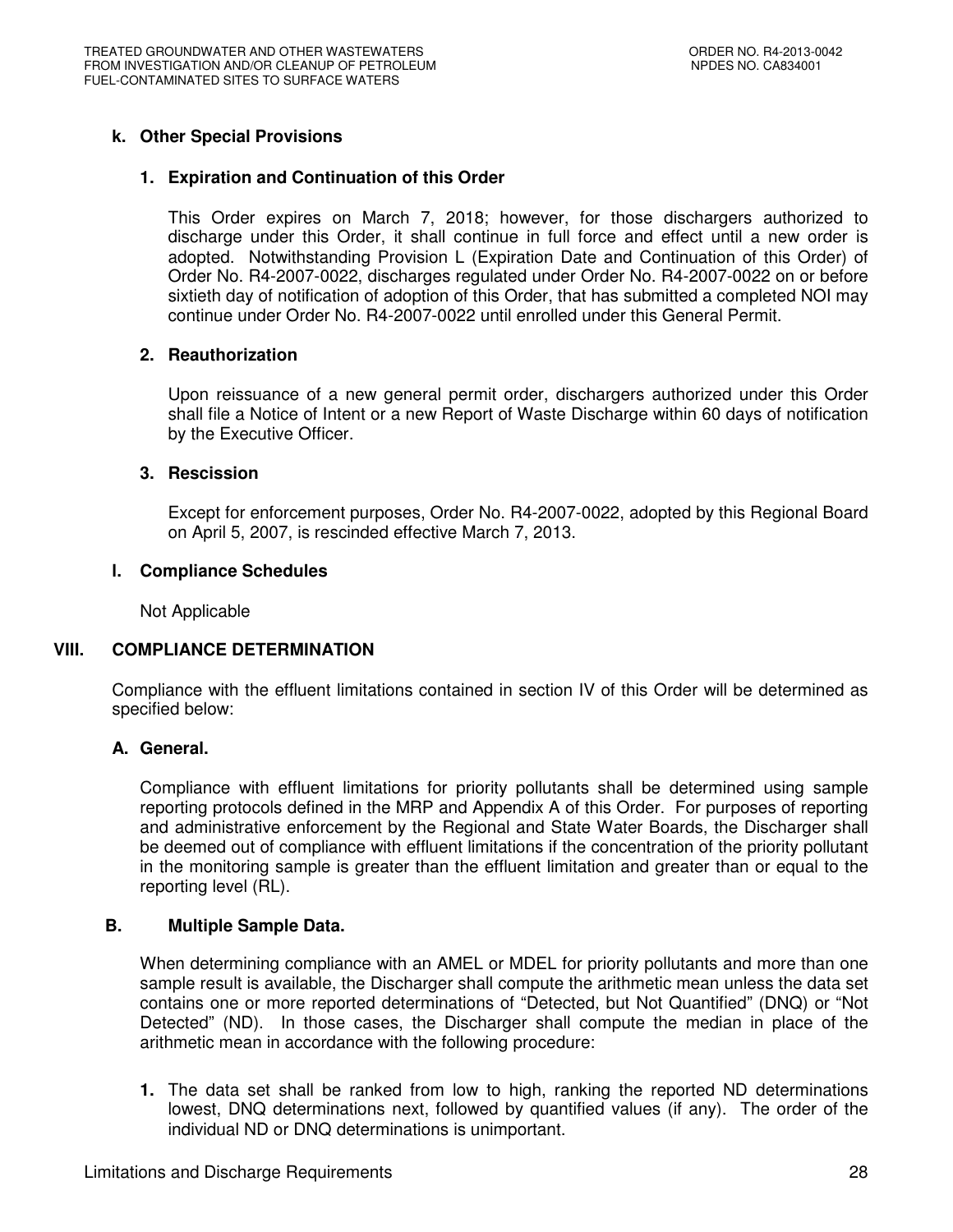**2.** The median value of the data set shall be determined. If the data set has an odd number of data points, then the median is the middle value. If the data set has an even number of data points, then the median is the average of the two values around the middle unless one or both of the points are ND or DNQ, in which case the median value shall be the lower of the two data points where DNQ is lower than a value and ND is lower than DNQ.

## **C. Average Monthly Effluent Limitation (AMEL).**

If the average (or when applicable, the median determined by subsection B above for multiple sample data) of daily discharges over a calendar month exceeds the AMEL for a given parameter, this will represent a single violation, though the Discharger will be considered out of compliance for each day of that month for that parameter (e.g., resulting in 31 days of noncompliance in a 31-day month). If only a single sample is taken during the calendar month and the analytical result for that sample exceeds the AMEL, the Discharger will be considered out of compliance for that calendar month. The Discharger will only be considered out of compliance for days when the discharge occurs. For any one calendar month during which no sample (daily discharge) is taken, no compliance determination can be made for that calendar month.

## **D. Average Weekly Effluent Limitation (AWEL).**

If the average < (or when applicable, the median determined by subsection B above for multiple sample data)> of daily discharges over a calendar week exceeds the AWEL for a given parameter, this will represent a single violation, though the Discharger will be considered out of compliance for each day of that week for that parameter, resulting in 7 days of non-compliance. If only a single sample is taken during the calendar week and the analytical result for that sample exceeds the AWEL, the Discharger will be considered out of compliance for that calendar week. The Discharger will only be considered out of compliance for days when the discharge occurs. For any one calendar week during which no sample (daily discharge) is taken, no compliance determination can be made for that calendar week.

## **E. Maximum Daily Effluent Limitation (MDEL).**

If a daily discharge exceeds the MDEL for a given parameter, the Discharger will be considered out of compliance for that parameter for that 1 day only within the reporting period. For any 1 day during which no sample is taken, no compliance determination can be made for that day.

## **F. Instantaneous Minimum Effluent Limitation.**

If the analytical result of a single grab sample is lower than the instantaneous minimum effluent limitation for a parameter, the Discharger will be considered out of compliance for that parameter for that single sample. Non-compliance for each sample will be considered separately (e.g., the results of two grab samples taken within a calendar day that both are lower than the instantaneous minimum effluent limitation would result in two instances of noncompliance with the instantaneous minimum effluent limitation).

## **G. Instantaneous Maximum Effluent Limitation.**

If the analytical result of a single grab sample is higher than the instantaneous maximum effluent limitation for a parameter, the Discharger will be considered out of compliance for that parameter for that single sample. Non-compliance for each sample will be considered separately (e.g., the results of two grab samples taken within a calendar day that both exceed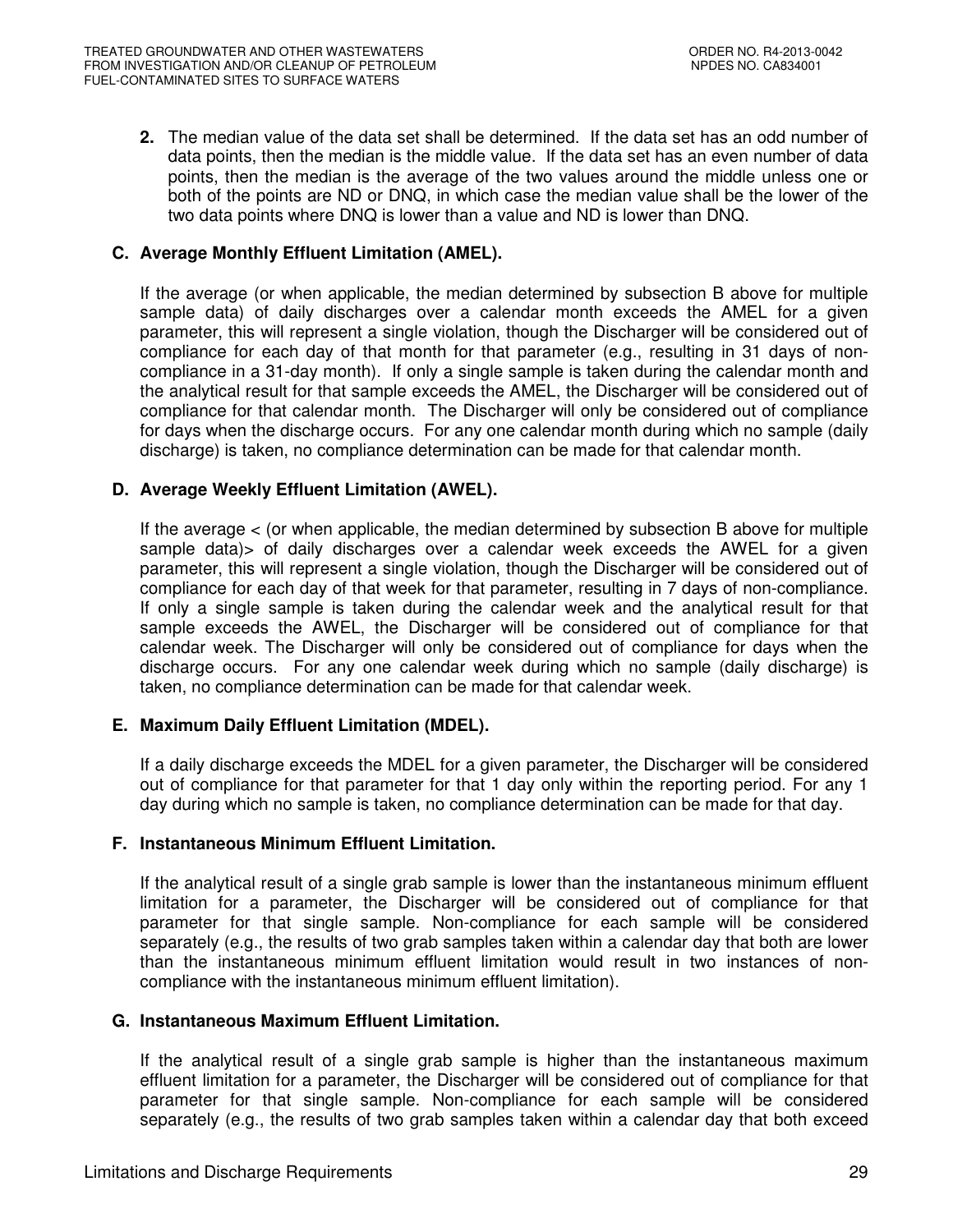the instantaneous maximum effluent limitation would result in two instances of non-compliance with the instantaneous maximum effluent limitation).

#### **H. Limitations Based on Sediment TMDLs.**

Where sediment based effluent limitations is applicable discharger are allowed to demonstrate compliance with sediment TMDL limitations by complying with the TSS effluent limitation and CTR based toxic effluent limitation for the sediment based TMDL toxics of concern.

If the effluent analysis satisfies Condition A or B as listed below, the Discharger has demonstrated compliance with the sediment limitations. Therefore, no further sediment monitoring is required.

Condition A: Does not exceed TSS effluent limits and the CTR values of the sediment TMDL priority pollutants (Sediment-CTR Values). Table showing the CTR values of the priority pollutants targeted in the TMDLs covered in this Order is in the Appendix B of the Order;

Condition B: Exceeds TSS effluent limits, but does not exceed the Sediment-CTR Values.

When both TSS and the Sediment-CTR Values are exceeded, an accelerated monitoring program for TSS and the exceeded priority pollutant(s) shall be implemented in the following week when the exceedances are observed.

If two consecutive effluent sampling events show exceedance for both TSS and the Sediment-CTR value(s), the discharger is determined to be non-compliance with sediment based effluent limitation. Thereafter, sediment based effluent monitoring shall be implemented as prescribed in the Monitoring and Reporting Program for the rest of the permitting cycle.

However, if two successive sampling events show compliance with TSS and the sediment-CTR value(s), the discharge shall continue with regular effluent monitoring in accordance with the MRP.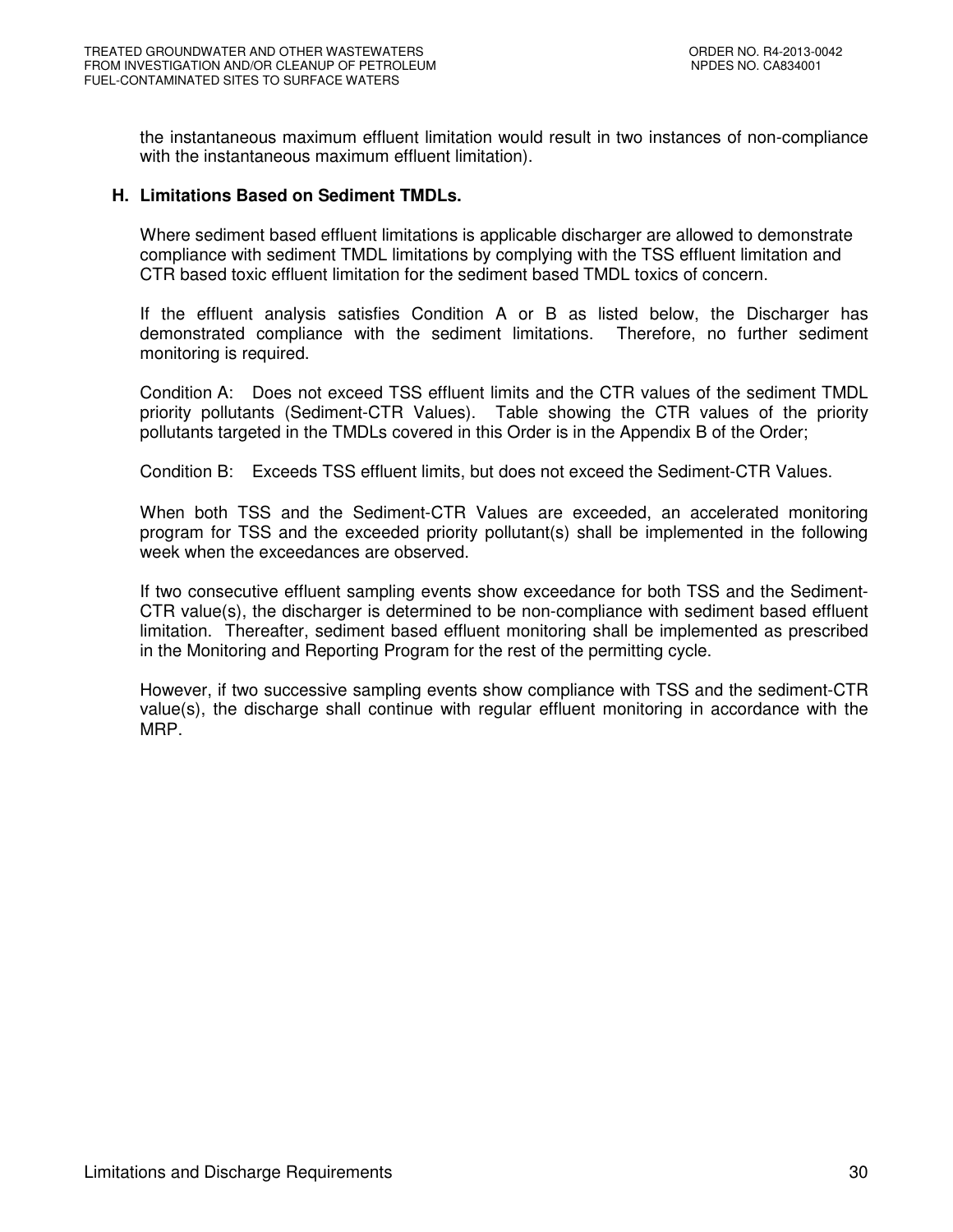# **APPENDIX A**

# **SWRCB Minimum Levels in ppb (**µ**g/L)**

The Minimum Levels (MLs) in this appendix are for use in reporting and compliance determination purposes in accordance with section 2.4 of the State Implementation Policy. These MLs were derived from data for priority pollutants provided by State certified analytical laboratories in 1997 and 1998. These MLs shall be used until new values are adopted by the SWRCB and become effective. The following tables (Tables 2a - 2d) present MLs for four major chemical groupings: volatile substances, semi-volatile substances, inorganics, and pesticides and PCBs.

| Table 2a - VOLATILE SUBSTANCES* | GC  | <b>GCMS</b>             |
|---------------------------------|-----|-------------------------|
| 1,1 Dichloroethane              | 0.5 |                         |
| 1,1 Dichloroethene              | 0.5 | $\overline{2}$          |
| 1,1,1 Trichloroethane           | 0.5 | $\overline{2}$          |
| 1,1,2 Trichloroethane           | 0.5 | $\overline{2}$          |
| 1,1,2,2 Tetrachloroethane       | 0.5 | $\mathbf{1}$            |
| 1,2 Dichlorobenzene (volatile)  | 0.5 | $\overline{2}$          |
| 1,2 Dichloroethane              | 0.5 | $\overline{2}$          |
| 1,2 Dichloropropane             | 0.5 | $\overline{\mathbf{1}}$ |
| 1,3 Dichlorobenzene (volatile)  | 0.5 | $\overline{c}$          |
| 1,3 Dichloropropene (volatile)  | 0.5 | $\overline{2}$          |
| 1,4 Dichlorobenzene (volatile)  | 0.5 | $\overline{2}$          |
| Acrolein                        | 2.0 | $\overline{5}$          |
| Acrylonitrile                   | 2.0 | $\overline{2}$          |
| <b>Benzene</b>                  | 0.5 | $\overline{2}$          |
| <b>Bromoform</b>                | 0.5 | $\overline{c}$          |
| Bromomethane                    | 1.0 | $\overline{2}$          |
| Carbon Tetrachloride            | 0.5 | $\overline{2}$          |
| Chlorobenzene                   | 0.5 | $\overline{2}$          |
| Chlorodibromo-methane           | 0.5 | $\overline{2}$          |
| Chloroethane                    | 0.5 | $\overline{c}$          |
| Chloroform                      | 0.5 | $\overline{2}$          |
| Chloromethane                   | 0.5 | $\overline{2}$          |
| Dichlorobromo-methane           | 0.5 | $\overline{2}$          |
| Dichloromethane                 | 0.5 | $\overline{2}$          |
| Ethylbenzene                    | 0.5 | $\overline{2}$          |
| Tetrachloroethene               | 0.5 | $\overline{c}$          |
| Toluene                         | 0.5 | $\overline{2}$          |
| Trans-1,2 Dichloroethylene      | 0.5 | $\overline{1}$          |
| Trichloroethene                 | 0.5 | $\overline{c}$          |
| <b>Vinyl Chloride</b>           | 0.5 | $\overline{2}$          |

\*The normal method-specific factor for these substances is 1; therefore, the lowest standard concentration in the calibration curve is equal to the above ML value for each substance.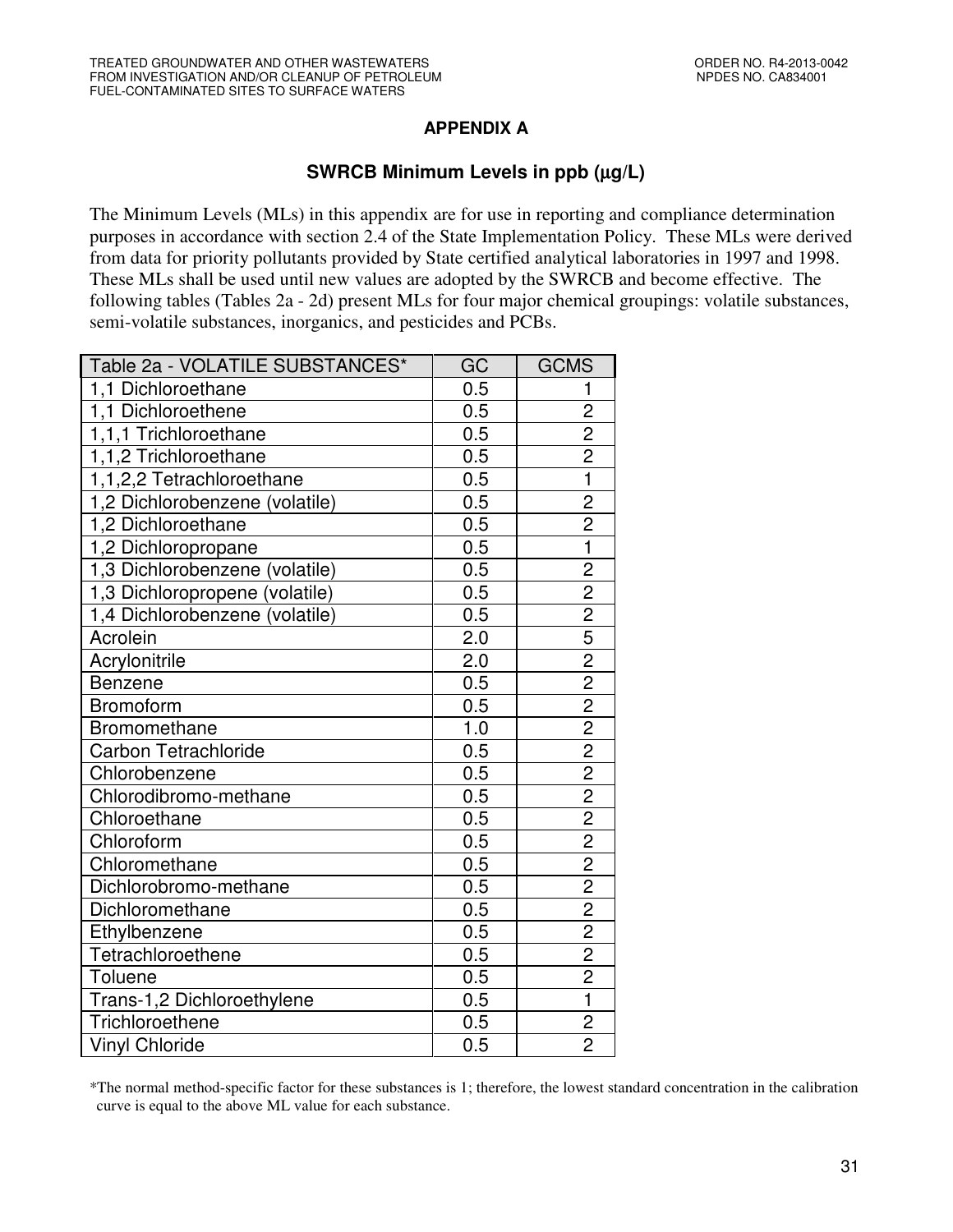#### TREATED GROUNDWATER FROM INVESTIGATION ORDER NO. R4-2013-0042 AND/OR CLEANUP OF VOLATILE ORGANIC NPDES NO. CAG914001 COMPOUNDS-CONTAMINATED SITES TO SURFACE WATERS

| Table 2b - SEMI-VOLATILE<br>SUBSTANCES* | GC             | <b>GCMS</b>    | <b>LC</b>      | <b>COLOR</b> |
|-----------------------------------------|----------------|----------------|----------------|--------------|
| 1,2 Benzanthracene                      | 10             | 5              |                |              |
| 1,2 Dichlorobenzene (semivolatile)      | $\overline{2}$ | $\overline{2}$ |                |              |
| 1,2 Diphenylhydrazine                   |                | $\mathbf{1}$   |                |              |
| 1,2,4 Trichlorobenzene                  | 1              | 5              |                |              |
| 1,3 Dichlorobenzene (semivolatile)      | $\overline{2}$ |                |                |              |
| 1,4 Dichlorobenzene (semivolatile)      |                | 1              |                |              |
| 2 Chlorophenol                          | $\frac{2}{2}$  | $\overline{5}$ |                |              |
| 2,4 Dichlorophenol                      | 1              | $\overline{5}$ |                |              |
| 2,4 Dimethylphenol                      | 1              | $\overline{2}$ |                |              |
| 2,4 Dinitrophenol                       | 5              | 5              |                |              |
| 2,4 Dinitrotoluene                      | 10             | $\overline{5}$ |                |              |
| 2,4,6 Trichlorophenol                   | 10             | 10             |                |              |
| 2,6 Dinitrotoluene                      |                | 5              |                |              |
| 2- Nitrophenol                          |                | 10             |                |              |
| 2-Chloroethyl vinyl ether               | 1              |                |                |              |
| 2-Chloronaphthalene                     |                | 10             |                |              |
| 3,3' Dichlorobenzidine                  |                | 5              |                |              |
| 3,4 Benzofluoranthene                   |                | 10             | 10             |              |
| 4 Chloro-3-methylphenol                 | 5              | 1              |                |              |
| 4,6 Dinitro-2-methylphenol              | 10             | $\overline{5}$ |                |              |
| 4- Nitrophenol                          | 5              | 10             |                |              |
| 4-Bromophenyl phenyl ether              | 10             | $\overline{5}$ |                |              |
| 4-Chlorophenyl phenyl ether             |                | 5              |                |              |
| Acenaphthene                            | 1              | 1              | 0.5            |              |
| Acenaphthylene                          |                | 10             | 0.2            |              |
| Anthracene                              |                | 10             | $\overline{2}$ |              |
| Benzidine                               |                | $\overline{5}$ |                |              |
| Benzo(a) pyrene(3,4 Benzopyrene)        |                | 10             | $\overline{c}$ |              |
| Benzo(g,h,i)perylene                    |                | 5              | 0.1            |              |
| Benzo(k)fluoranthene                    |                | 10             | $\overline{2}$ |              |
| bis 2-(1-Chloroethoxyl) methane         |                | 5              |                |              |
| bis(2-chloroethyl) ether                | 10             | 1              |                |              |
| bis(2-Chloroisopropyl) ether            | 10             | $\overline{2}$ |                |              |
| bis(2-Ethylhexyl) phthalate             | 10             | $\overline{5}$ |                |              |
| Butyl benzyl phthalate                  | 10             | 10             |                |              |
| Chrysene                                |                | 10             | 5              |              |
| di-n-Butyl phthalate                    |                | 10             |                |              |
| di-n-Octyl phthalate                    |                | 10             |                |              |
| Dibenzo(a,h)-anthracene                 |                | 10             | 0.1            |              |
| Diethyl phthalate                       | 10             | $\overline{c}$ |                |              |
| Dimethyl phthalate                      | 10             | $\overline{2}$ |                |              |
| Fluoranthene                            | 10             | $\mathbf 1$    | 0.05           |              |
| Fluorene                                |                | 10             | 0.1            |              |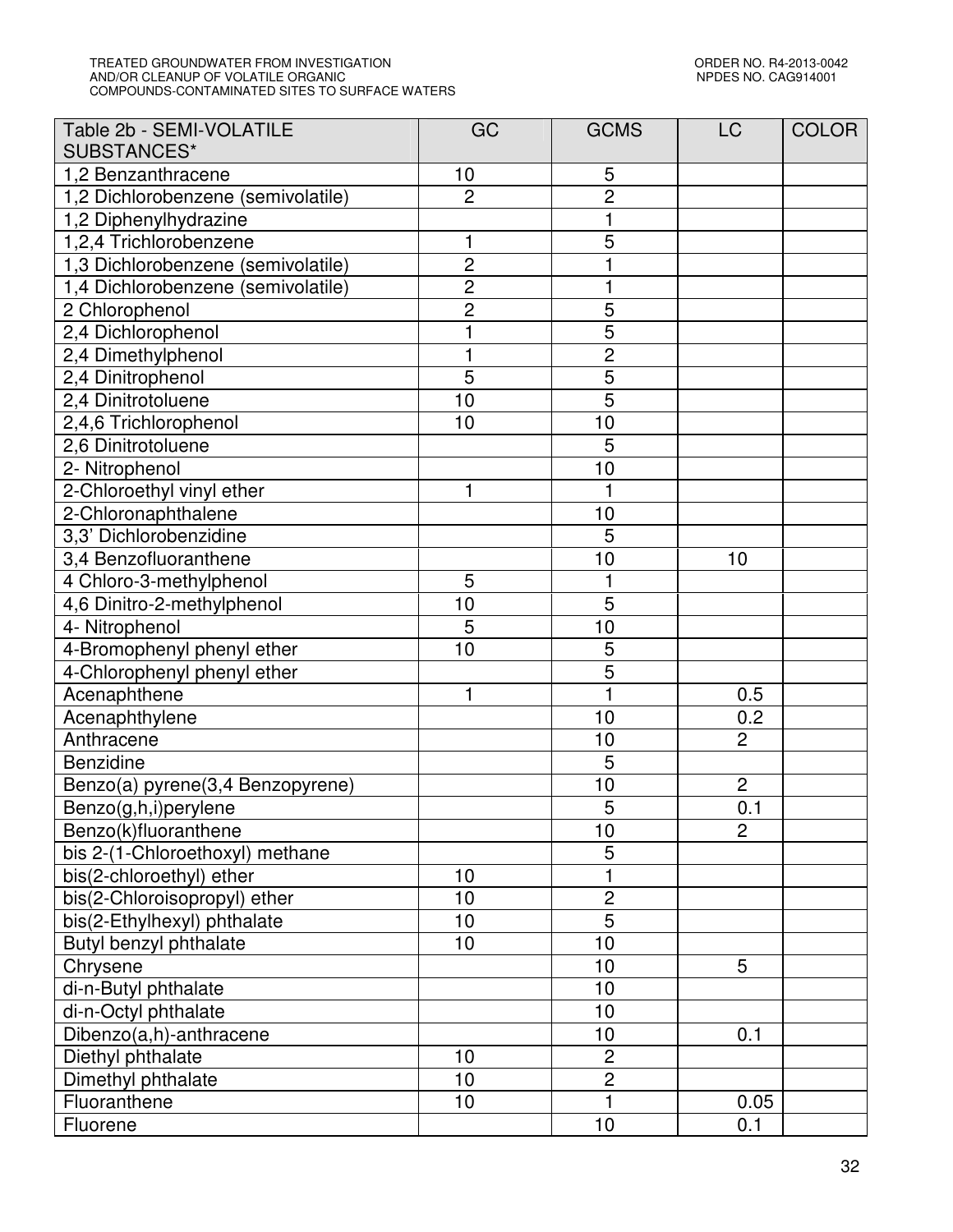#### TREATED GROUNDWATER FROM INVESTIGATION CONNECTIVE SERVICE ORDER NO. R4-2013-0042<br>AND/OR CLEANUP OF VOLATILE ORGANIC AND/OR CLEANUP OF VOLATILE ORGANIC COMPOUNDS-CONTAMINATED SITES TO SURFACE WATERS

| Table 2b - SEMI-VOLATILE<br>SUBSTANCES* | GC | <b>GCMS</b> | <b>LC</b> | <b>COLOR</b> |
|-----------------------------------------|----|-------------|-----------|--------------|
| Hexachloro-cyclopentadiene              | 5  | 5           |           |              |
| Hexachlorobenzene                       | 5  |             |           |              |
| Hexachlorobutadiene                     | 5  |             |           |              |
| Hexachloroethane                        | 5  |             |           |              |
| Indeno(1,2,3,cd)-pyrene                 |    | 10          | 0.05      |              |
| Isophorone                              | 10 |             |           |              |
| N-Nitroso diphenyl amine                | 10 |             |           |              |
| N-Nitroso-dimethyl amine                | 10 | 5           |           |              |
| N-Nitroso -di n-propyl amine            | 10 | 5           |           |              |
| Naphthalene                             | 10 |             | 0.2       |              |
| Nitrobenzene                            | 10 |             |           |              |
| Pentachlorophenol                       |    | 5           |           |              |
| Phenanthrene                            |    | 5           | 0.05      |              |
| Phenol **                               |    |             |           | 50           |
| Pyrene                                  |    | 10          | 0.05      |              |

 \* With the exception of phenol by colorimetric technique, the normal method-specific factor for these substances is 1,000; therefore, the lowest standard concentration in the calibration curve is equal to the above ML value for each substance multiplied by 1,000.

\*\* Phenol by colorimetric technique has a factor of 1.

| Table $2c -$<br>INORGANICS* | <b>FAA</b>      | <b>GFAA</b>    | <b>ICP</b>     | <b>ICPMS</b>   | <b>SPGFAA</b>  | <b>HYDRIDE</b> | <b>CVAA</b> | <b>COLOR</b> | <b>DCP</b> |
|-----------------------------|-----------------|----------------|----------------|----------------|----------------|----------------|-------------|--------------|------------|
| Antimony                    | 10 <sub>1</sub> | 5              | 50             | 0.5            | 5              | 0.5            |             |              | 1,000      |
| Arsenic                     |                 | 2              | 10             | 2              | 2              |                |             | 20           | 1,000      |
| Beryllium                   | 20              | 0.5            | $\overline{2}$ | 0.5            |                |                |             |              | 1,000      |
| Cadmium                     | 10              | 0.5            | 10             | 0.25           | 0.5            |                |             |              | 1,000      |
| Chromium                    | 50              | 2              | 10             | 0.5            |                |                |             |              | 1,000      |
| (total)                     |                 |                |                |                |                |                |             |              |            |
| Chromium VI                 | 5               |                |                |                |                |                |             | 10           |            |
| Copper                      | 25              | 5              | 10             | 0.5            | $\overline{2}$ |                |             |              | 1,000      |
| Cyanide                     |                 |                |                |                |                |                |             | 5            |            |
| Lead                        | 20              | 5              | 5              | 0.5            | $\overline{2}$ |                |             |              | 10,000     |
| Mercury                     |                 |                |                | 0.5            |                |                | 0.2         |              |            |
| <b>Nickel</b>               | 50              | 5              | 20             |                | 5              |                |             |              | 1,000      |
| Selenium                    |                 | 5              | 10             | $\overline{2}$ | 5              | 1              |             |              | 1,000      |
| Silver                      | 10 <sub>1</sub> |                | 10             | 0.25           | $\overline{2}$ |                |             |              | 1,000      |
| Thallium                    | 10 <sub>1</sub> | $\overline{2}$ | 10             |                | 5              |                |             |              | 1,000      |
| Zinc                        | 20              |                | 20             | 1              | 10             |                |             |              | 1,000      |

\* The normal method-specific factor for these substances is 1; therefore, the lowest standard concentration in the calibration curve is equal to the above ML value for each substance.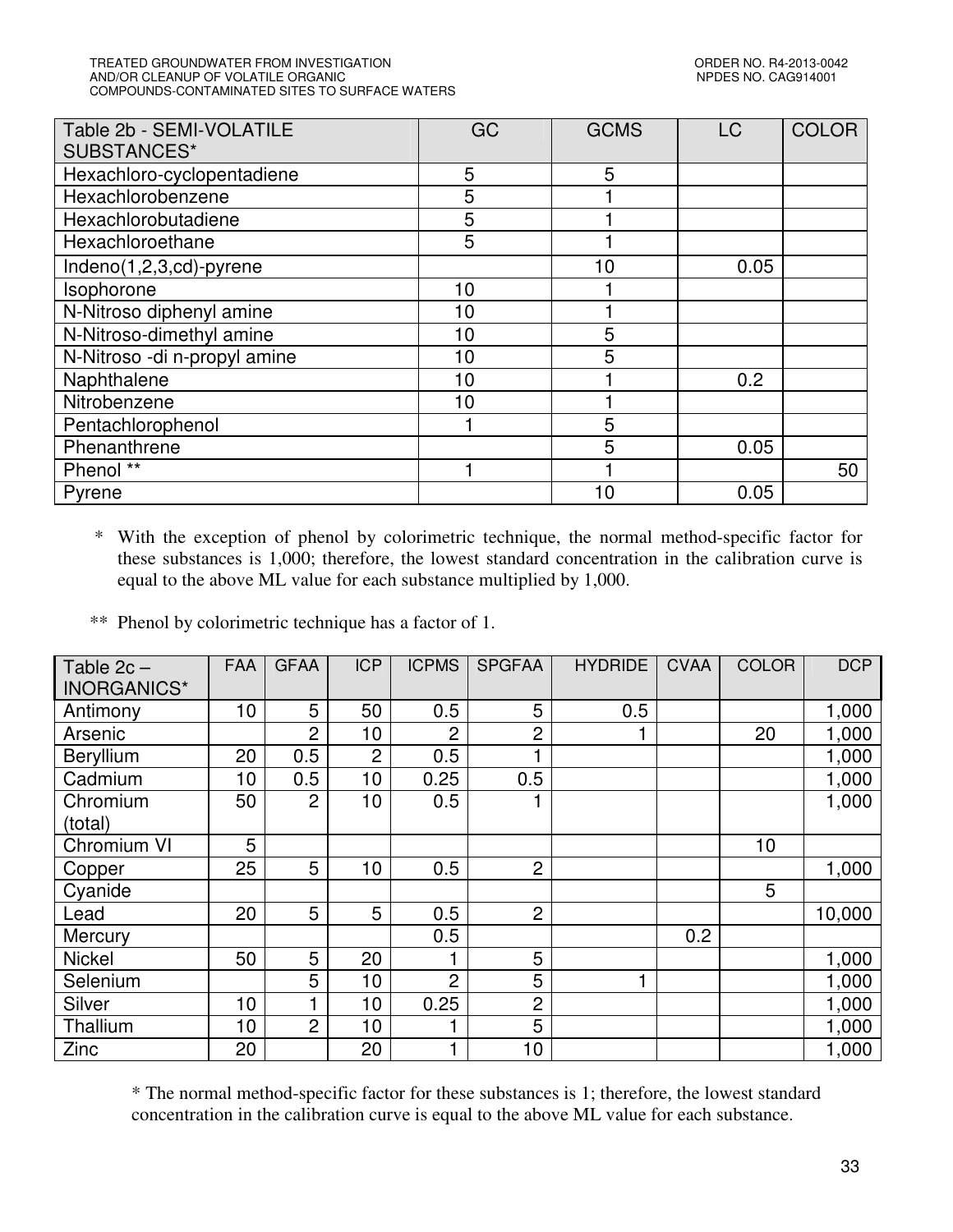| Table 2d - PESTICIDES - PCBs*     | GC    |
|-----------------------------------|-------|
| $4,4'$ -DDD                       | 0.05  |
| 4,4'-DDE                          | 0.05  |
| $4,4'$ -DDT                       | 0.01  |
| a-Endosulfan                      | 0.02  |
| a-Hexachloro-cyclohexane          | 0.01  |
| Aldrin                            | 0.005 |
| b-Endosulfan                      | 0.01  |
| b-Hexachloro-cyclohexane          | 0.005 |
| Chlordane                         | 0.1   |
| d-Hexachloro-cyclohexane          | 0.005 |
| <b>Dieldrin</b>                   | 0.01  |
| <b>Endosulfan Sulfate</b>         | 0.05  |
| Endrin                            | 0.01  |
| <b>Endrin Aldehyde</b>            | 0.01  |
| Heptachlor                        | 0.01  |
| <b>Heptachlor Epoxide</b>         | 0.01  |
| Lindane(g-Hexachloro-cyclohexane) | 0.02  |
| <b>PCB 1016</b>                   | 0.5   |
| <b>PCB 1221</b>                   | 0.5   |
| <b>PCB 1232</b>                   | 0.5   |
| <b>PCB 1242</b>                   | 0.5   |
| <b>PCB 1248</b>                   | 0.5   |
| <b>PCB 1254</b>                   | 0.5   |
| <b>PCB 1260</b>                   | 0.5   |
| Toxaphene                         | 0.5   |

\* The normal method-specific factor for these substances is 100; therefore, the lowest standard concentration in the calibration curve is equal to the above ML value for each substance multiplied by 100.

## **Techniques:**

GC - Gas Chromatography GCMS - Gas Chromatography/Mass Spectrometry HRGCMS - High Resolution Gas Chromatography/Mass Spectrometry (i.e., EPA 1613, 1624, or 1625) LC - High Pressure Liquid Chromatography FAA - Flame Atomic Absorption GFAA - Graphite Furnace Atomic Absorption HYDRIDE - Gaseous Hydride Atomic Absorption CVAA - Cold Vapor Atomic Absorption ICP - Inductively Coupled Plasma ICPMS - Inductively Coupled Plasma/Mass Spectrometry SPGFAA - Stabilized Platform Graphite Furnace Atomic Absorption (i.e., EPA 200.9) DCP - Direct Current Plasma COLOR – Colorimetric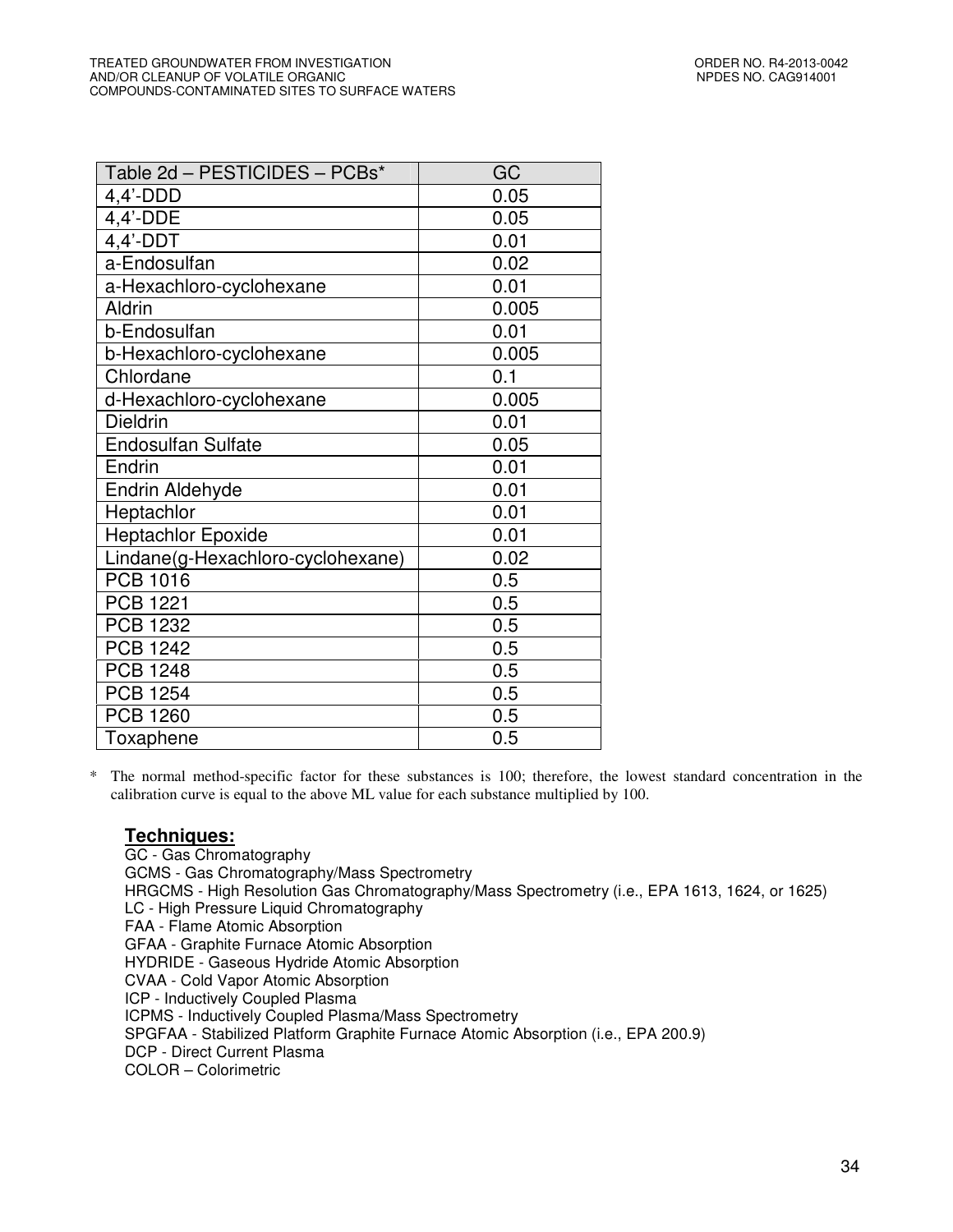$\overline{a}$ 

# **APPENDIX- B**

**Effluent Limitations based on CTR and SIP procedures for the those Metals and Organics Listed in TMDLs; Ballona Creek Estuary Toxics TMDLS, Dominguez Channel Estuary, Los Angeles and Long Beach Harbors TMDLs and Marina Dely Rey Harbor Toxics TMDLs that Requires sediment analysis<sup>7</sup>**

|                     |              | <b>Effluent Limitations</b> |                     |  |
|---------------------|--------------|-----------------------------|---------------------|--|
| <b>Constituents</b> | <b>Units</b> | Daily Max.                  | <b>Monthly Avg.</b> |  |
| Cadmium             | $\mu$ g/L    | 5                           |                     |  |
| Copper              | $\mu$ g/L    | 5.8                         | 2.9                 |  |
| Lead                | $\mu$ g/L    | 14                          | 7                   |  |
| Silver              | $\mu$ g/L    | 2.2                         | 1.1                 |  |
| Zinc                | $\mu$ g/L    | 95                          | 47                  |  |
| Chlordane           | $\mu$ g/L    | 0.00126                     | 0.00059             |  |
| $4,4'$ -DDT         | $\mu$ g/L    | 0.00126                     | 0.00059             |  |
| $4,4'$ -DDT         | $\mu$ g/L    | 0.00126                     | 0.00059             |  |
| $4,4'$ -DDD         | $\mu$ g/L    | 0.0017                      | 0.00084             |  |
| <b>Total PCBs</b>   | $\mu$ g/L    | 0.00034                     | 0.00017             |  |
| <b>Total PAHs</b>   | $\mu$ g/L    | NA                          | NA                  |  |

<sup>7</sup> Compliance for TSS and the toxics pollutants in the effluent must be demonstrated to satisfy the compliance requirements for sediment Waste Load allocations for toxic pollutants listed in the respective TMDLs.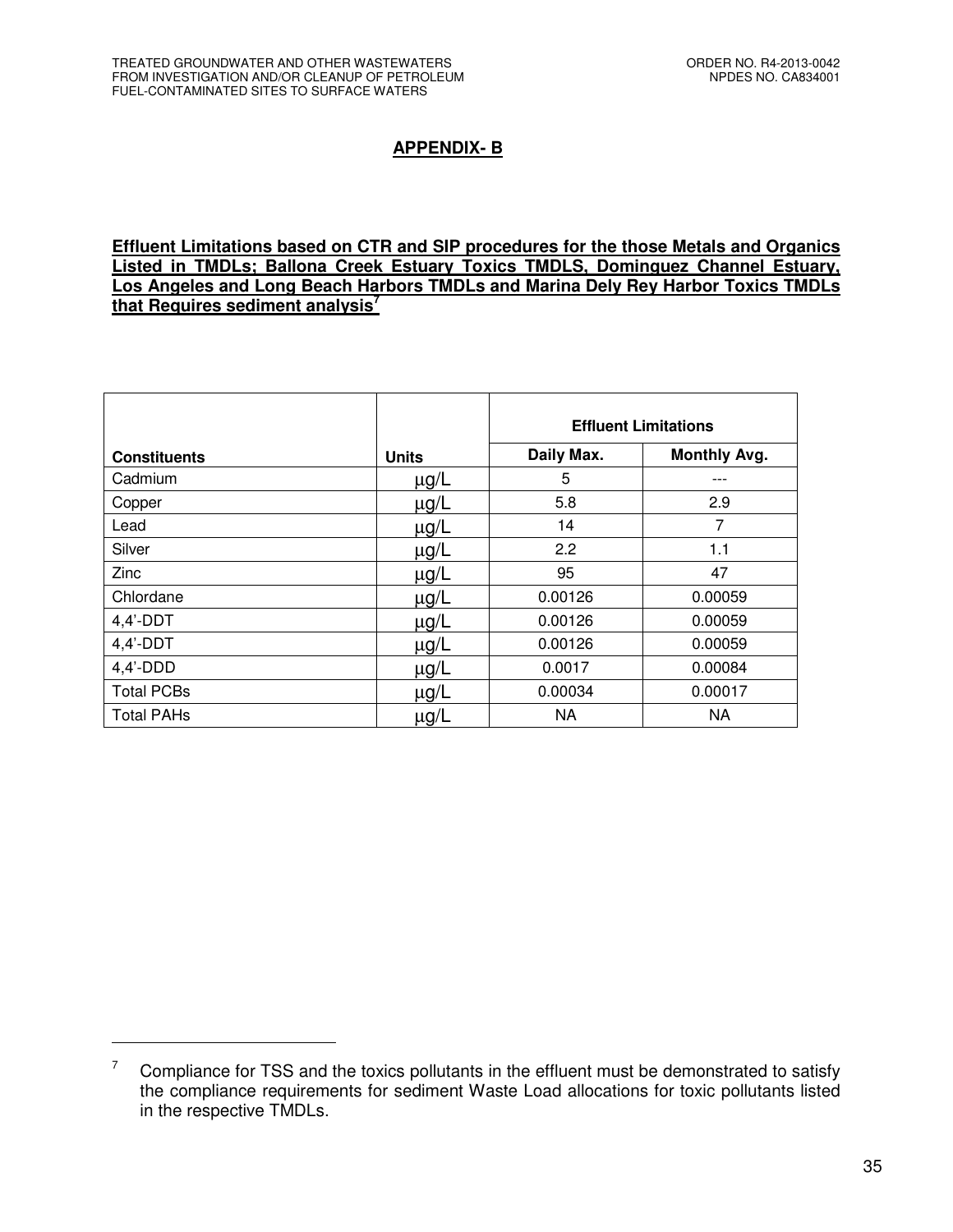## **ATTACHMENT A – DEFINITIONS, ACRONYMS & ABBREVIATIONS**

**Arithmetic Mean**  $(\mu)$ **, also called the average, is the sum of measured values divided by the** number of samples. For ambient water concentrations, the arithmetic mean is calculated as follows:

Arithmetic mean =  $\mu$  =  $\Sigma x / n$  where:  $\Sigma x$  is the sum of the measured ambient water concentrations, and n is the number of samples.

**Average Monthly Effluent Limitation (AMEL):** the highest allowable average of daily discharges over a calendar month, calculated as the sum of all daily discharges measured during a calendar month divided by the number of daily discharges measured during that month.

**Average Weekly Effluent Limitation (AWEL):** the highest allowable average of daily discharges over a calendar week (Sunday through Saturday), calculated as the sum of all daily discharges measured during a calendar week divided by the number of daily discharges measured during that week.

**Bioaccumulative** pollutants are those substances taken up by an organism from its surrounding medium through gill membranes, epithelial tissue, or from food and subsequently concentrated and retained in the body of the organism.

**Carcinogenic** pollutants are substances that are known to cause cancer in living organisms.

**Coefficient of Variation (CV)** is a measure of the data variability and is calculated as the estimated standard deviation divided by the arithmetic mean of the observed values.

**Daily Discharge:** Daily Discharge is defined as either: (1) the total mass of the constituent discharged over the calendar day (12:00 am through 11:59 pm) or any 24-hour period that reasonably represents a calendar day for purposes of sampling (as specified in the permit), for a constituent with limitations expressed in units of mass or; (2) the unweighted arithmetic mean measurement of the constituent over the day for a constituent with limitations expressed in other units of measurement (e.g., concentration).

The daily discharge may be determined by the analytical results of a composite sample taken over the course of one day (a calendar day or other 24-hour period defined as a day) or by the arithmetic mean of analytical results from one or more grab samples taken over the course of the day.

For composite sampling, if 1 day is defined as a 24-hour period other than a calendar day, the analytical result for the 24-hour period will be considered as the result for the calendar day in which the 24-hour period ends.

**Detected, but Not Quantified (DNQ)** are those sample results less than the RL, but greater than or equal to the laboratory's MDL.

**Dilution Credit** is the amount of dilution granted to a discharge in the calculation of a water quality-based effluent limitation, based on the allowance of a specified mixing zone. It is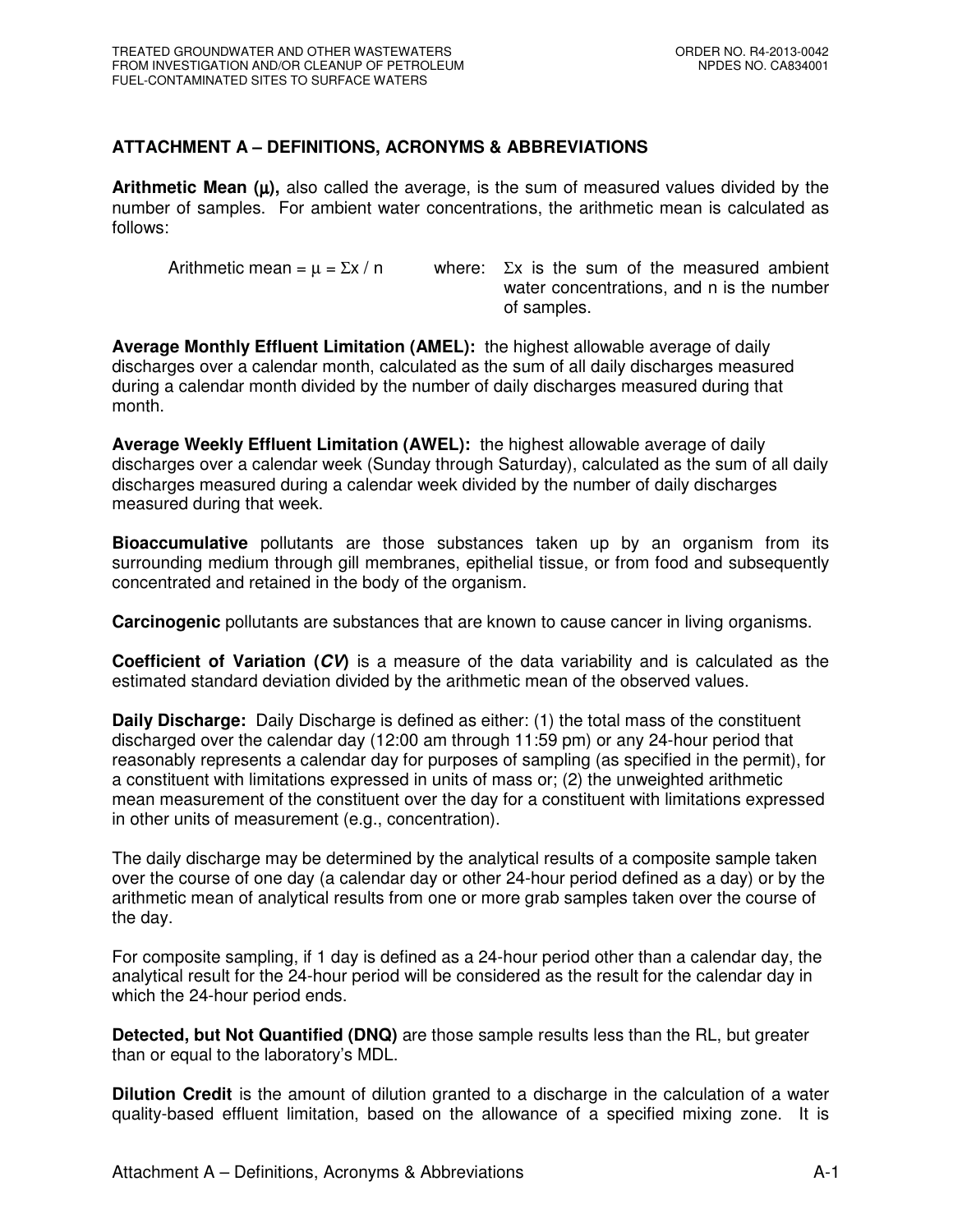calculated from the dilution ratio or determined through conducting a mixing zone study or modeling of the discharge and receiving water.

**Effluent Concentration Allowance (ECA)** is a value derived from the water quality criterion/objective, dilution credit, and ambient background concentration that is used, in conjunction with the coefficient of variation for the effluent monitoring data, to calculate a longterm average (LTA) discharge concentration. The ECA has the same meaning as waste load allocation (WLA) as used in U.S. EPA guidance (Technical Support Document For Water Quality-based Toxics Control, March 1991, second printing, EPA/505/2-90-001).

**Enclosed Bays** means indentations along the coast that enclose an area of oceanic water within distinct headlands or harbor works. Enclosed bays include all bays where the narrowest distance between the headlands or outermost harbor works is less than 75 percent of the greatest dimension of the enclosed portion of the bay. Enclosed bays include, but are not limited to, Humboldt Bay, Bodega Harbor, Tomales Bay, Drake's Estero, San Francisco Bay, Morro Bay, Los Angeles-Long Beach Harbor, Upper and Lower Newport Bay, Mission Bay, and San Diego Bay. Enclosed bays do not include inland surface waters or ocean waters.

**Estimated Chemical Concentration** is the estimated chemical concentration that results from the confirmed detection of the substance by the analytical method below the ML value.

**Estuaries** means waters, including coastal lagoons, located at the mouths of streams that serve as areas of mixing for fresh and ocean waters. Coastal lagoons and mouths of streams that are temporarily separated from the ocean by sandbars shall be considered estuaries. Estuarine waters shall be considered to extend from a bay or the open ocean to a point upstream where there is no significant mixing of fresh water and seawater. Estuarine waters included, but are not limited to, the Sacramento-San Joaquin Delta, as defined in Water Code section 12220, Suisun Bay, Carquinez Strait downstream to the Carquinez Bridge, and appropriate areas of the Smith, Mad, Eel, Noyo, Russian, Klamath, San Diego, and Otay rivers. Estuaries do not include inland surface waters or ocean waters.

**Inland Surface Waters** are all surface waters of the State that do not include the ocean, enclosed bays, or estuaries.

**Instantaneous Maximum Effluent Limitation:** the highest allowable value for any single grab sample or aliquot (i.e., each grab sample or aliquot is independently compared to the instantaneous maximum limitation).

**Instantaneous Minimum Effluent Limitation:** the lowest allowable value for any single grab sample or aliquot (i.e., each grab sample or aliquot is independently compared to the instantaneous minimum limitation).

**Maximum Daily Effluent Limitation (MDEL)** means the highest allowable daily discharge of a pollutant, over a calendar day (or 24-hour period). For pollutants with limitations expressed in units of mass, the daily discharge is calculated as the total mass of the pollutant discharged over the day. For pollutants with limitations expressed in other units of measurement, the daily discharge is calculated as the arithmetic mean measurement of the pollutant over the day.

**Median** is the middle measurement in a set of data. The median of a set of data is found by first arranging the measurements in order of magnitude (either increasing or decreasing order). If the number of measurements (n) is odd, then the median =  $X_{(n+1)/2}$ . If n is even, then the median =  $(X_{n/2} + X_{n/2)+1}$ /2 (i.e., the midpoint between the *n*/2 and *n*/2+1).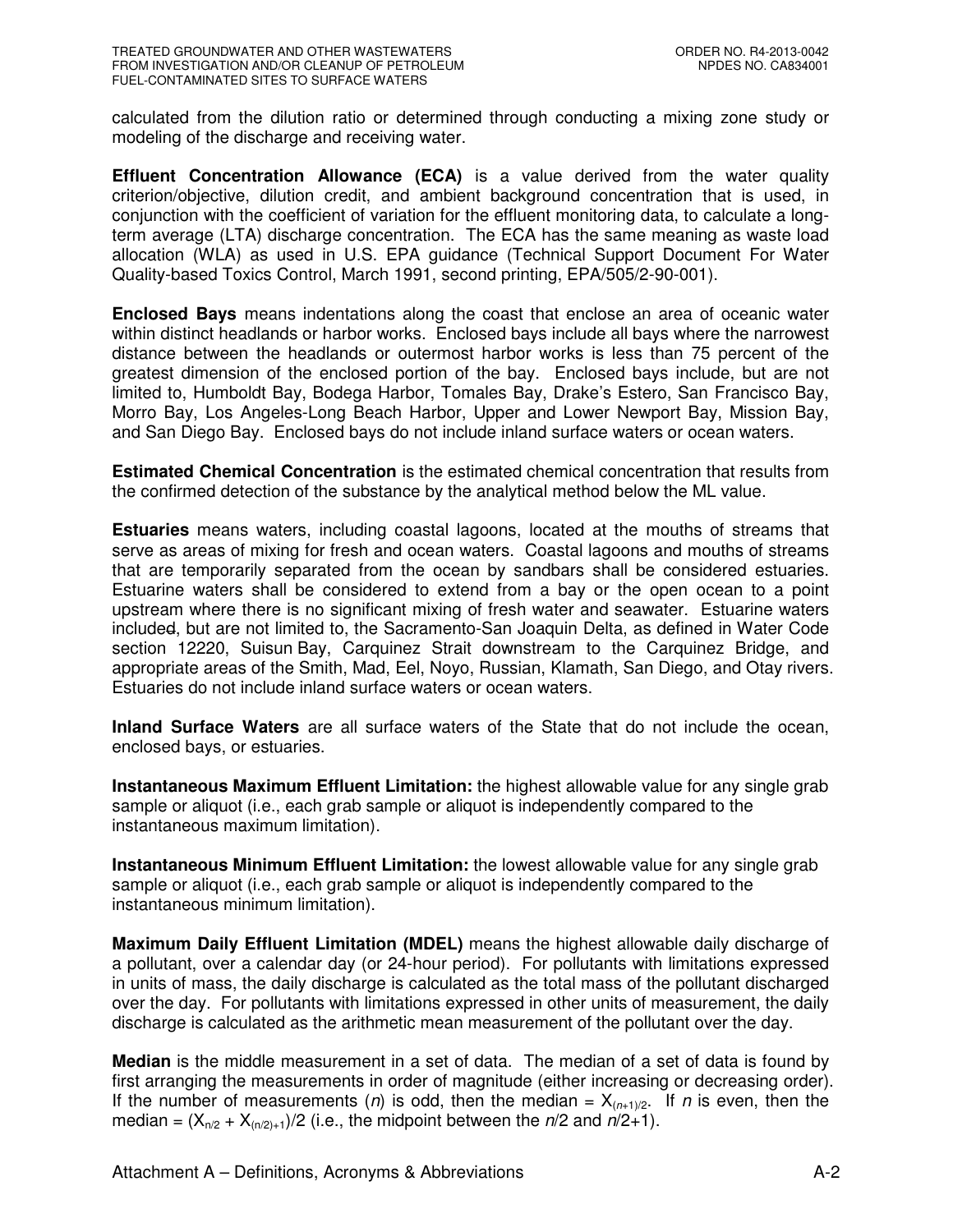**Method Detection Limit (MDL)** is the minimum concentration of a substance that can be measured and reported with 99 percent confidence that the analyte concentration is greater than zero, as defined in title 40 of the Code of Federal Regulations, Part 136, Attachment B, revised as of July 3, 1999.

**Minimum Level (ML)** is the concentration at which the entire analytical system must give a recognizable signal and acceptable calibration point. The ML is the concentration in a sample that is equivalent to the concentration of the lowest calibration standard analyzed by a specific analytical procedure, assuming that all the method specified sample weights, volumes, and processing steps have been followed.

**Mixing Zone** is a limited volume of receiving water that is allocated for mixing with a wastewater discharge where water quality criteria can be exceeded without causing adverse effects to the overall water body.

**Not Detected (ND)** are those sample results less than the laboratory's MDL.

**Ocean Waters** are the territorial marine waters of the State as defined by California law to the extent these waters are outside of enclosed bays, estuaries, and coastal lagoons. Discharges to ocean waters are regulated in accordance with the State Water Board's California Ocean Plan.

**Persistent** pollutants are substances for which degradation or decomposition in the environment is nonexistent or very slow.

**Pollutant Minimization Program (PMP)** means waste minimization and pollution prevention actions that include, but are not limited to, product substitution, waste stream recycling, alternative waste management methods, and education of the public and businesses. The goal of the PMP shall be to reduce all potential sources of a priority pollutant(s) through pollutant minimization (control) strategies, including pollution prevention measures as appropriate, to maintain the effluent concentration at or below the water quality-based effluent limitation. Pollution prevention measures may be particularly appropriate for persistent bioaccumulative priority pollutants where there is evidence that beneficial uses are being impacted. The Regional Water Board may consider cost effectiveness when establishing the requirements of a PMP. The completion and implementation of a Pollution Prevention Plan, if required pursuant to Water Code section 13263.3(d), shall be considered to fulfill the PMP requirements.

**Pollution Prevention** means any action that causes a net reduction in the use or generation of a hazardous substance or other pollutant that is discharged into water and includes, but is not limited to, input change, operational improvement, production process change, and product reformulation (as defined in Water Code section 13263.3). Pollution prevention does not include actions that merely shift a pollutant in wastewater from one environmental medium to another environmental medium, unless clear environmental benefits of such an approach are identified to the satisfaction of the State or Regional Water Board.

**Reporting Level (RL)** is the ML (and its associated analytical method) chosen by the Discharger for reporting and compliance determination from the MLs included in this Order. The MLs included in this Order correspond to approved analytical methods for reporting a sample result that are selected by the Regional Water Board either from Appendix 4 of the SIP in accordance with section 2.4.2 of the SIP or established in accordance with section 2.4.3 of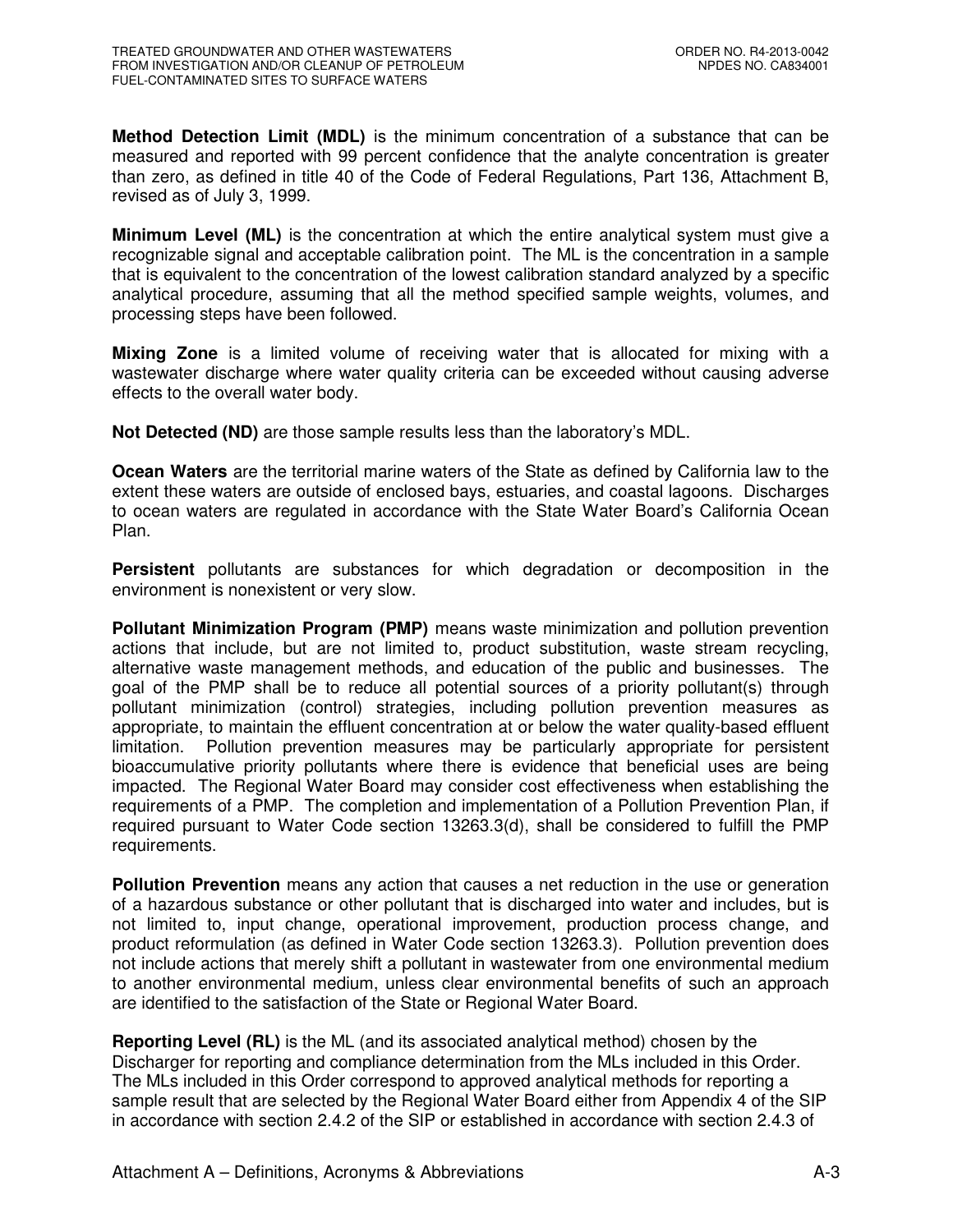the SIP. The ML is based on the proper application of method-based analytical procedures for sample preparation and the absence of any matrix interferences. Other factors may be applied to the ML depending on the specific sample preparation steps employed. For example, the treatment typically applied in cases where there are matrix-effects is to dilute the sample or sample aliquot by a factor of ten. In such cases, this additional factor must be applied to the ML in the computation of the RL.

**Satellite Collection System** is the portion, if any, of a sanitary sewer system owned or operated by a different public agency than the agency that owns and operates the wastewater treatment facility that a sanitary sewer system is tributary to.

**Source of Drinking Water** is any water designated as municipal or domestic supply (MUN) in a Regional Water Board Basin Plan.

**Standard Deviation (**σ**)** is a measure of variability that is calculated as follows:

 $\sigma = (\sum [(x - μ)^2]/(n - 1))^{0.5}$ where: x is the observed value; µ is the arithmetic mean of the observed values; and n is the number of samples.

**Toxicity Reduction Evaluation (TRE)** is a study conducted in a step-wise process designed to identify the causative agents of effluent or ambient toxicity, isolate the sources of toxicity, evaluate the effectiveness of toxicity control options, and then confirm the reduction in toxicity. The first steps of the TRE consist of the collection of data relevant to the toxicity, including additional toxicity testing, and an evaluation of facility operations and maintenance practices, and best management practices. A Toxicity Identification Evaluation (TIE) may be required as part of the TRE, if appropriate. (A TIE is a set of procedures to identify the specific chemical(s) responsible for toxicity. These procedures are performed in three phases (characterization, identification, and confirmation) using aquatic organism toxicity tests.)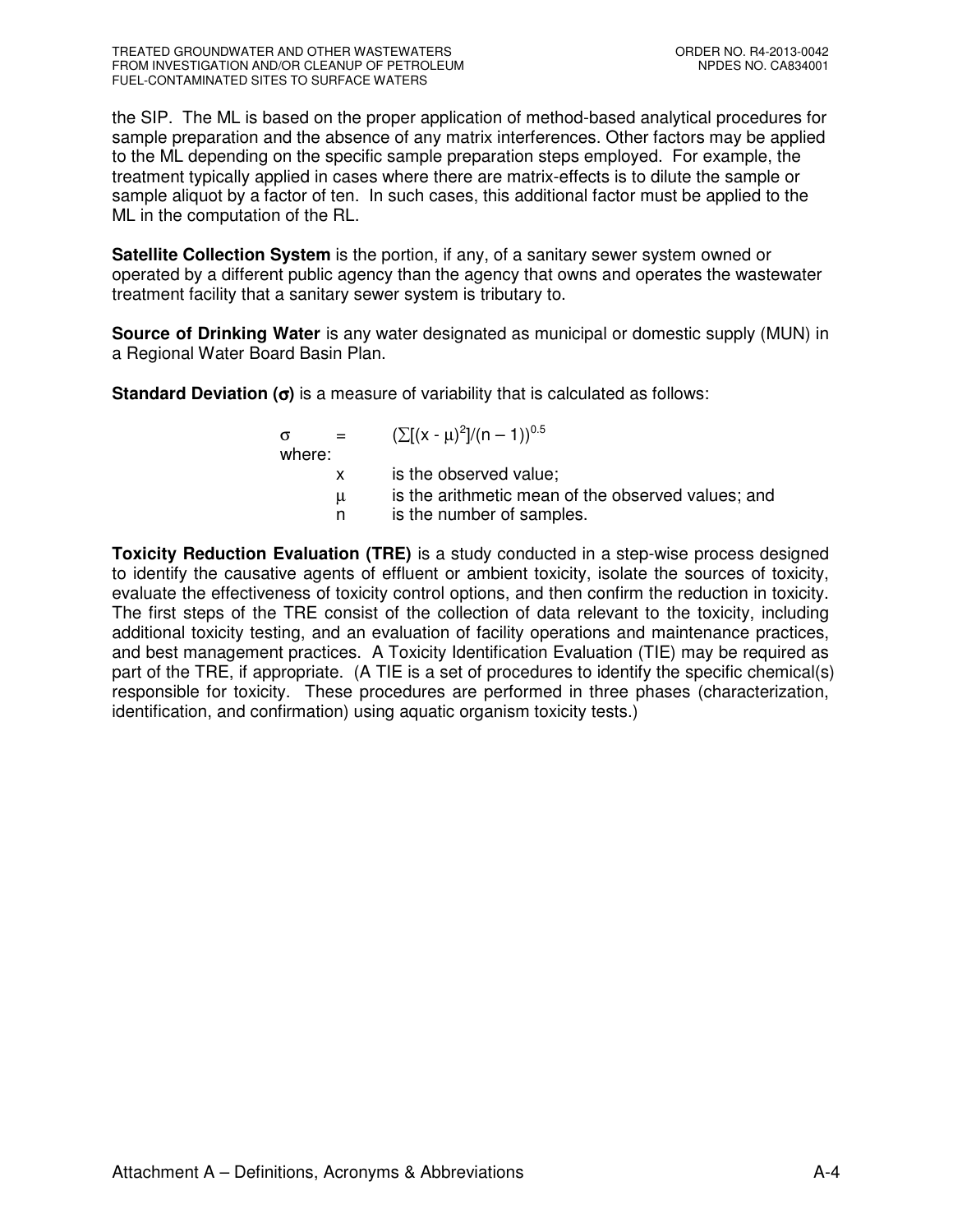## **ACRONYMS & ABBREVIATIONS**

| AMEL              | <b>Average Monthly Effluent Limitation</b>                           |
|-------------------|----------------------------------------------------------------------|
| B                 | <b>Background Concentration</b>                                      |
| <b>BAT</b>        | Best Available Technology Economically Achievable                    |
| <b>Basin Plan</b> | Water Quality Control Plan for the Coastal Watersheds of Los Angeles |
|                   | and Ventura Counties                                                 |
| <b>BCT</b>        | Best Conventional Pollutant Control Technology                       |
| <b>BMP</b>        | <b>Best Management Practices</b>                                     |
| <b>BMPP</b>       | Best Management Practices Plan                                       |
| <b>BPJ</b>        | <b>Best Professional Judgment</b>                                    |
| <b>BOD</b>        | <b>Biochemical Oxygen Demand</b>                                     |
| <b>BPT</b>        | Best practicable treatment control technology                        |
| C                 | <b>Water Quality Objective</b>                                       |
| <b>CCR</b>        | California Code of Regulations                                       |
| <b>CEQA</b>       | California Environmental Quality Act                                 |
| <b>CFR</b>        | Code of Federal Regulations                                          |
| <b>CTR</b>        | <b>California Toxics Rule</b>                                        |
| <b>CV</b>         | <b>Coefficient of Variation</b>                                      |
| <b>CWA</b>        | Clean Water Act                                                      |
| <b>CWC</b>        | California Water Code                                                |
| <b>DMR</b>        | <b>Discharge Monitoring Report</b>                                   |
| <b>DNQ</b>        | Detected But Not Quantified                                          |
| <b>ECA</b>        | <b>Effluent Concentration Allowance</b>                              |
| <b>ELAP</b>       | California Department of Health Services Environmental Laboratory    |
|                   | <b>Accreditation Program</b>                                         |
| <b>ELG</b>        | <b>Effluent Limitations, Guidelines and Standards</b>                |
| gpd               | gallons per day                                                      |
| IC                | <b>Inhibition Coefficient</b>                                        |
| $IC_{15}$         | Concentration at which the organism is 15% inhibited                 |
| $IC_{25}$         | Concentration at which the organism is 25% inhibited                 |
| $IC_{40}$         | Concentration at which the organism is 40% inhibited                 |
| $IC_{50}$         | Concentration at which the organism is 50% inhibited                 |
| LA                | <b>Load Allocations</b>                                              |
| <b>LOEC</b>       | <b>Lowest Observed Effect Concentration</b>                          |
| <b>LTA</b>        | Long-Term Average                                                    |
| <b>MDEL</b>       | Maximum Daily Effluent Limitation                                    |
| <b>MDL</b>        | <b>Method Detection Limit</b>                                        |
| <b>MEC</b>        | <b>Maximum Effluent Concentration</b>                                |
| <b>MGD</b>        | Million Gallons Per Day                                              |
| mg/L              | Milligrams per Liter                                                 |
| ML                | Minimum Level                                                        |
| <b>MRP</b>        | Monitoring and Reporting Program                                     |
| ND.               | <b>Not Detected</b>                                                  |
| <b>NOEC</b>       | No Observable Effect Concentration                                   |
| <b>NPDES</b>      | National Pollutant Discharge Elimination System                      |
| <b>NSPS</b>       | <b>New Source Performance Standards</b>                              |
| <b>NTR</b>        | <b>National Toxics Rule</b>                                          |
| OAL               | Office of Administrative Law                                         |
| <b>POTW</b>       | <b>Publicly-Owned Treatment Works</b>                                |
| <b>PMP</b>        | <b>Pollutant Minimization Plan</b>                                   |
| QA                | <b>Quality Assurance</b>                                             |